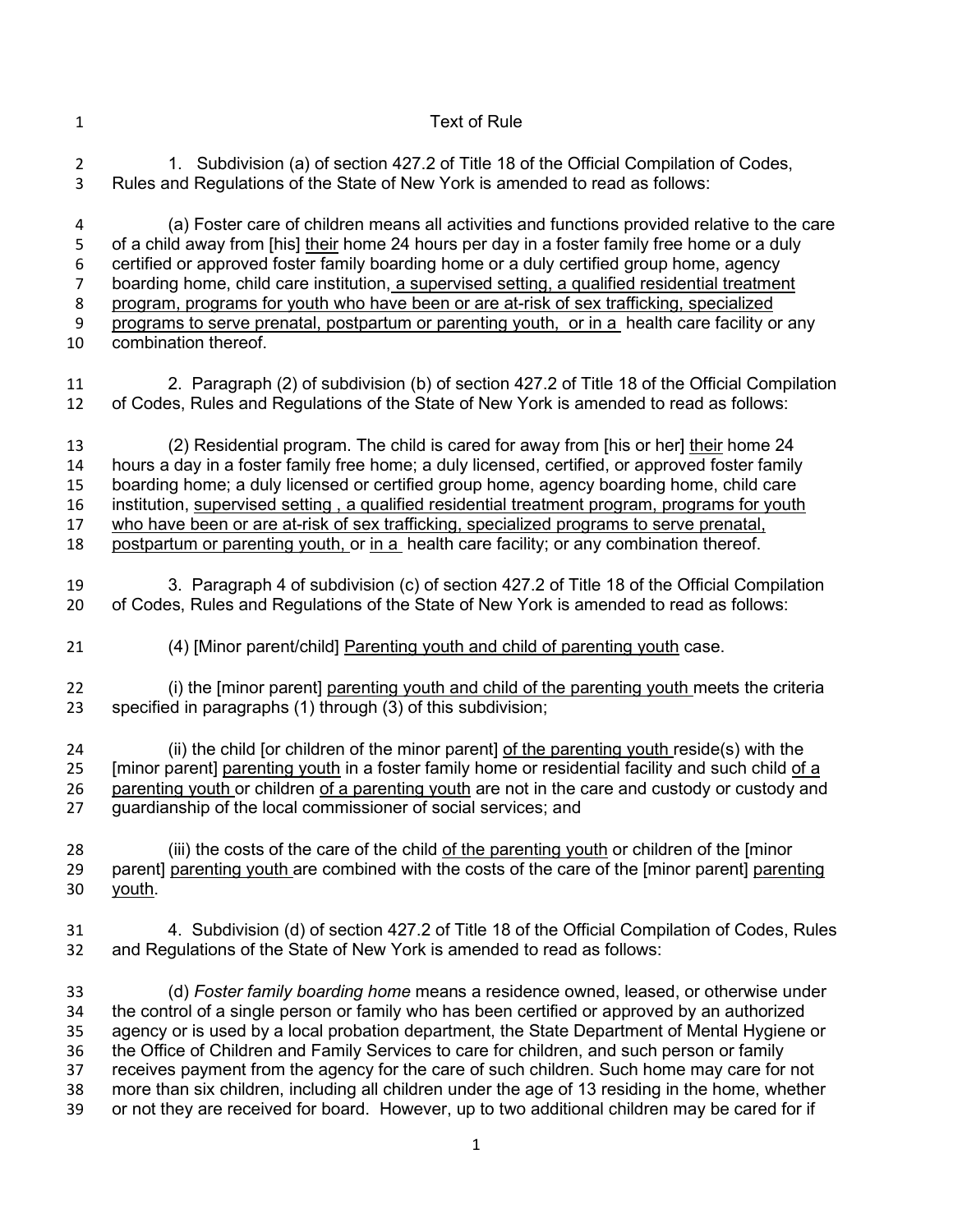such children are siblings, or are siblings of a child living in the home, or are part of a [minor parent/child] parenting youth and child of a parenting youth unit as defined in section 427.2(s) of this Part, or are children freed for adoption and placed for adoption with the person(s) who have been certified or approved as foster parents. Such home may exceed these limits only to receive or board a child or children returning to that foster family boarding home pursuant to section 443.6 of this Title.

 5. Subdivision (h) of section 427.2 of Title 18 of the Official Compilation of Codes, Rules and Regulations of the State of New York is amended to read as follows:

 (h) Group home means a family-type home for the care and maintenance of not less than seven nor more than 12 children who are at least five years of age, operated by an authorized agency, in quarters or premises owned, leased, or otherwise under the control of such agency; except that such minimum age shall not be applicable to siblings placed in the same facility, nor to children of parenting youth whose [mother] parent is placed in the same facility.

 6. Subdivision (s) of section 427.2 of Title 18 of the Official Compilation of Codes, Rules and Regulations of the State of New York is amended to read as follows:

 (s) [Minor parent/child] *Parenting youth and child of parenting youth* unit means a family consisting of a [foster] child in foster care or an adopted child who is a [minor] parent and the 19 child or children of such [minor parent] child in foster care or an adoptive child residing together 20 in the same foster family home, residential facility or adoptive home.

 7. Subdivision (b) of section 428.3 of Title 18 of the Official Compilation of Codes, Rules and Regulations of the State of New York is amended to add new paragraphs (3) and (4) to read as follows:

 (3) For foster care placement cases in which the child is placed in a qualified residential treatment program as defined in section 441.2 of this Title, the uniform case record must also include:

- (i) Details regarding the family and permanency team, including but not limited to:
- (*a*) Its composition;

(*b*) The reasonable and good faith effort to identify and include all the individuals

 described in section 409-h of the Social Services Law and section 439.3 of this Title to participate in the family and permanency team;

- (*c*) All contact information for members of the family and permanency team, as well as contact information for other family members and fictive kin who are not part of the family and permanency team;
- (*d*) Evidence that meetings of the family and permanency team, including meetings relating to the assessment required under section 409-h of the Social Services Law, are held at a time and place convenient for the family;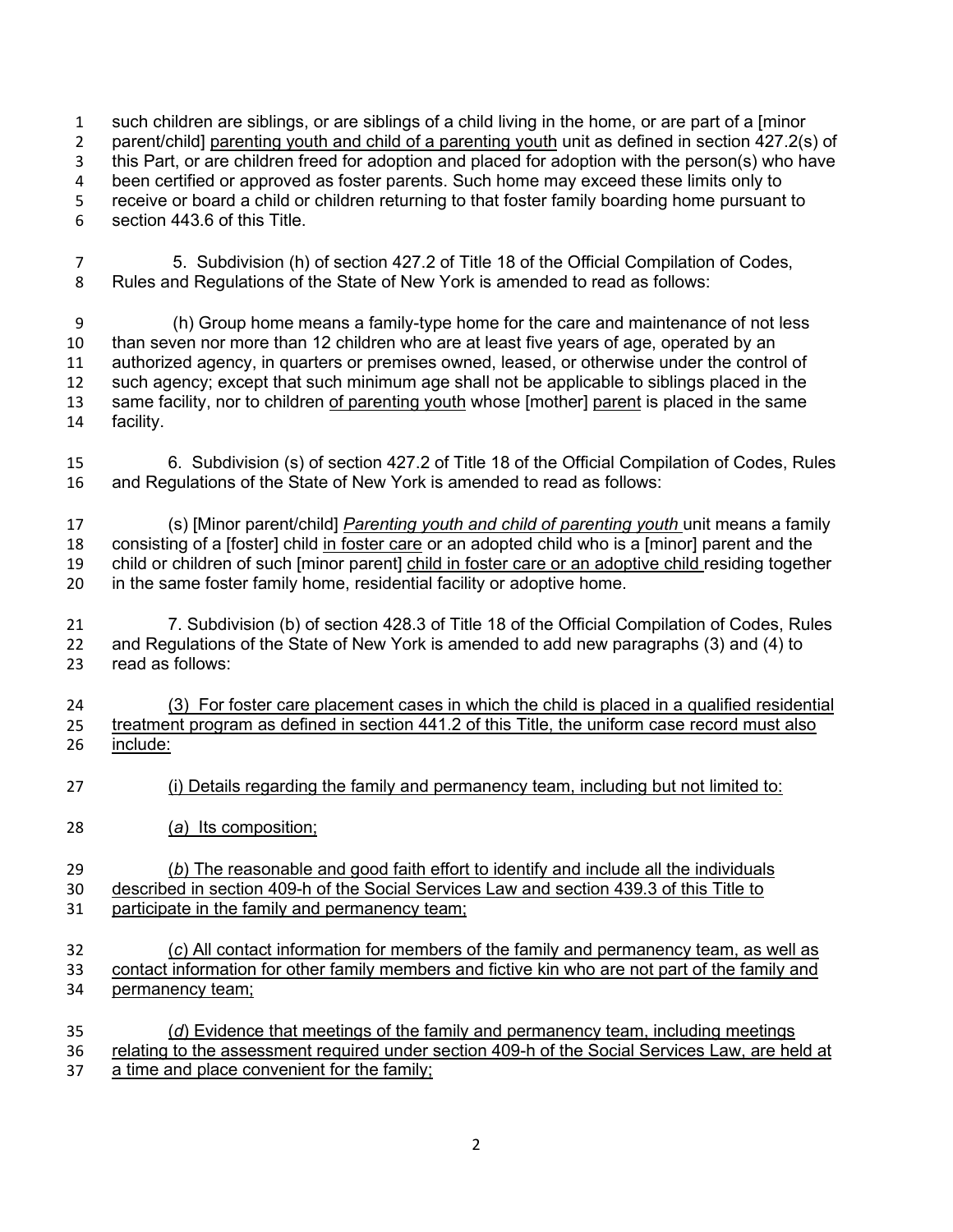| $\mathbf{1}$     | (e) If reunification is the goal, evidence demonstrating that the parent from whom the            |
|------------------|---------------------------------------------------------------------------------------------------|
| $\overline{2}$   | child was removed provided input from the members of the family and permanency team;              |
| 3                | (f) Evidence that the assessment required under section 409-h of the Social Services              |
| 4                | Law is determined in conjunction with the family and permanency team;                             |
| 5                | $(g)$ The placement preferences of the family and permanency team relative to the                 |
| 6                | assessment that recognizes children should be placed with their siblings unless there is a        |
| $\overline{7}$   | finding by the court that such placement is contrary to their best interest; and                  |
| 8                | $(h)$ If the placement preferences of the family and permanency team and child are not            |
| $\boldsymbol{9}$ | the placement setting recommended by the qualified individual conducting the assessment           |
| 10               | under section 409-h of the Social Services Law, the reasons why the preferences of the team       |
| 11               | and of the child were not recommended.                                                            |
| 12               | (ii) Details regarding the assessment conducted by the qualified individual, as such term         |
| 13               | is defined in section 441.2 of this part, including, but not limited to:                          |
| 14               | (a) The written assessment completed by a qualified individual; and                               |
| 15               | (b) The determination of whether the child's needs can be met in a foster home, and if it         |
| 16               | was determined by the qualified individual that the needs of the child cannot be met by the       |
| 17               | family of the child or in a foster family home, in accordance with section 409-h of the Social    |
| 18               | Services Law, the specific reasons why; and                                                       |
| 19               | (iii) Documentation of the court's findings at the court review of the placement in a             |
| 20               | qualified residential treatment program in accordance with sections 393 of the Social Services    |
| 21               | Law, or section 353.7, 756-b, 1055-c, 1091-a, or 1097 of the Family Court Act, as may be          |
| 22               | applicable.                                                                                       |
| 23               | (iv) If the child meets the definition of long stayer as provided for in section 439.5 of this    |
| 24               | Title and a long stayer review is conducted in accordance with that section, the determination of |
| 25               | the commissioner of OCFS, or the commissioner's designee, regarding the appropriateness of        |
| 26               | the child's continued placement in a qualified residential treatment program.                     |
| 27               | (4) If a youth is parenting a child, as part of a parenting youth and child of parenting          |
| 28               | youth unit as defined in section 427.2 of this Title, the uniform case record shall be updated to |
| 29               | include information on casework contacts with both the parenting youth and child of the           |
| 30               | parenting youth as required under section 441.21 of this Title.                                   |
| 31               | 8. A new Part 439 is added to Article 3 of Volume B of Title 18 of the Official Compilation       |
| 32               | of Codes, Rules and Regulations of the State of New York to read as follows:                      |
| 33               | PART 439 QUALIFIED RESIDENTIAL TREATMENT PROGRAMS                                                 |
| 34               | 439.1 Applicability                                                                               |
| 35               | 439.2 Required Assessment                                                                         |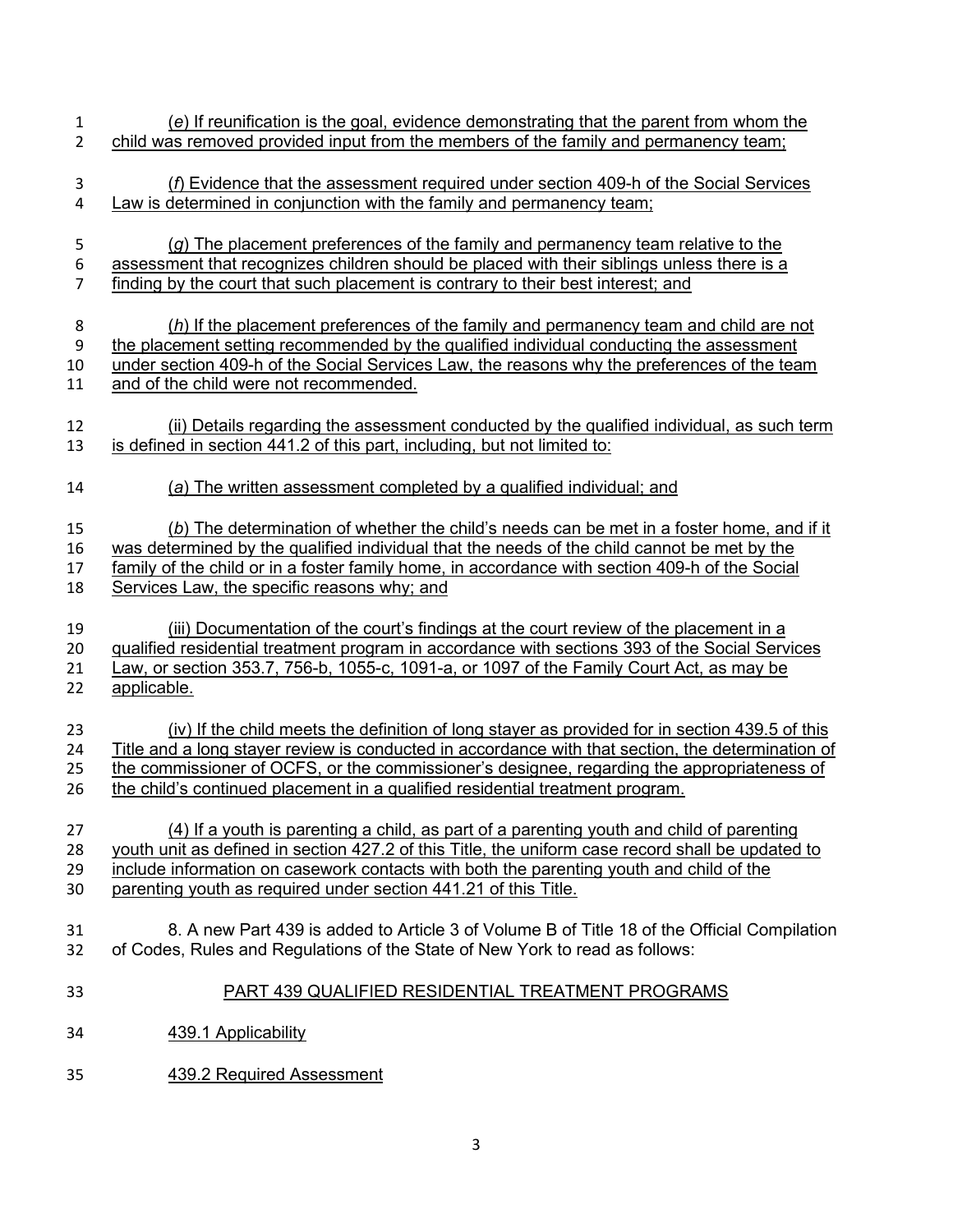| 1                                      | 439.3 Family and Child Permanency Team                                                                                                                                                                                                                                                                                                                                                                                                                                                                                                                                                                                                                                                     |
|----------------------------------------|--------------------------------------------------------------------------------------------------------------------------------------------------------------------------------------------------------------------------------------------------------------------------------------------------------------------------------------------------------------------------------------------------------------------------------------------------------------------------------------------------------------------------------------------------------------------------------------------------------------------------------------------------------------------------------------------|
| $\overline{2}$                         | 439.4 Qualified Residential Treatment Program Requirements                                                                                                                                                                                                                                                                                                                                                                                                                                                                                                                                                                                                                                 |
| 3                                      | <b>439.5 Long Stayers - Special Provisions</b>                                                                                                                                                                                                                                                                                                                                                                                                                                                                                                                                                                                                                                             |
| 4                                      | 439.6 Aftercare                                                                                                                                                                                                                                                                                                                                                                                                                                                                                                                                                                                                                                                                            |
| 5                                      | 439.7 Certification for Qualified Residential Treatment Programs                                                                                                                                                                                                                                                                                                                                                                                                                                                                                                                                                                                                                           |
| 6                                      | 439.8 Waivers                                                                                                                                                                                                                                                                                                                                                                                                                                                                                                                                                                                                                                                                              |
| 7<br>8<br>9                            | 439.1 Applicability. The provisions of this Part shall apply whenever, on or after<br>September 29, 2021, a child in the care and custody or the custody and quardianship of the<br>commissioner of a local social services district or the Office of Children and Family Services is:                                                                                                                                                                                                                                                                                                                                                                                                     |
| 10<br>11                               | (a) Placed into a qualified residential treatment program, as such term is defined in<br>section 441.2 of this Title on or after September 29, 2021; or                                                                                                                                                                                                                                                                                                                                                                                                                                                                                                                                    |
| 12<br>13<br>14<br>15<br>16             | (b) Where placement of a child into a qualified residential treatment program is<br>contemplated and an assessment in accordance with section 439.2 of this Part and in<br>accordance with section 409-h of the Social Services Law is initiated regarding potential<br>placement of a child into a qualified residential treatment program on or after September 29,<br>2021.                                                                                                                                                                                                                                                                                                             |
| 17                                     | 439.2 Required Assessment.                                                                                                                                                                                                                                                                                                                                                                                                                                                                                                                                                                                                                                                                 |
| 18<br>19<br>20<br>21<br>22<br>23<br>24 | (a) Prior to a child's placement in a qualified residential treatment program, as defined in<br>section 441.2 of this Title, but at least within 30 days of the start of a placement in a qualified<br>residential treatment program of where the placement into the qualified residential treatment<br>program would occur on or after September 29, 2021, a qualified individual as defined in section<br>441.2 of this Title shall complete an assessment as to the appropriateness of such placement<br>utilizing an age-appropriate, evidence-based, validated, functional assessment tool approved by<br>the federal government for such purpose.                                    |
| 25<br>26                               | (b) Such assessment shall be in accordance with section 409-h of the Social Services<br>Law and any applicable federal requirements, and shall include, at minimum:                                                                                                                                                                                                                                                                                                                                                                                                                                                                                                                        |
| 27                                     | (1) An assessment of the strengths and needs of the child;                                                                                                                                                                                                                                                                                                                                                                                                                                                                                                                                                                                                                                 |
| 28<br>29<br>30<br>31<br>32<br>33<br>34 | (2) A determination of the most effective and appropriate level of care for the child in the<br>least restrictive setting, including whether the needs of the child can be met with family<br>members or through placement in a foster family home, or a qualified residential treatment<br>program or a qualified residential treatment program exception, as such terms are defined in<br>section 441.2 of this Title, consistent with the short-term and long-term goals for the child as<br>specified in the child's permanency plan. Such assessment shall be completed in conjunction<br>with the family and permanency team established pursuant to section 439.3 of this Part; and |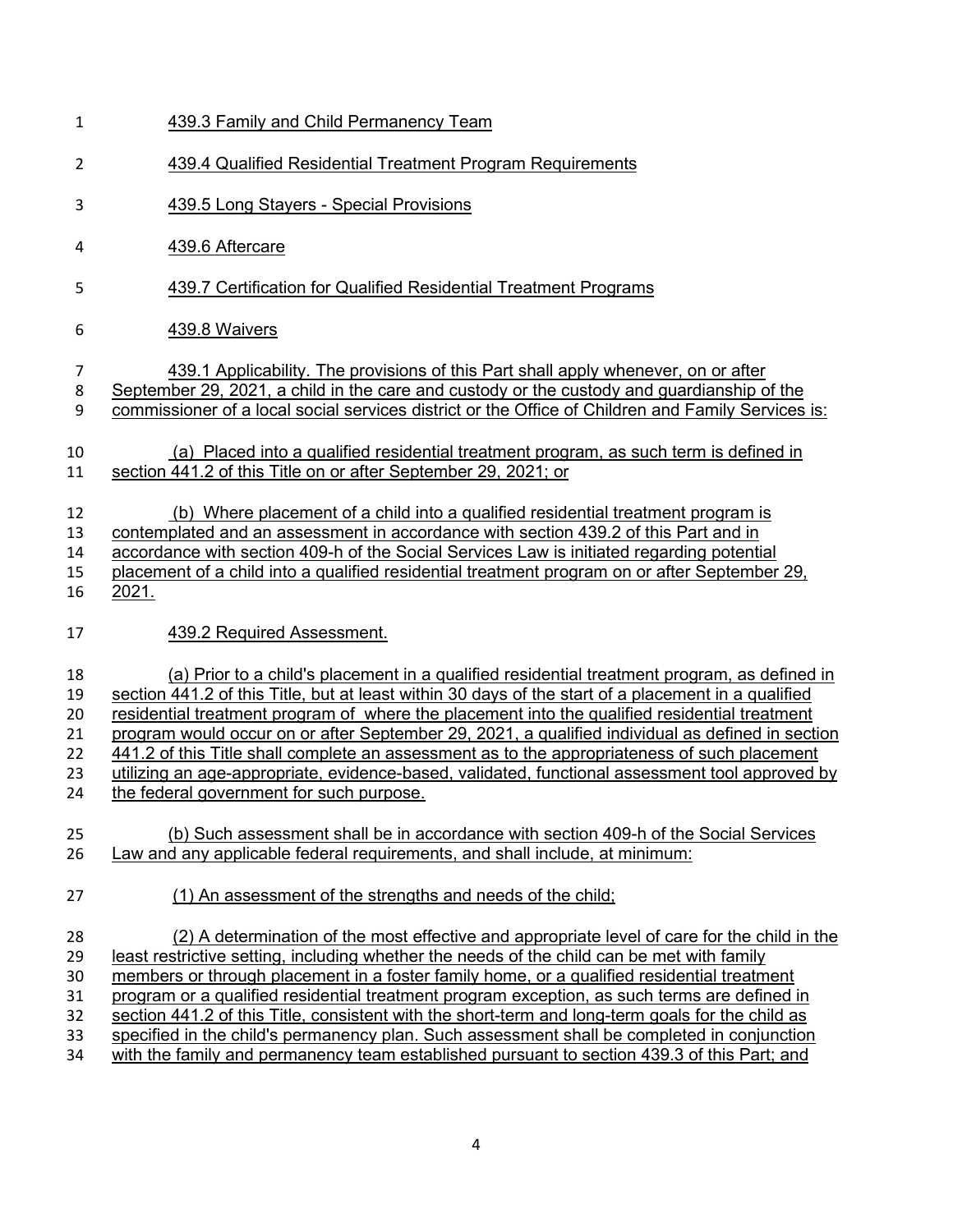- (3) Develop a list of child-specific short-and long-term mental and behavioral health
- goals.
- 439.3 Family and Permanency Team
- (a) If an assessment is initiated pursuant to section 439.2 of this Part and in accordance 5 with section 409-h of the Social Services Law, the social services district shall assemble a<br>6 family and permanency team for the child as such term is defined in section 441.2 of this T family and permanency team for the child as such term is defined in section 441.2 of this Title. The qualified individual, as such term is defined in section 441.2 of this Title, that is conducting the assessment required under section 409-h of the Social Services Law shall work in conjunction with the team while conducting and making the assessment. (b) The family and permanency team shall consist of all appropriate biological family members, relatives, and fictive kin of the child as well as, as appropriate, professionals who are 12 a resource to the family of the child, such as the attorney for the child or the attorney for the parent, if applicable, and teachers, medical or mental health providers who have treated the child, or clergy. In the case of a child who has attained age 14, the family and permanency team shall include the members of the permanency planning team for the child that are selected by the child in accordance with 42 United States Code section 675 and the state's approved Title IV-E state plan. (c) The social services district shall document in the child's case plan those items as set forth in section 428.5 of this Title pertaining to the formation and preferences of the family and permanency team. 439.4 Qualified Residential Treatment Program Requirements (a) A qualified residential treatment program as defined in section 441.2 of this Title shall 23 meet all applicable requirements contained within Parts 442, 447 and 448 of this Title, as applicable, except: (1) As expressly stated within this section; (2) Where there is a conflict between the standards in this Part and standards set forth elsewhere in this Title, in which case the standards set forth in this Part shall apply; or (3) When a waiver or exception to the particular regulatory requirement is granted under this Title. (b) A qualified residential treatment program must also meet the following requirements: (1) A qualified residential treatment program must be operated by an authorized agency as defined in section 371 of the Social Services Law and must meet applicable federal and state statutory requirements and administrative directives issued by the Office for qualified residential treatment programs.
- (2) The provisions of Parts 476 and 477 of this Title shall apply to any application for, and issuance and conditions of, an operating certificate to operate a qualified residential treatment program.
	-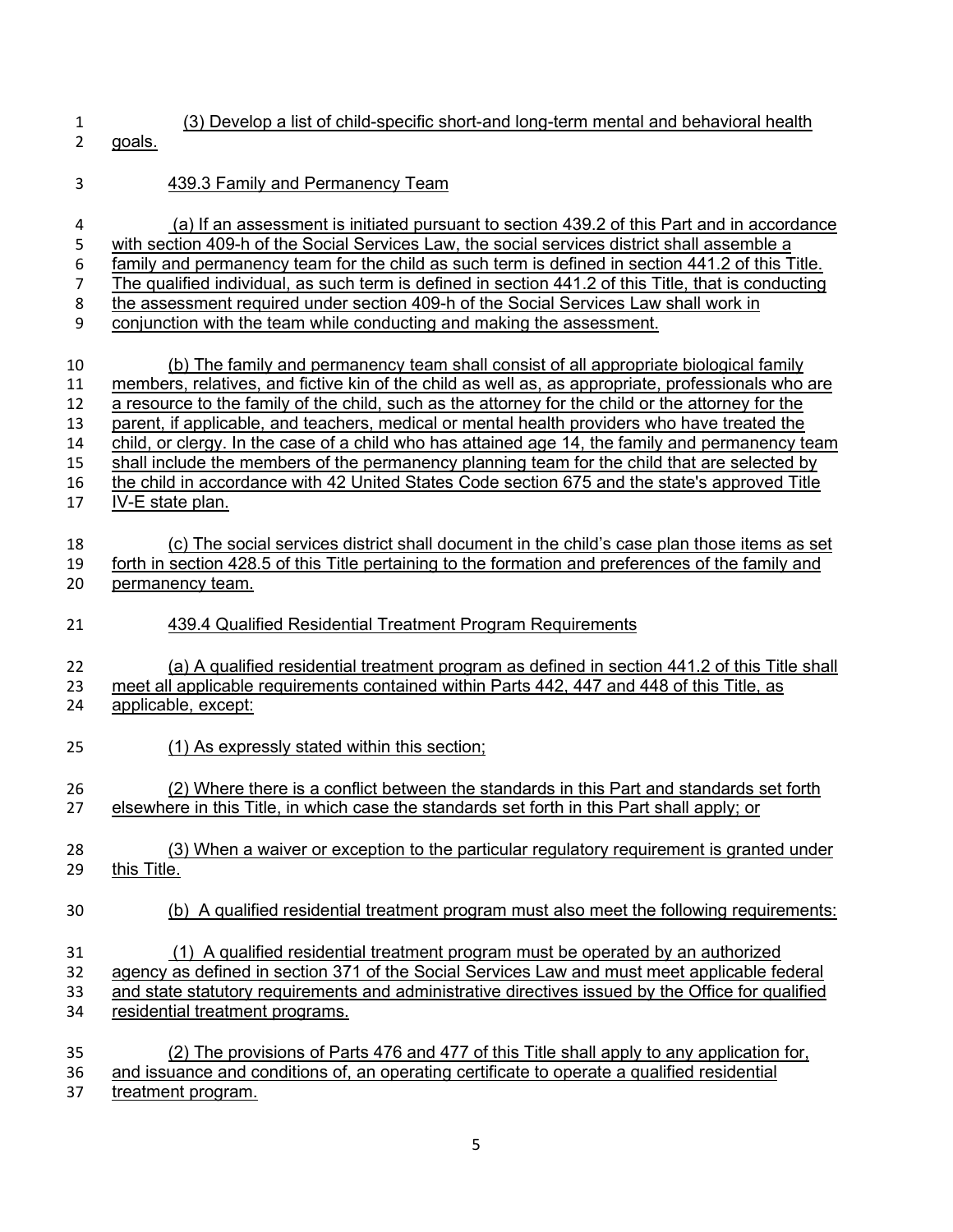| 1<br>2              | (3) The qualified residential treatment program must have a trauma-informed treatment<br>model designed to address the needs, of children with serious emotional or behavioral                     |
|---------------------|----------------------------------------------------------------------------------------------------------------------------------------------------------------------------------------------------|
| 3                   | disorders, including clinical needs as appropriate, as approved by the Office. Such trauma-                                                                                                        |
| 4                   | informed model must align with nationally recognized standards for trauma-informed principles                                                                                                      |
| 5                   | and meet the requirements set by the Office, which may include, but not be limited to, a plan for:                                                                                                 |
| 6<br>$\overline{7}$ | (i) Implementation of the use of evidence-based, peer-reviewed and research-supported<br>clinical practices;                                                                                       |
|                     | (ii) Staff training and development regarding how trauma-informed care will be provided                                                                                                            |
| 8<br>9              | within the program, including, but not necessarily limited to, a description of initial and ongoing                                                                                                |
|                     |                                                                                                                                                                                                    |
| 10                  | training for staff; and                                                                                                                                                                            |
| 11<br>12            | (iii) How the staff leadership of the qualified residential treatment program will implement<br>the qualified residential treatment model of care, including, but not limited to a description of: |
| 13                  | (a) What measures or indicators are included in an organizational assessment that                                                                                                                  |
| 14                  | evaluates progress and ongoing status of implementation;                                                                                                                                           |
|                     |                                                                                                                                                                                                    |
| 15                  | (b) How feedback on measures or indicators from staff, children and youth, and other                                                                                                               |
| 16                  | family members will be gathered;                                                                                                                                                                   |
|                     |                                                                                                                                                                                                    |
| 17                  | (c) Efforts to sustain the qualified residential treatment program's model of care; and                                                                                                            |
| 18                  | (d) Efforts to promote among staff and throughout the program, including work with the                                                                                                             |
| 19                  | children and families, cultural awareness, and competency regarding race, culture, gender,                                                                                                         |
| 20                  | sexual orientation and socioeconomic factors                                                                                                                                                       |
|                     |                                                                                                                                                                                                    |
| 21<br>22            | (4) The qualified residential treatment program shall have available 24 hours a day, seven<br>days a week:                                                                                         |
| 23                  | (i) Nursing available from either a registered nurse or licensed nurse practitioner; and                                                                                                           |
| 24                  | (ii) Other licensed clinical staff who provide care on-site and within the scope of their                                                                                                          |
| 25                  | practice as defined by state law in accordance with the selected treatment model for the qualified                                                                                                 |
| 26                  | residential treatment program as approved by the Office of Children and Family Services.                                                                                                           |
|                     |                                                                                                                                                                                                    |
|                     |                                                                                                                                                                                                    |
| 27                  | (5) The qualified residential treatment program must have programs, approved by the                                                                                                                |
| 28                  | Office, regarding facilitation of family and resource outreach and inclusion in the treatment                                                                                                      |
| 29                  | process of including a plan of how the qualified residential treatment program will:                                                                                                               |
|                     |                                                                                                                                                                                                    |
| 30                  | Conduct case activities with the needs of the children, youth and/or parent(s) in mind;                                                                                                            |
|                     |                                                                                                                                                                                                    |
| 31                  | (ii) Elicit children's, youth's and/or parents' understanding and perspective on case                                                                                                              |
| 32                  | circumstances;                                                                                                                                                                                     |
|                     |                                                                                                                                                                                                    |
| 33                  | (iii) Conduct case discussions with transparency, including conversations regarding                                                                                                                |
| 34                  | permanency options and concurrent planning; and                                                                                                                                                    |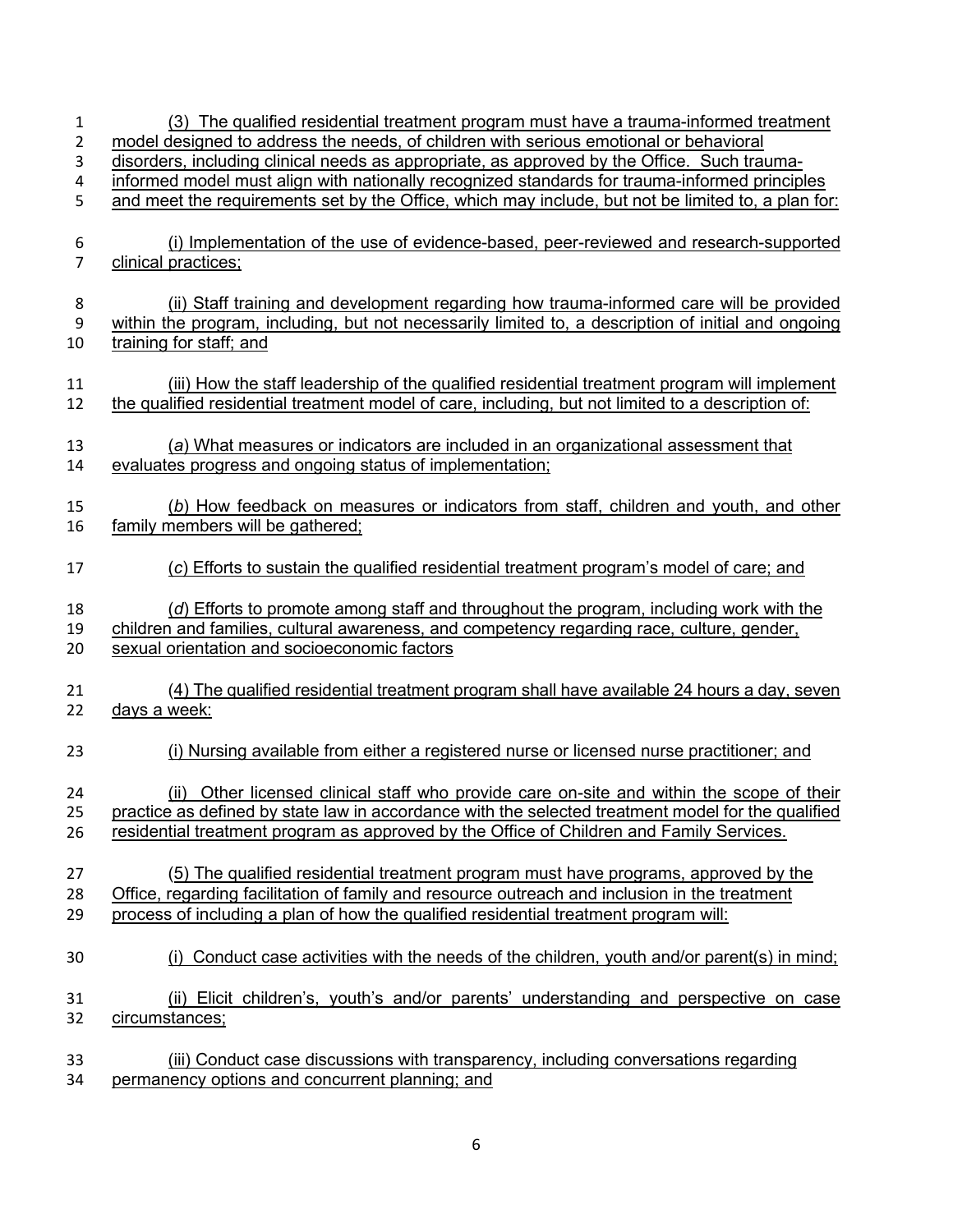(iv) Demonstrate active involvement of children, youth and family in case planning discussions (6) Qualified residential treatment programs must incorporate the child's family and permanency team as defined in section 441.2 of this Title into the activities of the child's support team as required by section 441.22 of this Title. (7)(i) The program must provide discharge planning. (ii) Discharge planning must begin on the first day of placement. (*a*) The discharge plan must be developed in conjunction with the support team and as appropriate, with input from health care providers, mental health service providers, other service providers involved with the child, the parent/caretaker, identified kin or fictive kin resources and 11 the child; and (*b*) Goals in a child's discharge plan must be measurable and contain factors that may include, but not be limited to the following: (*1*) Goals based on the child's support plan; *(2*) A permanency goal that addresses the reasons for placement in the qualified residential treatment program and how the child's living arrangement will be supported post- discharge; (*3*) An education goal that describes the child's educational needs, whether any special education services are required, and how this goal will be supported post-discharge; (8) Aftercare. The qualified residential treatment program must offer and plan to provide at least six months of aftercare services in accordance with section 439.6 of this Part. (9) The program must be certified by the Office of Children and Family Services in accordance with section 439.7 of this Part. 439.5 Long Stayers – Special Provisions (a) As used in this section the term "long stayer" shall mean any child who is placed in a qualified residential treatment program as defined in section 441.2 of this Title, for: (1) More than 12 consecutive months when the child is age 13 or over; or (2) More than18 nonconsecutive months when the child is age 13 or over; or (3) More than 6 consecutive or nonconsecutive months when the child has not yet attained 13 years of age. (b)(1) The local department of social services with care and custody or care custody and guardianship of the child who may become a long stayer as defined in subdivision (a) of this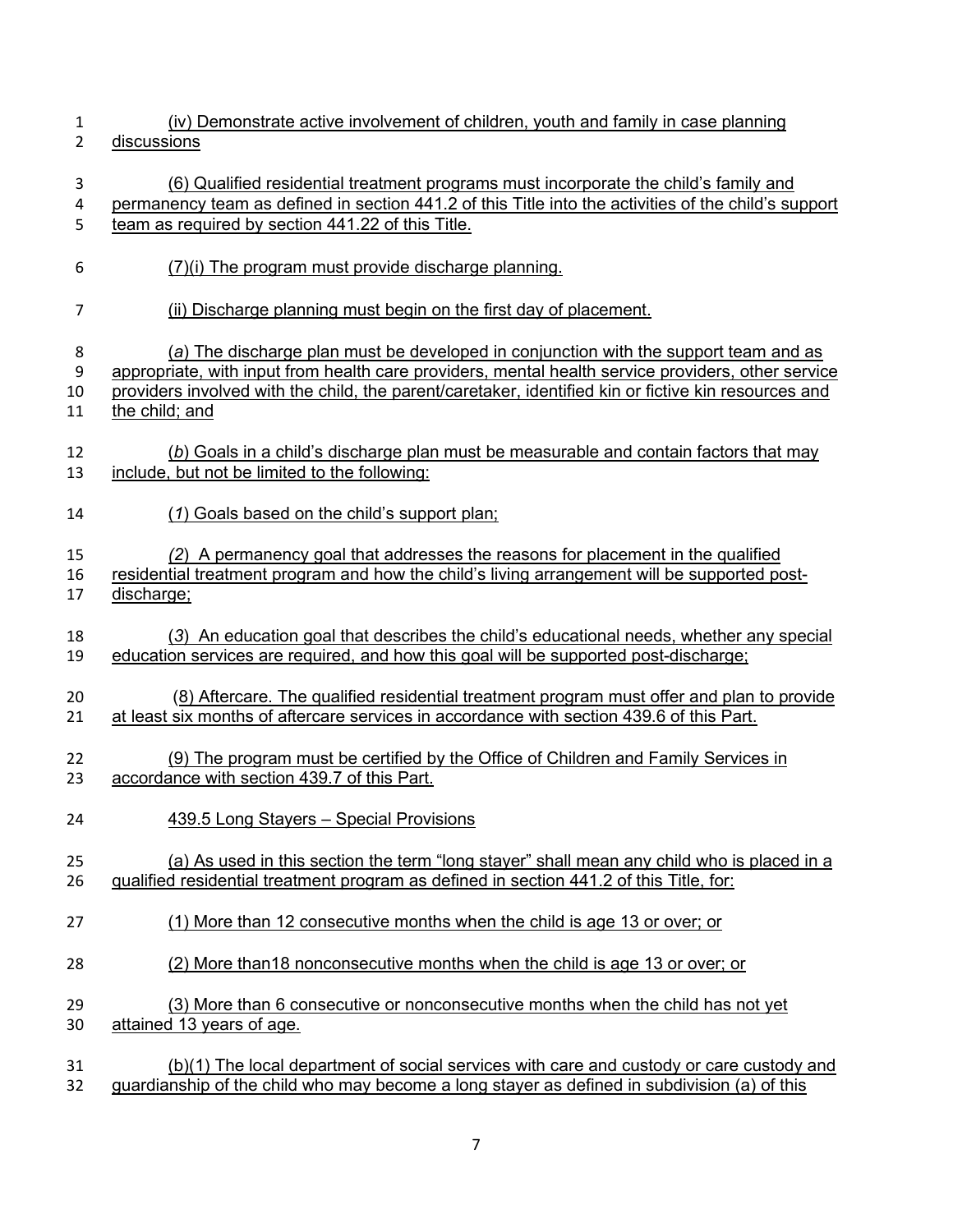- section, must submit a justification for such continued placement to the Office for a long stayer review, as described in this section.
- (2)(i)(a) Prior to the local department of social services submitting a justification for continued placement of a child in a qualified residential treatment program to the Office for a 5 long stayer review, such local department of social services shall arrange for a review. (b) Such review shall consider, at minimum: (1) An assessment of the strengths and needs of the child; (2) A determination of the most effective and appropriate level of care for the child in the least restrictive setting, including whether the needs of the child can be met with family members or through placement in a foster family home, or a qualified residential treatment program or a qualified residential treatment program exception, as such terms are defined in section 441.2 of this Title, consistent with the short-term and long-term goals for the child as specified in the child's permanency plan; and (3) Develop a list of child-specific short-and long-term mental and behavioral health goals. (ii) For children age 13 or older approaching 12 consecutive months in a qualified residential treatment program, such justification shall be submitted by the local department of social services on or before day 310 of the child's placement; (iii) For children age 13 or older approaching 18 nonconsecutive months in a qualified residential treatment program, such justification shall be submitted by the local department of social services on or before day 485 of the child's placement; and (iv) For children under age 13, such justification shall be submitted by the local department of social services on or before day 125 of the child's placement in a qualified residential treatment program. (c)The local department of social services with care and custody or care, custody and guardianship of the child shall be responsible for submitting to a qualified individual, or team of staff including licensed clinician(s) that have been regularly serving the child in the qualified residential treatment programs, all the necessary documentation to conduct the review required under this paragraph . (d) Prior to submission of the necessary information to a local department of social services for submission to the Office of Children and Family Services, a qualified individual or 32 team of staff including licensed clinician(s) that have been regularly serving the child in the qualified residential treatment programs, shall: (1) Review all relevant information; (2) Conduct an evaluation in accordance with t clause (b) of subparagraph (i) of paragraph (2) of this subdivision;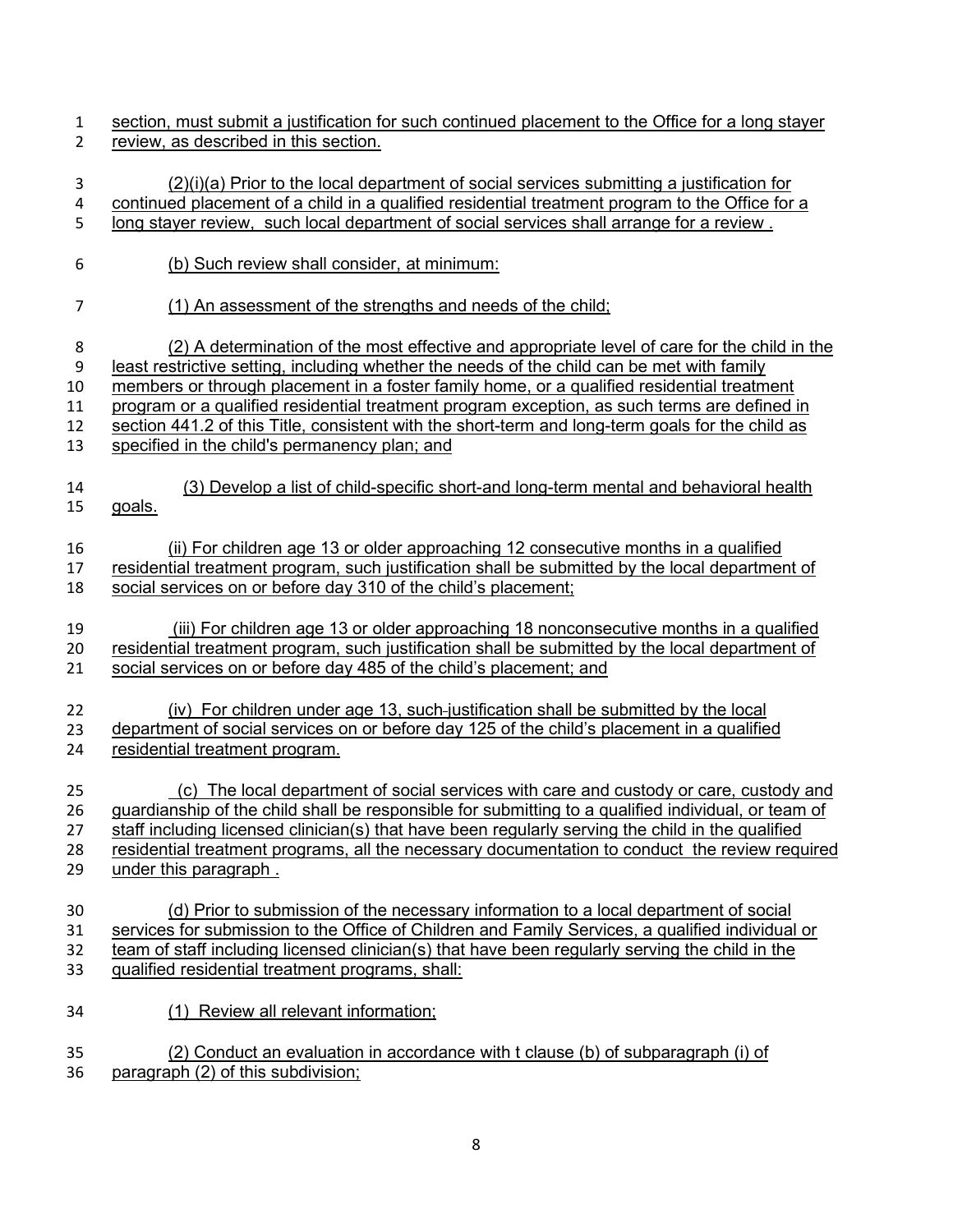| 1              | (3) Make a recommendation as to the necessity of the child's continued placement in a                  |
|----------------|--------------------------------------------------------------------------------------------------------|
| $\overline{2}$ | qualified residential treatment program; and                                                           |
| 3              | (4) Provide a written copy of such evaluation to the applicable local department of social             |
| 4              | services for submission to the Office of Children and Family Services.(e) (1) If the child is in the   |
| 5              | care and custody or care or custody and quardianship of a local department of social services,         |
| 6              | the commissioner of such local department of social services or their designee must review and         |
| $\overline{7}$ | certify the recommendation. As part of its review, the local department of social services shall:      |
| 8              | (i) Review all relevant information;                                                                   |
| 9              | (ii) Consider the evaluation in accordance with clause (b) of subparagraph(i) of                       |
| 10             | paragraph (2) of this subdivision;                                                                     |
| 11             | (iii) Make a recommendation as to the necessity of the child's continued placement in a                |
| 12             | qualified residential treatment program; and                                                           |
| 13             | (iv) Enter such determination into the system of record.                                               |
| 14             |                                                                                                        |
| 15             | (f) If the local department of social services with care and custody or care, custody and              |
| 16             | guardianship of the child, following review of the justification for the child completed pursuant to   |
| 17             | paragraph (2) of this subdivision (b) of this section, determines that it is appropriate for the child |
| 18             | to remain in the qualified residential treatment program placement, then such local department         |
| 19             | of social services shall submit to the Office of Children and Family Services:                         |
| 20             | (1) For children age 13 or older approaching 12 consecutive months in a qualified                      |
| 21             | residential treatment program, such determination shall be submitted by the local department of        |
| 22             | social services on or before day 320 of the child's placement.                                         |
| 23             | (2) For children age 13 or older 18 nonconsecutive months in a qualified residential                   |
| 24             | treatment center, such determination shall be submitted by the local department of social              |
| 25             | services on or before day 495 of the child's placement.                                                |
| 26             | (3) For children under age 13, such determination shall be submitted by the local                      |
| 27             | department of social services on or before day 135 of the child's placement in a qualified             |
| 28             | residential treatment program.                                                                         |
| 29             | (g) The Office of Children and Family Services will conduct a long stayer review, utilizing            |
| 30             | a long stayer review team, to determine if a continued placement in a qualified residential            |
| 31             | treatment program level of care is appropriate and required.                                           |
| 32             | (1) Upon receipt of the required information the long stayer review team shall:                        |
| 33             | (i) Review the documentation for completeness. If the documentation is incomplete or if                |
| 34             | no such determination is submitted by the date due, the long stayer review team shall promptly         |
| 35             | notify the local department of social services that, if the missing information is not submitted       |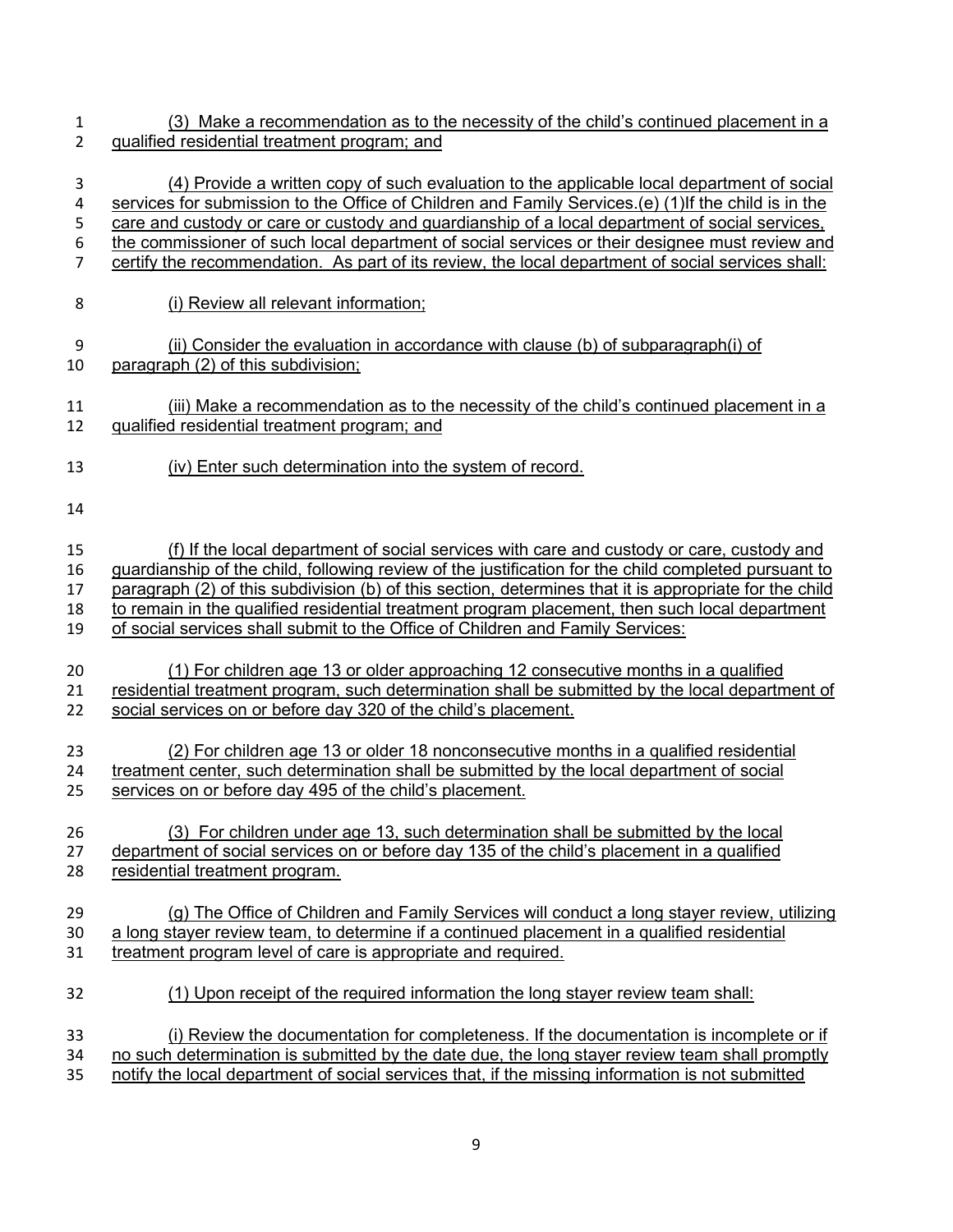within two days, the Office of Children and Family Services may deny the request for continued placement in a qualified residential treatment program. (ii) If the long stayer review team determines that continued placement in the qualified 4 residential treatment program is not supported, notify the local department of social services 5 and the qualified residential treatment program of its decision and recommend that an appropriate placement be found for the child. (*a)* For children age 13 or older approaching 12 consecutive months in a qualified residential treatment program, such notification shall be made by day 335 of the child's placement. (*b)* For children age 13 or older approaching 18 nonconsecutive months in a qualified residential treatment program, such notification shall be made by day 515 of the child's placement. (*c*) For children under age 13, such notification shall be made by day 155 of the child's placement in a qualified residential treatment program. (iii) If the long stayer review team determines that continued placement in the qualified residential treatment program is supported, it shall submit its recommendation to the commissioner of the Office of Children and Family Services, or such commissioner's designee, for review and consideration, and for such commissioner or such commissioner's designee to 19 make a determination regarding the appropriateness of the child's continued placement in a qualified residential treatment program. (*a)* For children age 13 or older approaching 12 consecutive months in a qualified residential treatment program, such recommendation shall be submitted by day 340 of the child's placement. (*b)* For children age 13 or older approaching 18 nonconsecutive months in a qualified residential treatment program, such recommendation shall be submitted by day 520 of the child's placement. (*c)* For children under age 13, such recommendation shall be submitted by day 160 of the child's placement in a qualified residential treatment program. (f) Formal notification of the commissioner's determination will be forwarded to any applicable local department of social services and the qualified residential treatment program and documented in the system of record. (1) For children age 13 or older approaching 12 consecutive months in a qualified residential treatment program, such determination shall be forwarded by day 365 of the child's placement. (2) For children age 13 or older approaching 18 nonconsecutive months in a qualified residential treatment program, such determination shall be forwarded by day 540 of the child's placement.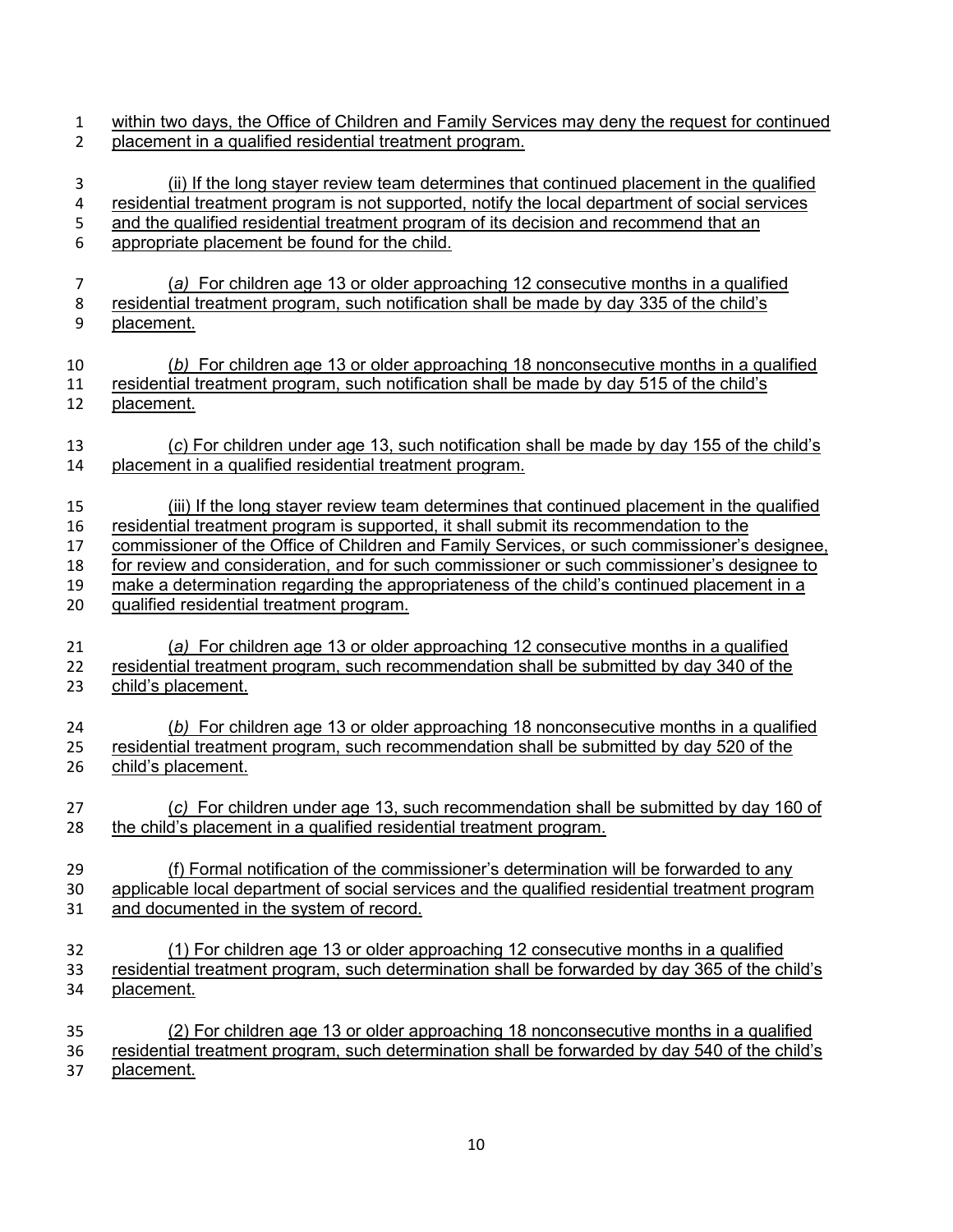- (3) For children under age 13, such information shall be submitted by day 180 of the child's placement in a qualified residential treatment program.
- 439.6 Aftercare
- (a) Youth who are stepped down to a placement in a foster family-home or discharged from foster care from a qualified residential treatment program must be offered, at minimum, six months of aftercare services as such term is defined in section 441.2 of this Title by the agency that provided the qualified residential treatment services.
- (b) Qualified residential treatment programs shall:
- (1) Begin planning discharge and aftercare services for every child entering their
- qualified residential treatment program within 72 hours of the child's entry into that residential program and incorporate such planning into the child's discharge planning activities required
- pursuant to section 439.4 of this Part;
- (2) Utilize the support team plan developed in accordance with section 441.22 of this Title to identify the goals and objectives that will guide the discharge and aftercare plan;
- (3) Provide or contract for the provisions services identified by the support team and aftercare plan for at least six months.
- (c)The local department of social services with care and custody or custody and guardianship of the child must partner with the authorized agencies operating the qualified
- residential treatment programs around each child's aftercare goals and objectives where
- necessary.
- 439.7 Certification for Qualified Residential Treatment Programs
- 22 (a) Any authorized agency may apply to the Office of Children and Family Services for
- certification for the program as a qualified residential treatment program. Such application must 24 be in writing and shall be made in the time and manner as directed by the Office of Children and
- Family Services.
- (b) At minimum, such application must:
- (1) Demonstrate that the program is in compliance with requirements of this Part and,
- specifically, any requirement that may apply to a qualified residential treatment program through application of Parts 441 or 442 of this Title.
- (2) Demonstrate that the program has obtained approval from the Office of Children and Family Services for the requisite manuals, policies and procedures for certification as a qualified residential treatment program, including, but not necessarily limited to:
- (i) Policy and policy manuals required by section 441.4 of this Title;
- (ii) Appropriate policies and procedures specific to the care and services that must be provided to children anticipated to be placed in the qualified residential treatment program and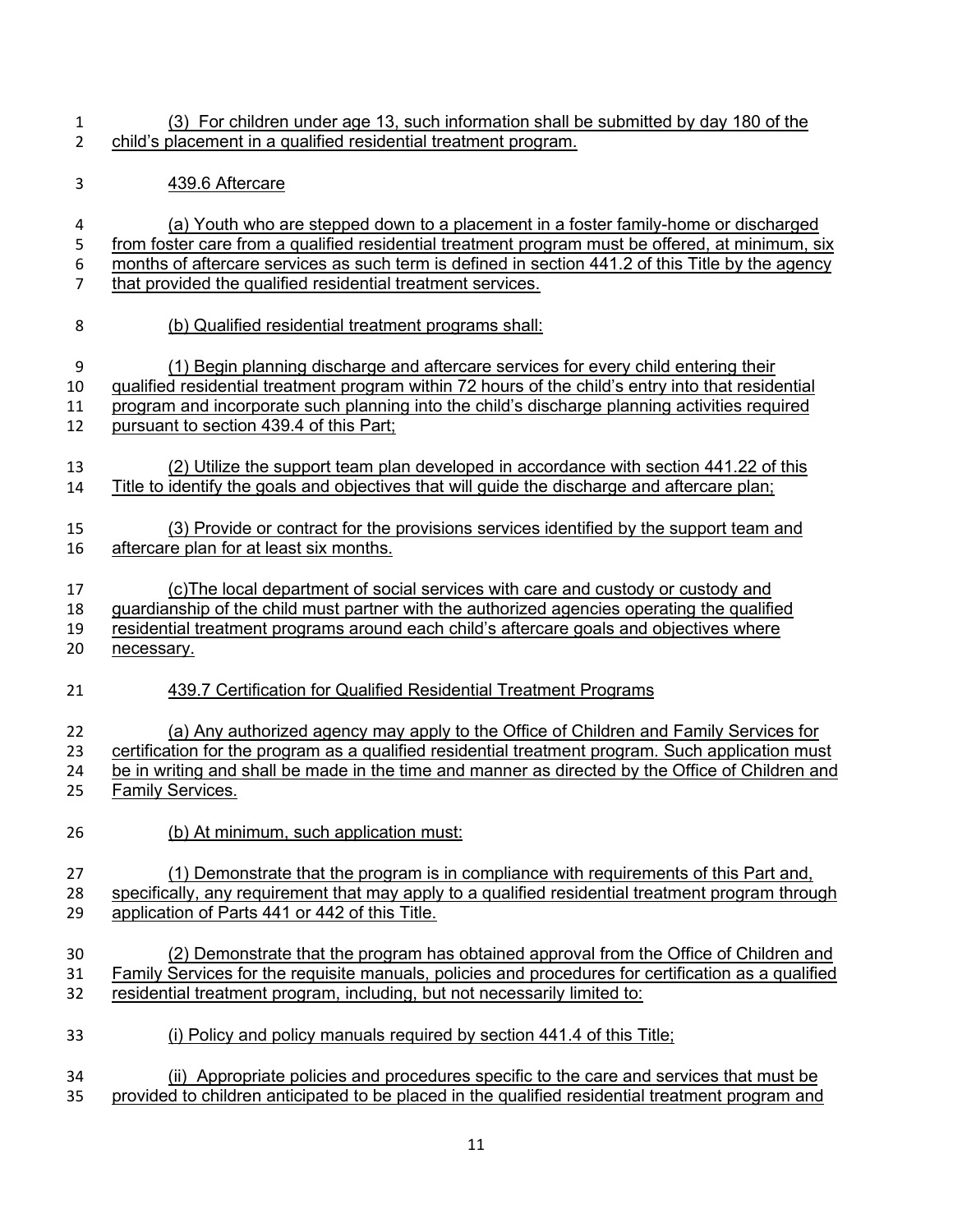- their families as may be required by this Part or a policy or administrative directive of the Office of Children and Family Services.
- (3) Any other information as may be required by the Office of Children and Family Services.
- 439.8 Waivers
- (a) Any provision of other Parts of this Title notwithstanding, a written waiver of one or more of the non-statutory requirements of this Title may be issued be the Office of Children and 8 Family Services to an applicant for, or the holder of, an operating certificate from the Office of Children and Family Services to operate a qualified residential treatment program under this Part. Provided however, that no program may apply for a waiver for any requirements regarding non-discrimination. A waiver pursuant to this section may be issued at the time of application for an operating certificate to become a qualified residential treatment program or subsequent to the issuance of an operating certificate to operate a qualified residential treatment program. A program which applies for a waiver subsequent to the issuance of an operating to be a qualified residential treatment program, must operate in full compliance with the regulations at all times prior to the issuance of a waiver. (b) An applicant for, or holder of, a certificate to operate a qualified residential treatment program must submit to the Office of Children and Family Services, in writing, any request for a 19 waiver pursuant to this section. The Office of Children and Family Services may prescribe a form to be used for waiver requests. The application for a waiver must include: (1) The specific regulation or regulations for which a waiver is sought; (2) The reason a waiver is necessary; and (3) A description of what will be done to achieve or maintain the intended purpose of the regulation or regulations for which a waiver is sought and to protect the health, safety and welfare of the youth in the program. (c) The Office of Children and Family Services may require the applicant for, or holder of, an operating certificate to make physical plant modifications, and/or to adopt special methods, procedures, and/or policies to protect the health, safety and welfare of youth as a condition of granting and maintaining a waiver granted pursuant to this section. (d) Written approval of a request for a waiver will be granted only pursuant to a determination by the Office of Children and Family Services that the proposed waiver will not 33 adversely affect the health, safety or welfare of the youth in the program and that the intended purpose of the regulation or regulations to be waived will be met. (e) Waivers may be time limited, at the discretion of the Office of Children and Family Services. Where a waiver is time limited, the program may apply for a continuation of the waiver. If the program does not apply for a continuation of the time-limited waiver or the continuation of the time-limited waiver is not granted by the Office of Children and Family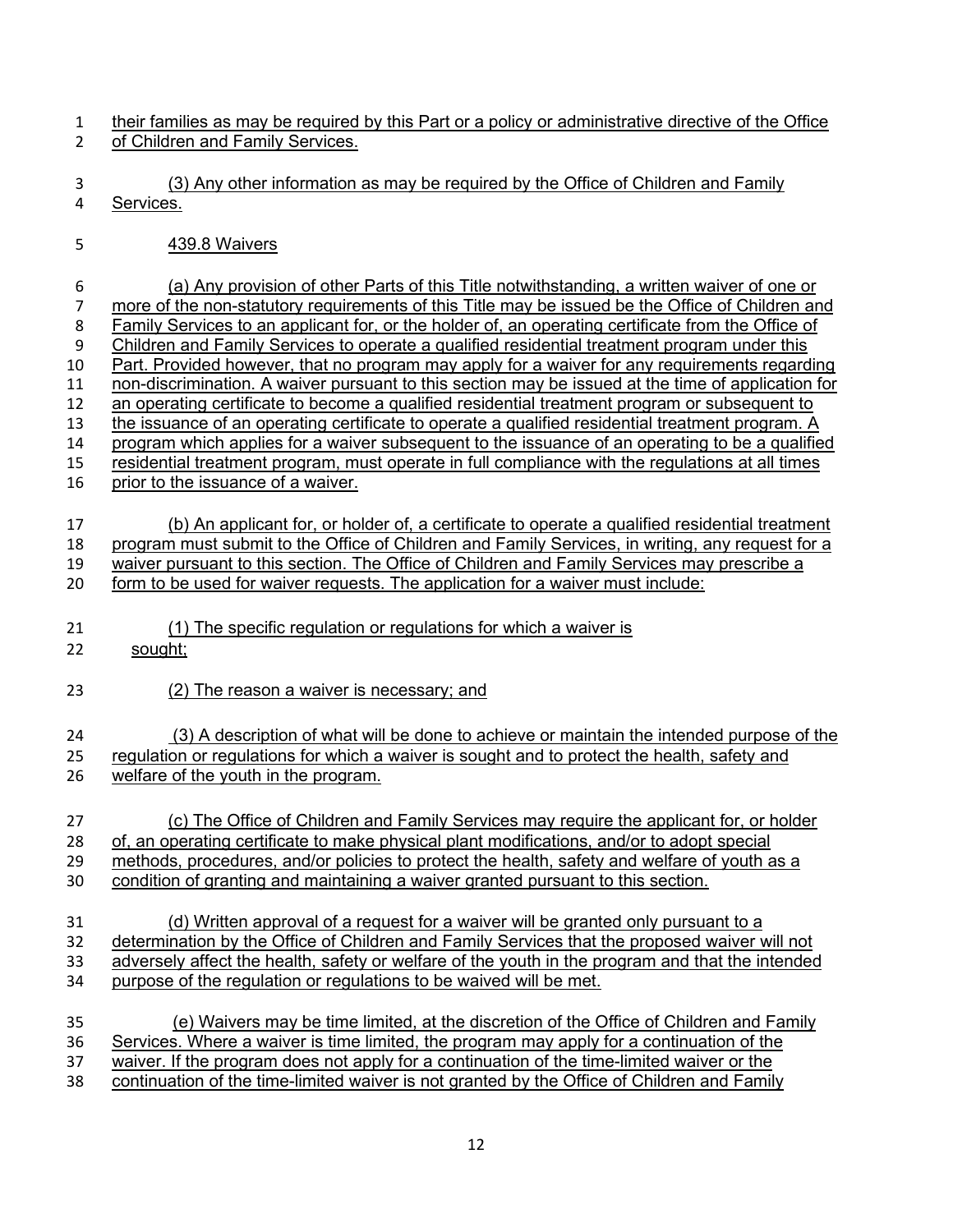1 Services, the program must resume compliance with the regulation or regulations for which the 2 waiver had been issued upon the expiration of the waiver.

| 3                | (f) Failure to adhere to the terms of the waiver and to any alternative measures required          |
|------------------|----------------------------------------------------------------------------------------------------|
| 4                | by the Office of Children and Family Services as a condition of granting the waiver will result in |
| 5                | recission of the waiver and may constitute sufficient cause for the Office of Children and Family  |
| $\boldsymbol{6}$ | Services to limit, suspend, or revoke the operating certificate of the qualified residential       |
| $\overline{7}$   | treatment program for which the waiver was granted. The Office of Children and Family              |
| 8                | Services must notify the program in writing of the recission of a waiver, and the recission will   |
| 9                | become effective upon the receipt by the program of the written notification. The written          |
| 10               | notification of the recission may be communicated through personal delivery, electronic mail,      |
| 11               | telefax or regular mail, at the discretion of the Office of Children and Family Services.          |
| 12               | 9. Article 3 of Volume B of Title 18 of the Official Compilation of Codes, Rules and               |
| 13               | Regulations of the State of New York is amended to add a new Part 440 to read as follows:          |
| 14               | PART 440 PROGRAMS FOR YOUTH WHO HAVE BEEN OR ARE AT-RISK OF SEX                                    |
| 15               | <b>TRAFFICKING</b>                                                                                 |
| 16               | 440.1 Purpose                                                                                      |
| 17               | 440.2 Definitions                                                                                  |
| 18               | 440.3 Approval                                                                                     |
| 19               | 440.4 General Requirements                                                                         |
| 20               | 440.5 Other Applicable Standards                                                                   |
| 21               | 440.6 Waivers                                                                                      |
| 22               | 440.1 Purpose. The purpose of this Part is to establish the requirements to operate a              |
| 23               | program that provides high-quality residential care and supportive services to children and        |
| 24               | youth aged 10 and older who have been found to be, or are at risk of becoming, survivors of sex    |
| 25               | trafficking.                                                                                       |
| 26               | 440.2 Definitions                                                                                  |
| 27               | (a) Approval to operate a facility means a written operating certificate issued by the             |
| 28               | Office to an authorized agency to operate a group home, agency boarding home or institution        |
| 29               | facility in accordance with all applicable regulations.                                            |
| 30               | (b) Culture includes but is not limited to the practices of people in the facility that            |
| 31               | promote healing, connection and participation in self-growth of youth and families.                |
| 32               | (c) Facility is defined as the building and grounds of a group home, agency                        |
| 33               | boarding home or institution, as those terms are defined in section 441.2 of this Title, that has  |
| 34               | been approved by the Office pursuant to Parts 476 or 477 of this Title.                            |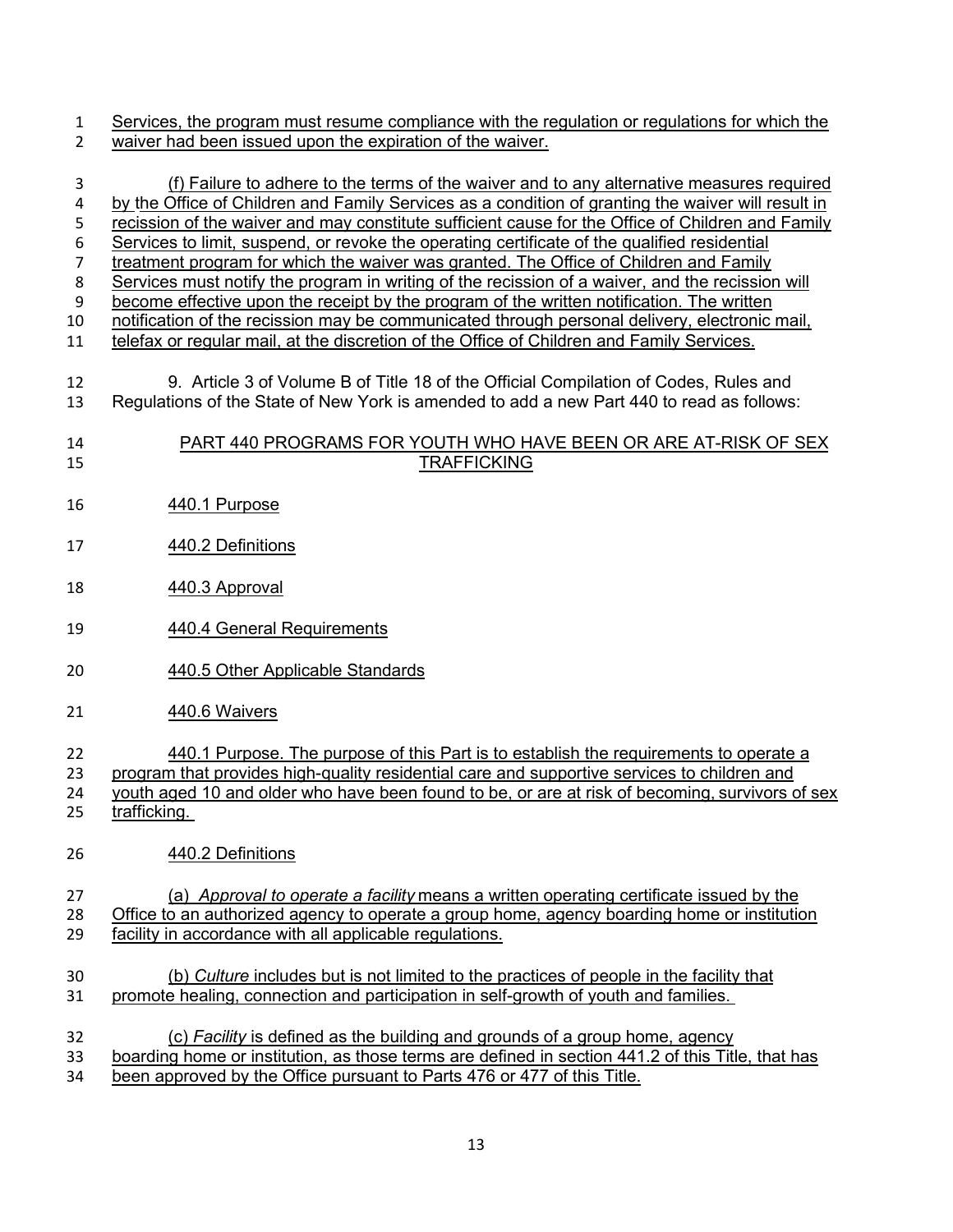(d) *Justice Center* means the New York State Justice Center for the Protection of People With Special Needs.

- *(e) Office* means the Office of Children and Family Services.
- (f) *Permanency resources* is defined as an individual or individuals who are willing and available to care for the youth upon discharge.
- (g) *Positive youth development* is defined as an intentional, prosocial approach that 7 engages youth within their communities, schools, organizations, peer groups, and families in a manner that is productive and constructive; recognizes, utilizes, and enhances young people's strengths; and promotes positive outcomes for young people by providing opportunities, fostering positive relationships and furnishing the support needed to build on their leadership strengths.
- 440.3 Approval.

 (a) An authorized agency shall apply to the Office in writing for an operating certificate to operate a group home, agency boarding home or institution as a facility in which this program type operates, in a form and manner as required by the Office.

(1) At minimum, such application shall:

(i) Demonstrate that the facility is in compliance with requirements of this Part and,

specifically, any requirement that may apply to a program for youth who have been or are at-risk

 of sex trafficking through application of Part 441 of this Title and that the program will serve no 20 more than 12 youth;

 (2) Demonstrate that the facility has obtained approval from the Office for the requisite manuals, policies and procedures for certification as a program for youth who have been or are at-risk of sex trafficking, including, but not necessarily limited to:

(i) Policy and policy manuals required by section 441.4 of this Title; and

(ii) Policies and procedures specific to the care and services that shall be provided to

youth and their families who may be served in a program for youth who have been or are at-risk

- of sex trafficking as may be required by this Part or a policy or administrative directive of the
- Office; and
	- (3) Any other information as may be required by the Office.
	- (b) The provisions of Parts 476 and 477 of this Title shall apply to any application for,
	- and issuance and conditions of, an operating certificate to operate a group home, agency boarding home or institution as a facility for this program type.
	- 440.4 General Requirements.
	- (a) Programs shall have a physical environment, culture and programming to support the healing of youth who have experienced significant sexual trauma.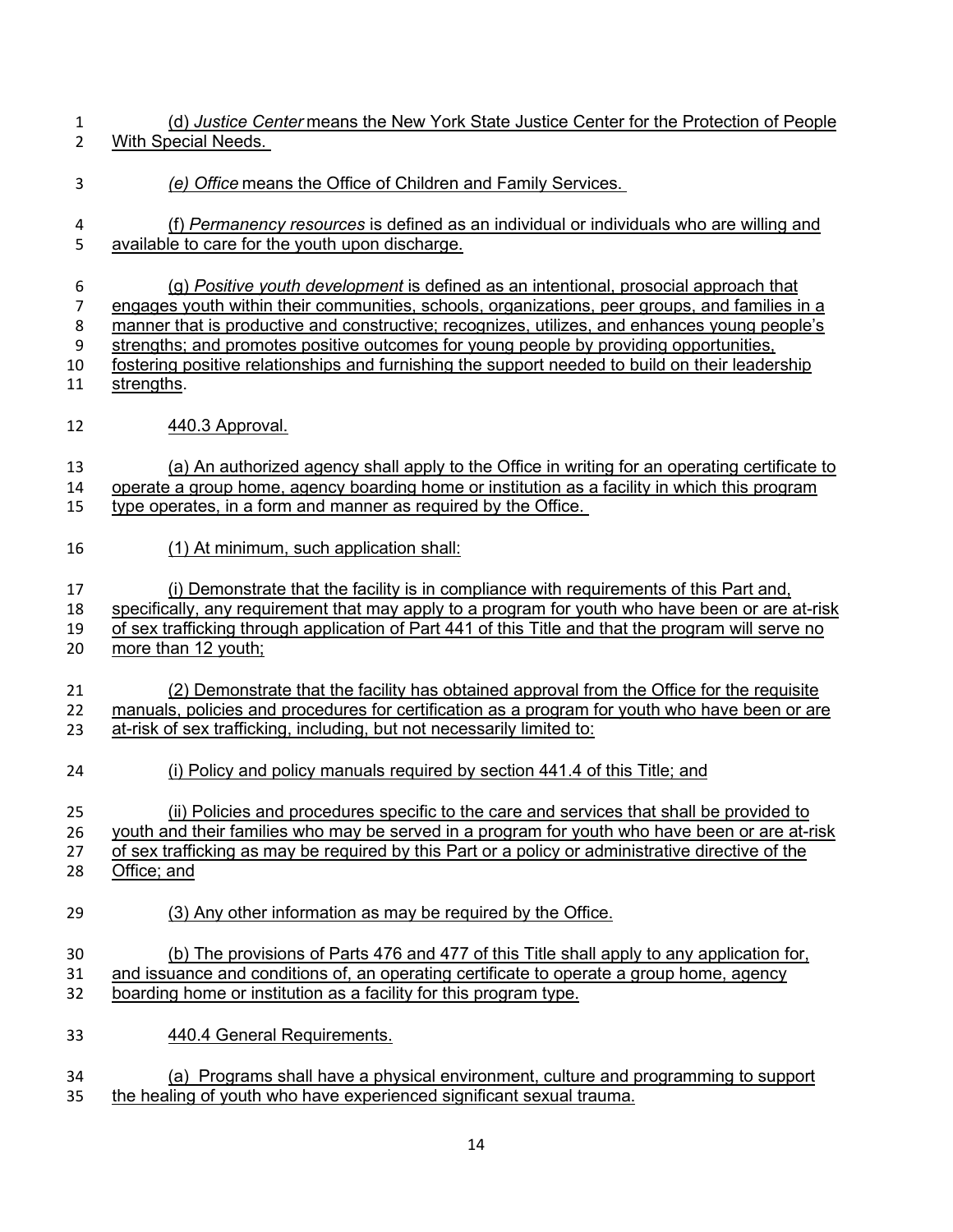- 1 (b) Physical Plant. In addition to all physical plant requirements set forth in Parts 442, 447 and 448 as applicable, facilities shall additionally maintain a physical environment that is home-like and welcoming. (1) Furnishings shall be maintained in good and clean condition, and be durable without 5 being institutional in nature, materials and design. (2) The facility should apply standards of design and materials that are trauma- responsive as required by the Office. Such standards include efforts to minimize noise, and the use of color and light to promote healing and calming responses.
- (3) Single occupancy bedrooms should be made available to each youth. Youth may opt to share a bedroom with one other youth in a bedroom that meets all requirements with Parts 442, 447 and Part 448 as applicable.
- (c) Program Requirements.

 (1) A program must provide high-quality residential care and supportive community-based services tailored to the needs of adolescents and young adults as approved by the Office. The program must meet the cultural, therapeutic, medical, developmental and recreational needs of 16 the youth as required by the Office.

- (2) Therapeutic model. Programs must utilize therapeutic approaches that are evidence based or evidence informed to promote healing for adolescents with complex sexual trauma histories.
- (3) Health care and health education. Programs must provide comprehensive sexual 21 health education and health care that is responsive to youth with sexual trauma.
- (4) Education and vocational supports. Programs must provide access to community-based education and vocational services and opportunities to children and youth served.
- (d) Program culture.
- (1) Programs must be strengths based, rooted in positive youth development, and provide community-based opportunities for youth to thrive as required by the Office.
- (2) The program must create a positive affirming environment for youth of all racial and ethnic backgrounds and gender identities and sexual orientations.
- (3) The culture should reflect and affirm the backgrounds and identities of the youth and families and be oriented toward self-efficacy and risk tolerance.
- (e) Youth engagement and positive youth development. Programs must include
- meaningful opportunities for youth voice, choice and leadership in their lives, in the program and
- 33 in their community. Such engagement should include input into hiring, program design,
- behavioral supports and other areas as required by the Office.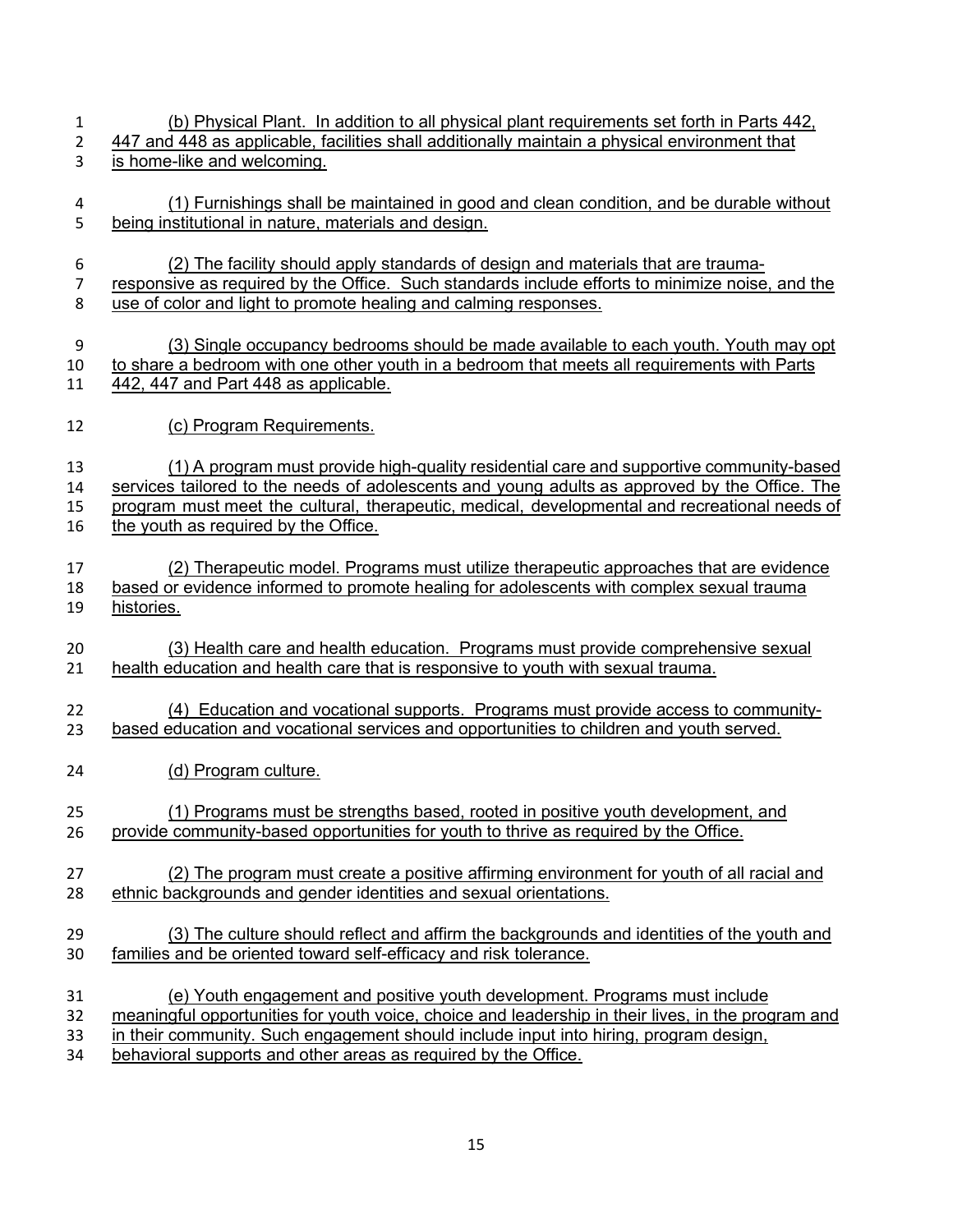| 1              | (f) Policies and procedures manual. Programs must maintain a policy and procedure                   |
|----------------|-----------------------------------------------------------------------------------------------------|
| $\overline{2}$ | manual, which is to be updated with input from youth and families, as required by the Office.       |
| 3              | (g) Youth manual. Programs must have a youth manual written in plain, youth-                        |
| 4              | friendly language that clearly explains the rights and responsibilities of youth, program rules and |
| 5              | other elements as required by the Office. Manuals must be reviewed annually, and there must         |
| 6              | be a process by which youth are involved in the updates.                                            |
| $\overline{7}$ | (h) Engagement of permanency resource(s). Programs must engage and                                  |
| 8              | support youth's permanency resources. Such support may include but not be limited to:               |
| 9              | (1) Psychoeducation about commercial sexual exploitation and trafficking;                           |
| 10             | (2) Safety planning, including online safety;                                                       |
| 11             | (3) Prevention for siblings and other youth in the home, as applicable;                             |
| 12             | (4) Addressing stigma; and                                                                          |
| 13             | (5) Therapeutic supports to facilitate a successful transition and discharge plan;                  |
| 14             | (i) Staffing.                                                                                       |
| 15             | (1) Programs must have direct care and supervisors of direct care staff to meet the                 |
| 16             | needs of youth and as required by the Office.                                                       |
| 17             | (2) Programs should implement a staff recruitment and retention strategy                            |
| 18             | that encourages the employment of persons with relevant lived experiences.                          |
| 19             | (3) Programs should provide supportive supervision and opportunities for self-care to all           |
| 20             | staff to address any secondary traumatic stress.                                                    |
| 21             | (j) Aftercare. Programs must provide for aftercare to youth and families as required by             |
| 22             | the Office.                                                                                         |
| 23             | (k) Admissions and Discharges.                                                                      |
| 24             | (1) Admission. Youth of all gender identities and expressions may be admitted to                    |
| 25             | a program; provided however a youth should not be admitted to a program that primarily serves       |
| 26             | youth of other gender identities or expressions unless other options have been explored, or the     |
| 27             | youth otherwise meets the requirements for admission to such program and agrees to be               |
| 28             | admitted to such program.                                                                           |
| 29             | (2) Discharge. Youth shall not be discharged solely due to frequent episodes of leaving a           |
| 30             | program without consent or destruction of property.                                                 |
| 31             | (I) Office approval. Programs must seek Office approval for changes to any                          |
| 32             | approved program model, staffing plan, therapeutic approach, admission and discharge                |

procedure, or aftercare services.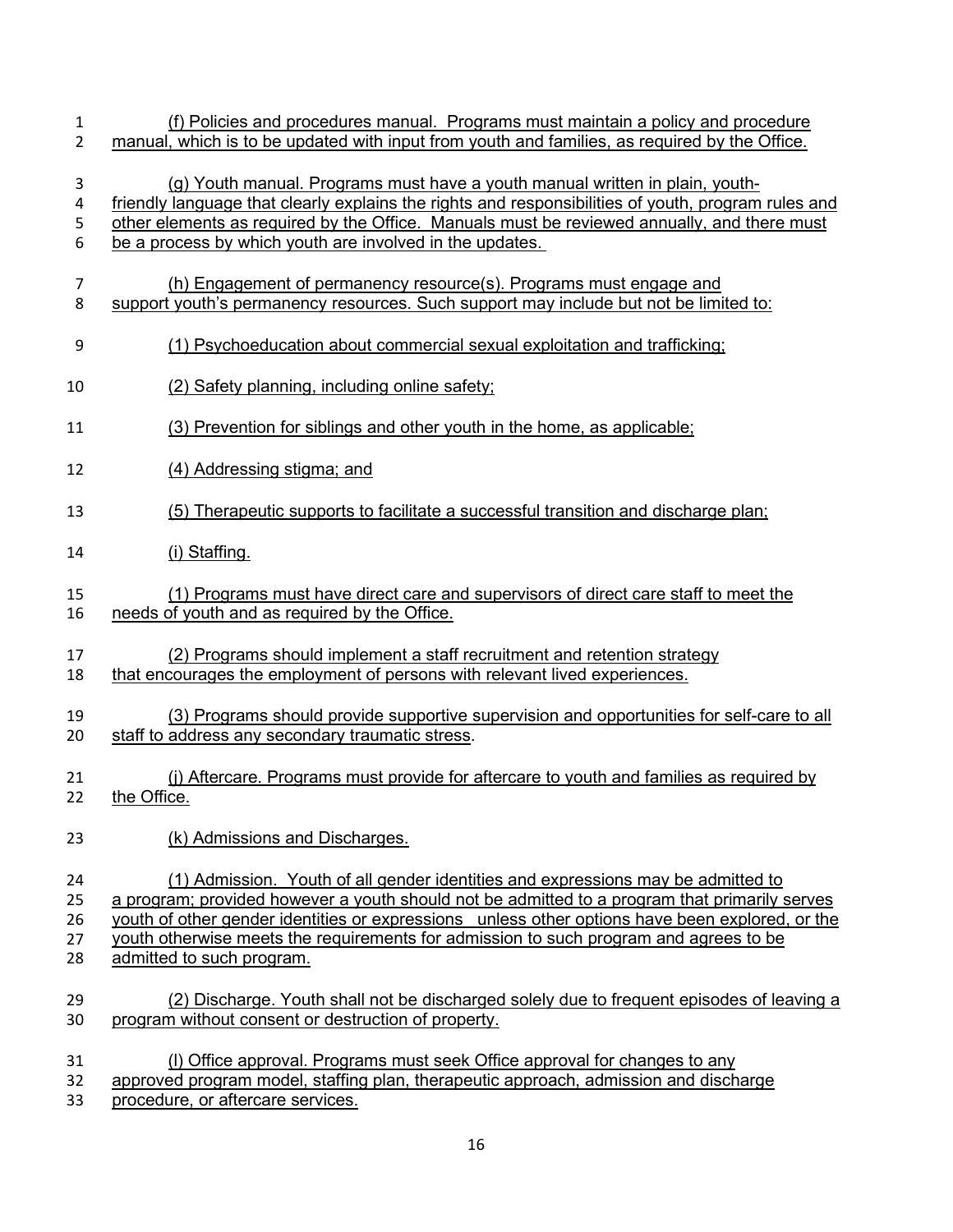## 440.5 Other Applicable Standards.

| $\overline{2}$ | (a) An institution, group home or agency boarding home holding an operating certificate            |
|----------------|----------------------------------------------------------------------------------------------------|
| 3              | from the Office as a facility in which this program type will operate shall comply with all        |
| 4              | standards otherwise applicable to such facility pursuant to this Title, except where there is a    |
| 5              | conflict between the standards in this Part and standards set forth elsewhere in this Title, in    |
| 6              | which case the standards set forth in this Part shall apply. Placements into these facilities and  |
| $\overline{7}$ | any changes in the placement of such youth shall be subject to all applicable provisions of the    |
| 8              | Family Court Act, section 404 of the Social Services Law, and all other applicable provisions of   |
| 9              | law in addition to the requirements of this Part.                                                  |
| 10             | (b) Office staff performing official functions shall have full access at all times to the          |
| 11             | grounds and buildings of these programs and facilities, the staff and residents, and any records   |
| 12             | of the facility in whatever form the records are maintained, including electronic and video        |
| 13             | records. The Office may require from the persons and/or agency operating the facility and/or       |
| 14             | program any information or documents the Office deems necessary for the discharge of               |
| 15             | the Office's oversight of the facility and/or program.                                             |
| 16             | (c) A group home, agency boarding home or institution holding an operating certificate             |
| 17             | from the Office as a facility in which this program type will operate shall be subject to and must |
| 18             | comply with the requirements as set forth in Part 433 of this Title.                               |
| 19             | (d) A group home, agency boarding home or institution holding an operating certificate             |
| 20             | from the Office as a facility in which this program type will operate shall be subject to and must |
| 21             | comply with the requirements set forth in Part 441 of this Title and, as applicable to the type of |
| 22             | facility, Parts 442, 447 or 448 of this Title.                                                     |
| 23             | (e) Records of youth in a facility in which this program type will operate or                      |
| 24             | receive programming as defined in this Part shall be maintained in the form and manner             |
| 25             | required by the Office, including but not limited to maintenance of those records required by      |
| 26             | the Office to be maintained in the system of record in the same manner as records for youth in     |
| 27             | foster care under the Social Services Law and Part 428 of this Title.                              |
| 28             | (f) Records concerning youth in these facilities or receiving this programming are                 |
| 29             | confidential and shall be subject to the provisions of section 372 of the Social Services Law and  |
| 30             | any other applicable provisions of law concerning the confidentiality of records. Information that |
| 31             | could reasonably identify a youth as being in such a program or facility shall not be released by  |
| 32             | the Office, a social services district, or an authorized agency, expect as otherwise provided by   |
| 33             | <u>law.</u>                                                                                        |
| 34             | 440.6 Waivers.                                                                                     |
| 35             | (a) Any provision of other Parts of this Title notwithstanding, a written waiver of one or         |
| 36             | more of the non-statutory requirements of this Title may be issued be the Office to an applicant   |
| 37             | for, or the holder of, an operating certificate from the Office to operate a program for youth who |
| 38             | have been or are at-risk of sex trafficking under this Part. Provided however, that no program     |
| 39             | may apply for a waiver for any requirements regarding non-discrimination. A waiver pursuant to     |

40 this section may be issued at the time of application for an operating certificate to become a

A program for youth who have been or are at-risk of sex trafficking or subsequent to the issuance<br>42 of an operating certificate to program for youth who have been or are at-risk of sex trafficking. of an operating certificate to program for youth who have been or are at-risk of sex trafficking. A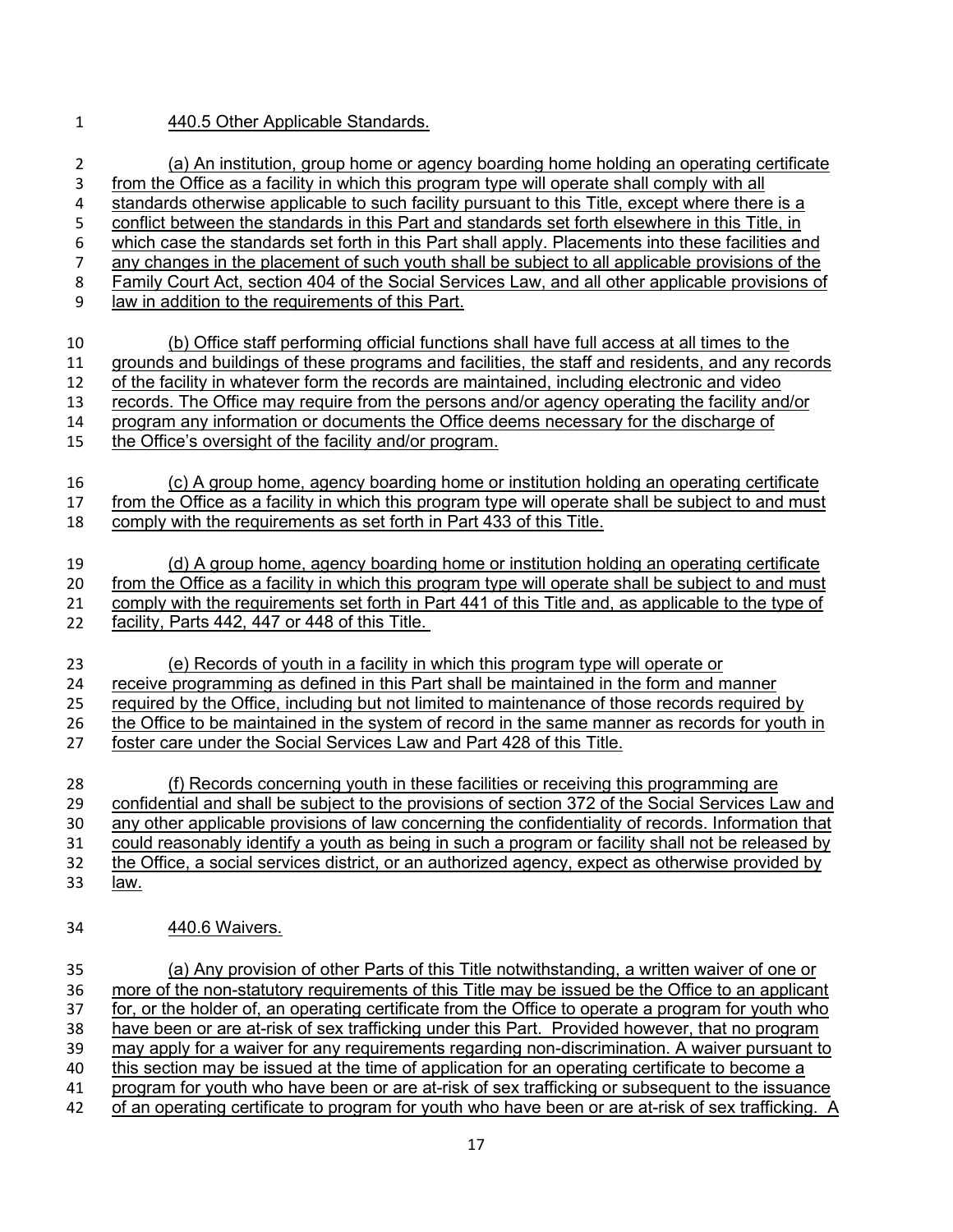- program which applies for a waiver subsequent to the issuance of an operating to be a program
- for youth who have been or are at-risk of sex trafficking, must operate in full compliance with the regulations at all times prior to the issuance of a waiver.
- (b) An applicant for, or holder of, a certificate to operate a program for youth who have 5 been or are at-risk of sex trafficking must submit to the office, in writing, any request for a waiver
- pursuant to this section. The Office may prescribe a form to be used for waiver requests. The
- application for a waiver must include:
- (1) The specific regulation or regulations for which a waiver is
- sought;
- (2) The reason a waiver is necessary; and

(3) A description of what will be done to achieve or maintain the intended purpose of the

- regulation or regulations for which a waiver is sought and to protect the health, safety and
- welfare of the youth in the program.
- (c) The Office may require the applicant for, or holder of, an operating certificate to make

physical plant modifications, and/or to adopt special methods, procedures, and/or policies to

protect the health, safety and welfare of youth as a condition of granting and maintaining a

- waiver granted pursuant to this section.
- (d) Written approval of a request for a waiver will be granted only pursuant to a
- determination by the Office that the proposed waiver will not adversely affect the health, safety
- 20 or welfare of the youth in the program and that the intended purpose of the regulation or
- regulations to be waived will be met.
- (e) Waivers may be time limited, at the discretion of the Office. Where a waiver is time limited, the program may apply for a continuation of the waiver. If the program does not apply for a continuation of the time-limited waiver or the continuation of the time-limited waiver is not granted by the Office, the program must resume compliance with the regulation or regulations for which the waiver had been issued upon the expiration of the waiver.
- (f) Failure to adhere to the terms of the waiver and to any alternative measures required by the Office as a condition of granting the waiver will result in recission of the waiver and may constitute sufficient cause for the Office to limit, suspend, or revoke the operating certificate of the program for youth who have been or are at-risk of sex trafficking for which the waiver was granted. The Office must notify the program in writing of the recission of a waiver, and the recission will become effective upon the receipt by the program of the written notification. The written notification of the recission may be communicated through personal delivery, electronic mail, telefax or regular mail, at the discretion of the Office.
- 10. Paragraph (3) of subdivision (a) of section 441.2 of Title 18 of the Official Compilation of Codes, Rules and Regulations of the State of New York is amended to read as follows:
- (3) Placement.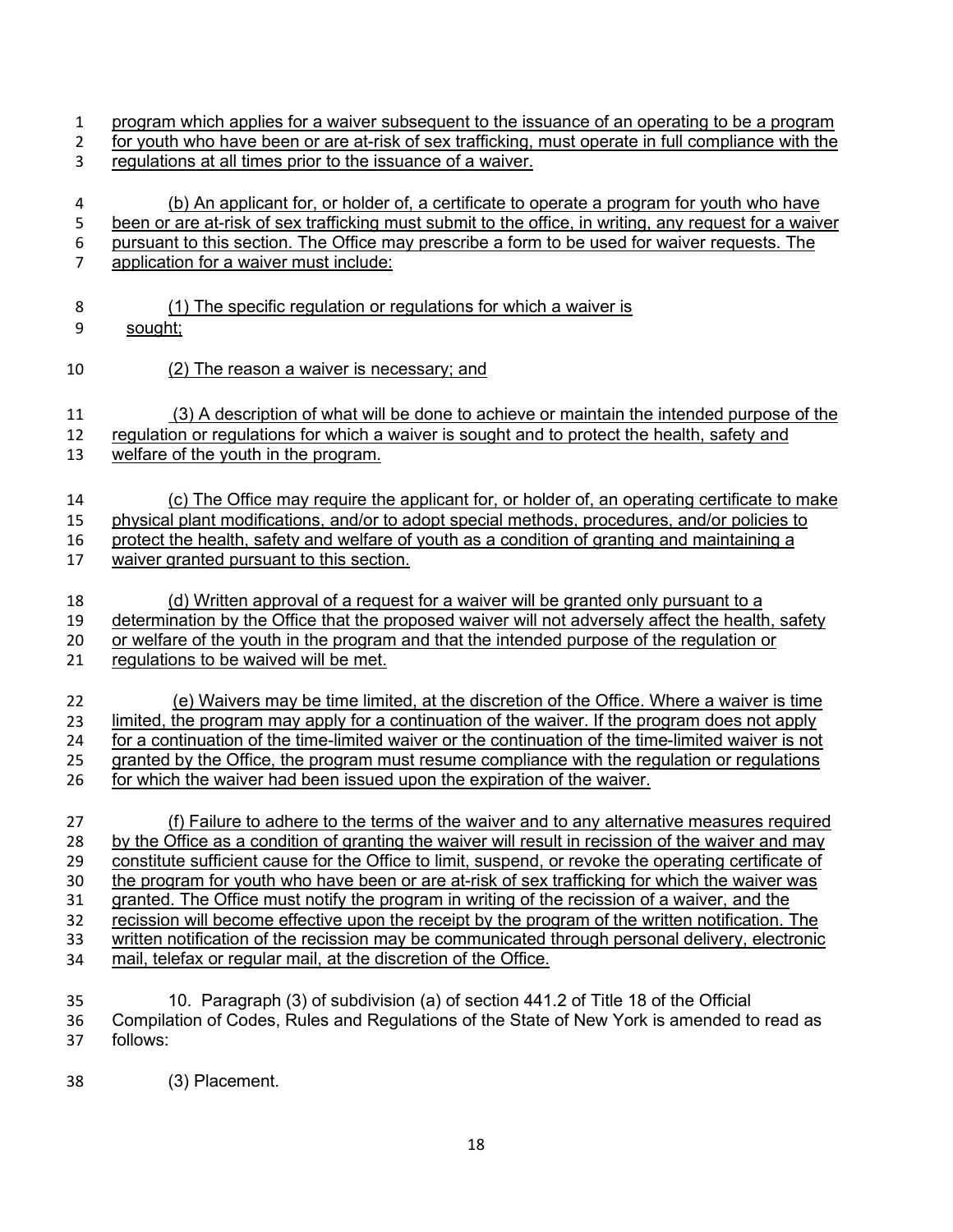(i) the child's care and custody or guardianship and custody have been transferred to an authorized agency pursuant to the provisions of section 358-a, 383-c, 384 or 384-a of the Social Services Law; or

 (ii) the child has been placed with a social services official pursuant to article 3, 7, 10, 10-B or 10-C of the Family Court Act.

 11. Subdivisions (h) and (i) of section 441.2 of Title 18 of the Official Compilation of Codes, Rules and Regulations of the State of New York are amended to read as follows:

 (h) Group home means a family-type home for the care and maintenance of not less than seven, nor more than 12, children who are at least five years of age, operated by an authorized agency, in quarters or premises owned, leased or otherwise under the control of such agency, except that such minimum age shall not be applicable to siblings placed in the same facility nor to children whose [mother] parent is placed in the same facility.

 (i) Agency boarding home means a family-type home for the care and maintenance of not more than six children operated by an authorized agency, in quarters or premises owned, leased or otherwise under the control of such agency, except that such a home may provide care for more than six [brothers and sisters] siblings of the same family.

 12. Subdivision (k) of section 441.2 of Title 18 of the Official Compilation of Codes, Rules and Regulations of the State of New York is amended to add a new paragraph (7) to read as follows:

 *(7) Carbon monoxide detector* means a device that detects the presence of carbon monoxide (CO) gas to prevent carbon monoxide poisoning.

 13. Section 441.2 of Title 18 of the Official Compilation of Codes, Rules and 23 Regulations of the State of New York is amended to add new subdivisions  $(q)$ ,  $(r)$ ,  $(s)$ ,  $(t)$ ,  $(u)$ and (v) to read as follows:

 (q) *Family and permanency team* means the family and child permanency team that is required to be assembled in accordance with section 409-h of the Social Services Law and section 439.2 of this Title.

 (r) *Qualified individual* means a trained professional or licensed clinician acting within their scope of practice who shall have current or previous relevant experience in the child welfare field and who shall conduct the assessment required for a child in accordance with section 409-h of the Social Services Law and section 439.2 of this Title. Such individual shall not be an employee of the Office of Children and Family Services, nor shall such person have a direct role in case management or case planning decision-making authority for the child for 34 whom such assessment is being conducted, in accordance with 42 United States Code sections 672 and 675a and the state's approved Title IV-E state plan. (s) *Qualified residential treatment program* means a program that is a non-foster family

 residential program in accordance with 42 United States Code sections 672 and 675a and the state's approved Title IV-E state plan and that meets the requirements of section 439.4 of this 39 Title and which is approved by the Office to operate as a qualified residential treatment

program.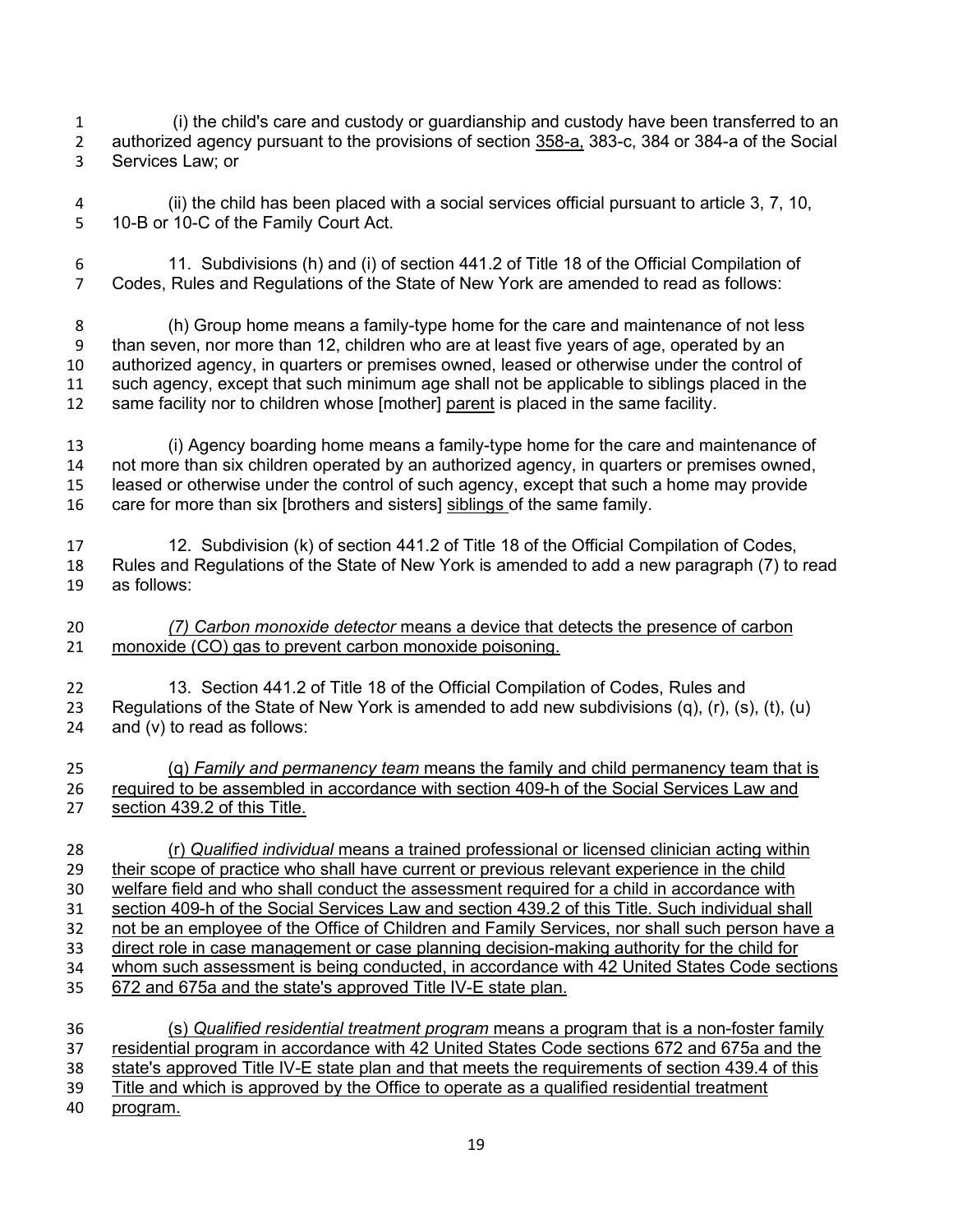- (t) *Aftercare* shall mean services and supports provided to a child and, where applicable, 2 such child's family or discharge resource to increase the success and well-being of the child when stepped-down to a home-based placement or when discharged from foster care altogether.
- (u) *Qualified residential treatment program exception* means: a supervised setting as 6 defined in section 371 of the Social Services Law and governed by Part 449 of this Title; a program for youth who have been or at risk of sex trafficking governed by Part 440 of this Title; 8 or a specialized program to serve prenatal, postpartum or parenting youth certified pursuant to this Title. this Title.
- *(v) Child of a parenting youth,* means a child, children or an infant who is not in foster care but who resides with their parent who is in foster care, pursuant to paragraph (3) of subdivision (a) of this section, and where the child and parent are part of a parenting youth and child of a parenting youth unit as such term is defined in section 427.2 of this Title.
- 14. Subdivision (a) of section 441.4 of the Official Compilation of Codes, Rules and Regulations of the State of New York is amended to read as follows:

 (a) Each child-care agency and facility operated by such agency will maintain, and keep current and available, a manual or manuals which clearly state the policies of such agency with respect to its programs including policies on agency continuous quality improvement, admission criteria and procedures, psychiatric and medical care, social services, treatment of youth of all sexual orientations, genders, gender identities and expression, child care, education, religious observance, religious instruction and training, discharge criteria and procedures, discipline and restraint, appropriate custodial conduct, children's rights, use of de-escalation rooms, shelter, clothing, youth's personal property, diet, work and recreation, plant maintenance, fire, sanitation and safety, and any other policy or procedure that is subject to approval of the Office in 25 accordance with any provision contained within this Title.

 15. Paragraph (1) of subdivision (c) of section 441.21 of the Official Compilation of Codes, Rules and Regulations of the State of New York is amended to read as follows:

 (1) *Casework contacts with the child* is defined as individual or group face-to-face contacts between the case planner, or the caseworker assigned to the child, as directed by the case planner, or the case manager, and the child. The purpose of the contacts is to assess the child's current safety and [well being] well-being, to evaluate or reevaluate the child's permanency needs and permanency goal, and to guide the child towards a course of action aimed at resolving problems of a social, emotional or developmental nature that are contributing towards the reason(s) why such child is in foster care. Where a youth is parenting a child, as part of a parenting youth and child of parenting youth unit as defined in section 427.2 of this Title, efforts must be made to also see the child, children or infant of the parenting youth at each casework contact, to assess the safety and wellbeing of such child, children or infant of the parenting youth and to observe the parenting skills of the parenting youth. Such contact, assessment and observations must be documented in the parenting youth's uniform case record.

 16. Subdivision (a) of section 441.24 of the Official Compilation of Codes, Rules and Regulations of the State of New York is amended to read as follows: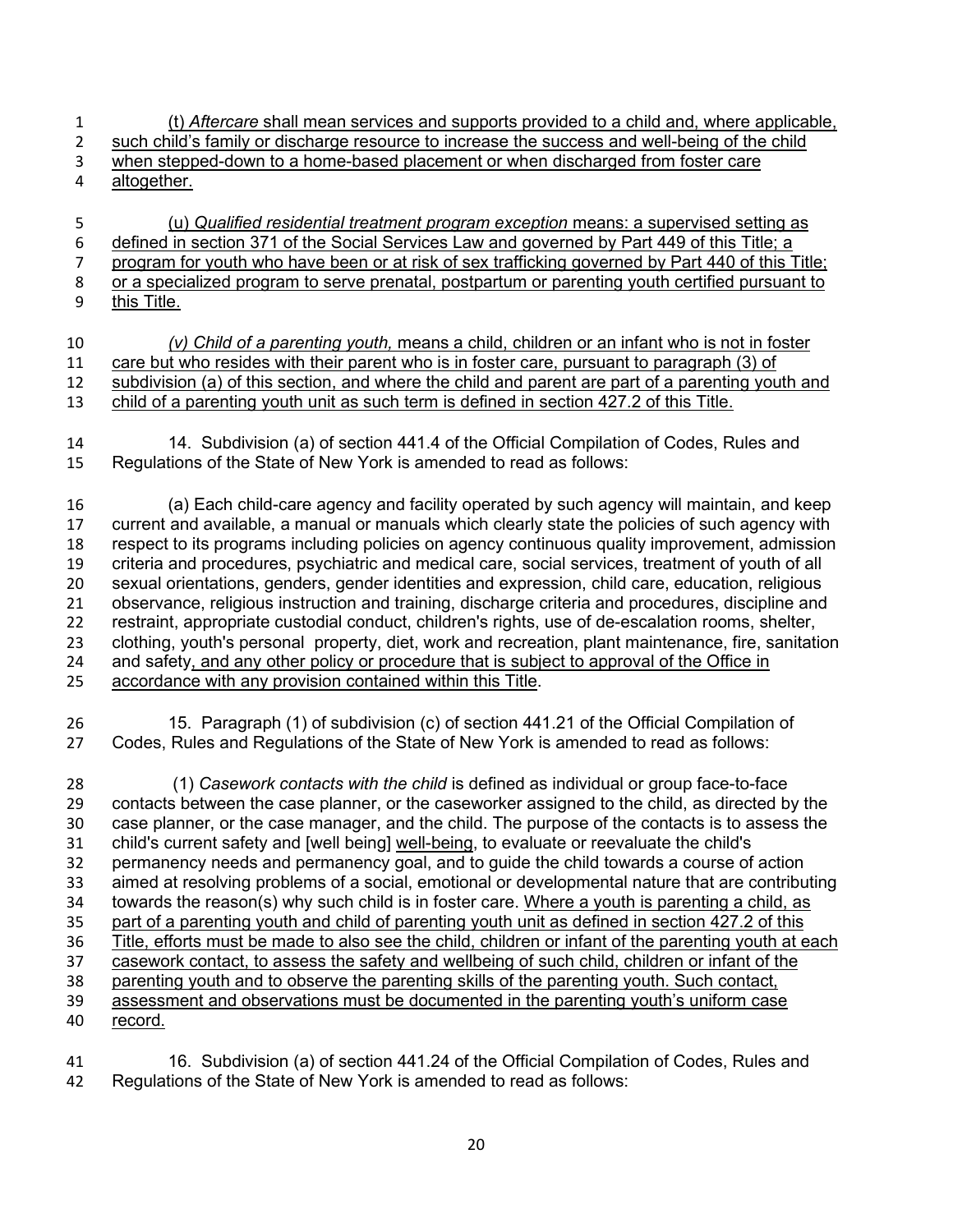(a) Authorized agency staff and volunteers shall not engage in or condone discrimination or harassment against prospective foster parents, foster parents, or [foster] children in foster 3 care or any family members being served by the agency, on the basis of race, creed, color,<br>4 national origin, age, sex, religion, sexual orientation, gender identity or expression, marital national origin, age, sex, religion, sexual orientation, gender identity or expression, marital status, or disability. Authorized agencies shall promote and maintain a safe environment, take reasonable steps to prevent discrimination and harassment against youth by other youth; 7 promptly investigate incidents of discrimination and harassment by staff, volunteers and youth[,]; and take reasonable and appropriate corrective or disciplinary action when such incidents occur. Certified or approved foster parents shall not engage in discrimination or harassment against [foster] children in foster care or any family members being served by the agency, on the basis of race, creed, color, national, origin, age, sex, religion, sexual orientation, gender identity or expression, marital status, or disability, and shall promote and maintain a safe environment.

- 17. Part 441 of the Official Compilation of Codes, Rules and Regulations of the State of New York is amended to add a new section 441.26 to read as follows:
- 441.26 Waivers. (a) Any provision of other Parts of this Title notwithstanding, a written waiver of one or more of the non-statutory requirements of this of this Part may be issued be the Office to an applicant for, or the holder of, a license or an operating certificate from the Office to operate a program or facility pursuant to this Title. Provided however, that no program or facility may apply for a waiver for any requirements regarding non-discrimination. A waiver pursuant to 21 this section may be issued at the time of application for a license or operating certificate to become a program or facility pursuant to this Title. A program or facility which applies for a waiver subsequent to the issuance of a license or operating certificate, must operate in full compliance with the regulations at all times prior to the issuance of a waiver.
- (b) An applicant for, or holder of, a license or certificate to operate a program or facility pursuant to this Title must submit to the office, in writing, any request for a waiver pursuant to this section. The Office may prescribe a form to be used for waiver requests. The application for a waiver must include:
- (1) The specific regulation or regulations for which a waiver is
- sought;
- (2) The reason a waiver is necessary; and

## (3) A description of what will be done to achieve or maintain the intended purpose of the regulation or regulations for which a waiver is sought and to protect the health, safety and welfare of the youth in the program or facility.

- (c) The Office may require the applicant for, or holder of, a license or operating certificate to make physical plant modifications, and/or to adopt special methods, procedures, 37 and/or policies to protect the health, safety and welfare of youth as a condition of granting and maintaining a waiver granted pursuant to this section.
- 39 (d) Written approval of a request for a waiver will be granted only pursuant to a<br>40 determination by the Office that the proposed waiver will not adversely affect the health determination by the Office that the proposed waiver will not adversely affect the health, safety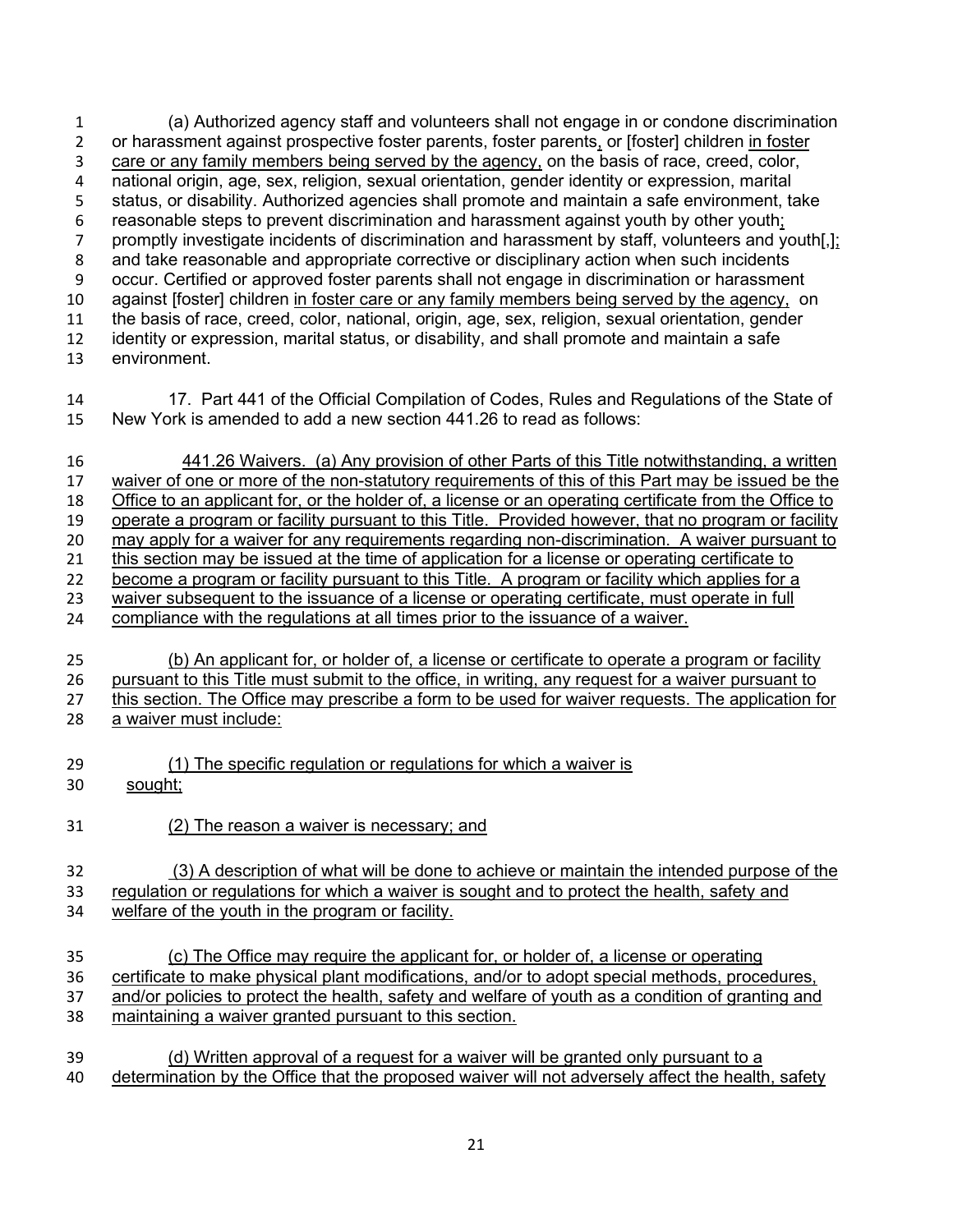or welfare of the youth in the program or facility and that the intended purpose of the regulation or regulations to be waived will be met.

 (e) Waivers may be time limited, at the discretion of the Office. Where a waiver is time limited, the program or facility may apply for a continuation of the waiver. If the program or 5 facility does not apply for a continuation of the time-limited waiver or the continuation of the time-limited waiver is not granted by the Office, the program or facility must resume compliance with the regulation or regulations for which the waiver had been issued upon the expiration of the waiver.

 (f) Failure to adhere to the terms of the waiver and to any alternative measures required by the Office as a condition of granting the waiver will result in recission of the waiver and may constitute sufficient cause for the Office to limit, suspend, or revoke the license or operating certificate of the facility or program for which the waiver was granted. The Office must notify the program or facility in writing of the recission of a waiver, and the recission will become 14 effective upon the receipt by the program of the written notification. The written notification of the recission may be communicated through personal delivery, electronic mail, telefax or regular mail, at the discretion of the Office.

 18. Section 442.17 of the Official Compilation of Codes, Rules and Regulations of the State of New York is amended to read as follows:

19 442.17 [Mother and baby] Parenting facilities; special provisions. A facility for the care 20 and maintenance of [ not more than 10 mothers, who themselves are children] parenting youth 21 and child of a parenting youth unit as defined in subdivision (s) of section 441.2 of this Title, [and 10 babies of such mothers,] shall be in compliance all applicable laws, ordinances, rules, regulations and codes relating to buildings fire protection and health and safety, and may be operated in compliance with the following standards, in lieu of those provided for in sections 442.6 and 442.7 of this Part or of any other sections of this Part which are inconsistent with this section. All other provisions of this Part shall otherwise be applicable to such facility, except the requirements contained in paragraphs (1) and (2) of subdivision (b) of section 442.4 of this Part [that the facility must be in substantial compliance with the State Building Construction Code].

 (a) [Each facility which shall accept and care for newborn infants, those up to 28 days of age, or below the weight of five and one-half pounds, shall comply with the provisions of the rules of the Department of Health, relating to the care of such infants (Part 722 of Title 10 of the Official Compilation of Codes, Rules and Regulations of the State of New York), in addition to such other provisions established by or under the Public Health Law for institutions for children. (b)] Plant and equipment.

35 (1) Occupancy by [mothers] parenting youth and [babies] child of a parenting youth units shall not be permitted above the second floor of a building of wood frame construction, nor above the third floor in a building constructed of masonry exterior walls with wood frame floors.

 (2) All buildings shall have smoke detectors [in exit corridors, stairways, attics and basements] and carbon monoxide detectors as defined in section 441.2 of this Title installed in compliance with all applicable laws, ordinances, rules, regulations and codes relating to buildings, fire protection and health and safety.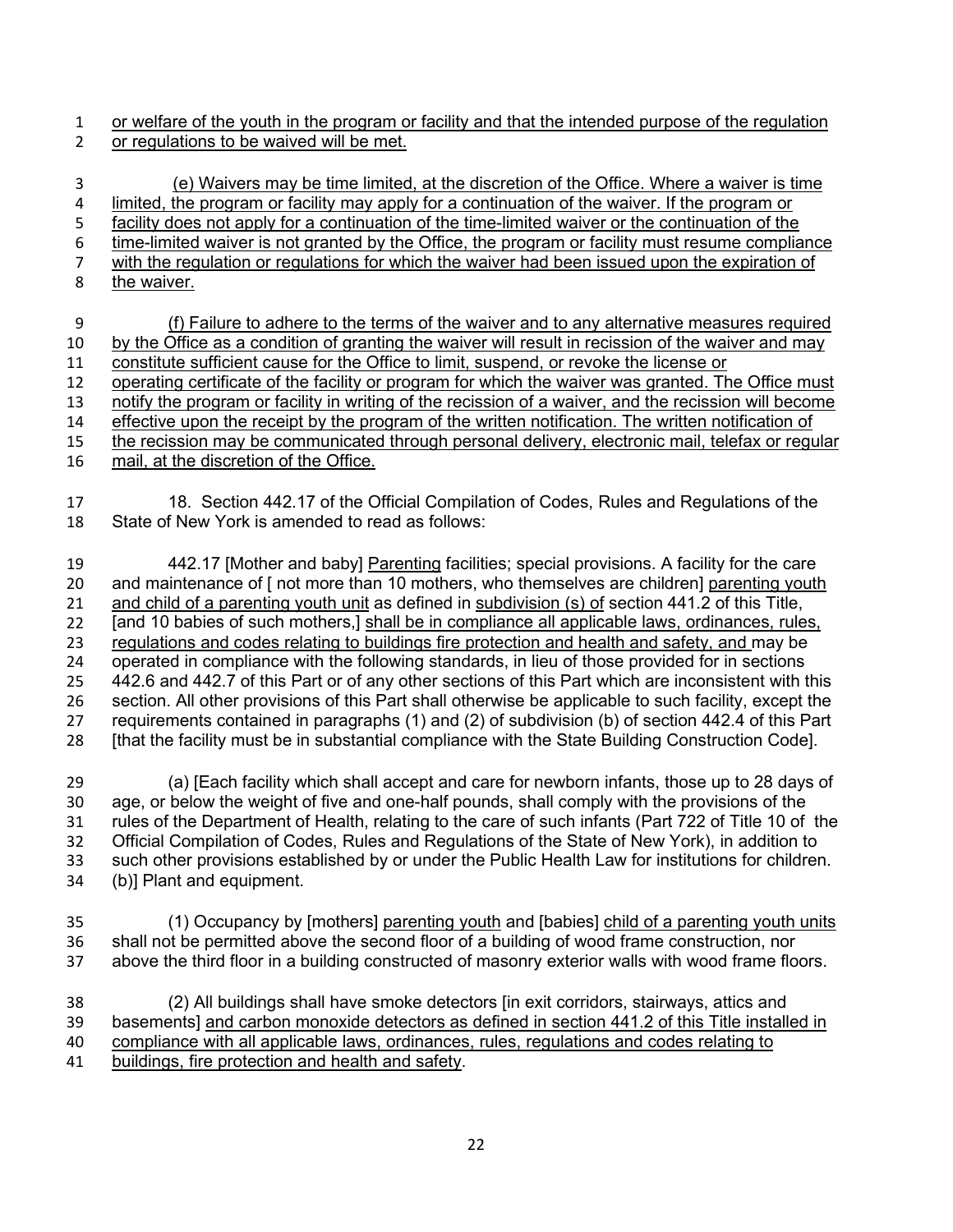(3) Buildings partially constructed of wood exceeding three stories in height shall be sprinklered throughout.

3 [(c)] (b) Sleeping accommodations.

 [(1)] A [mother] parenting youth and [her baby] infant child of a parenting youth may occupy the same sleeping rooms or adjoining sleeping rooms if requested by the parenting youth and where it is determined to be in the best interest of the parenting youth and the child, children or infant of the parenting youth. Where a parenting youth and child of a parenting youth occupy the same sleeping room, they must have separate sleeping accommodations appropriate to their age and development state and consistent with safe sleep practices; provided, however, that [.

- (2) The minimum floor area of a single sleeping room occupied by a mother shall not be less than 80 square feet, and by a baby not less than 40 square feet.
- (3) The minimum floor area of a multiple sleeping room for a mother shall not be less than 60 square feet and for baby not less than 40 square feet.
- (4) No more than three mothers and no more than three babies shall occupy any sleeping room.

 (5) The minimum horizontal dimension for a sleeping room shall be eight feet, except that for a single sleeping room occupied by a baby such dimension may be seven feet.

19 (6) Each mother or baby] each infant of a parenting youth shall have a separate [bed or] crib [which shall be at least two feet distant from any other bed or crib].

 (7)] Staff members shall be provided with sleeping quarters separate from those provided for the [mothers and babies] parenting youth and child of parenting youth unit.

- [(d)] (c) Bathing and toilet facilities shall be provided as follows:
- (1) Minimum requirements as to lavatories, tubs or showers:

| [Mothers] Parenting youth and child of parenting Lavatories | Tubs or showers |
|-------------------------------------------------------------|-----------------|
| youth                                                       |                 |
| $3 - 5$                                                     |                 |
| $6 - 8$                                                     |                 |
| $9 - 10$                                                    |                 |

(2) At least one toilet shall be provided for every three [mothers] parenting youth.

 (3) [Bathinettes, toilet training equipment and other necessities for infant bathings and 27 toilet shall be provided] Appropriate bathing and toileting equipment specific to the ages and developmental stages of any child of a parenting youth served by the facility must be provided and shall be kept in a safe and sanitary condition. [(e)]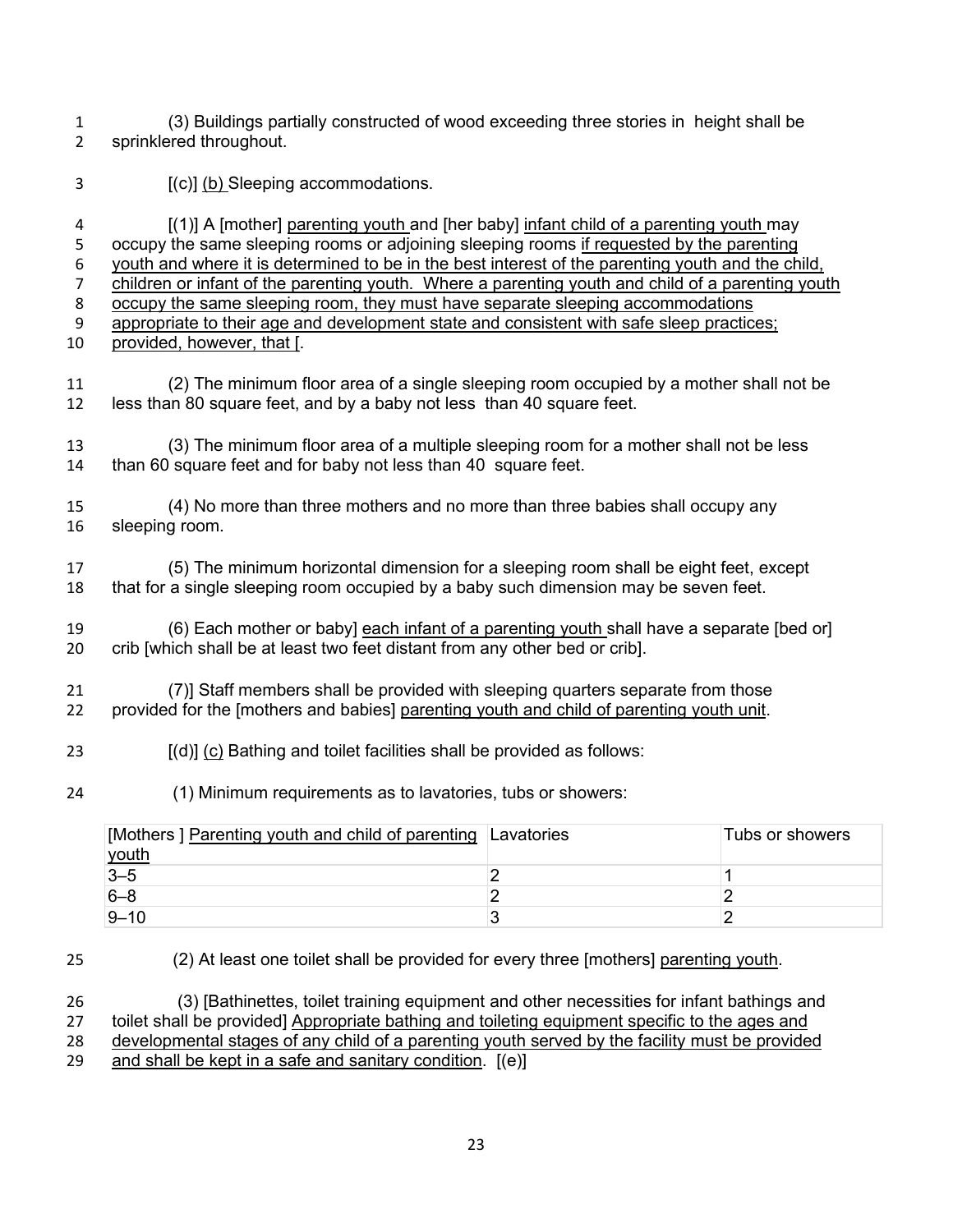(d) Day room [or nursery] area. A [day room, or nursery] designated area with safe, age and developmentally appropriate equipment, educational items and toys shall be provided for 3 use by [the babies] any child of a parenting youth served by the program; such [day room or<br>4 nursery] area shall be located within easy access to a direct exit from the floor, which floor sh nursery] area shall be located within easy access to a direct exit from the floor, which floor shall 5 be no more than one story above grade and in compliance with all applicable laws, ordinances, rules, regulations and codes relating to buildings, applicable fire code and fire protection and health and safety standards. [(f)] 8 (e) Safety.

 (1) [Mothers] Parenting youth and staff shall be instructed at regular intervals in evacuation of the building.

 (2) No [infant] child of a parenting youth shall be permitted to remain above the first floor unless attended by either [its mother] their parent or a member of staff. [(g)]

(f) Increased capacity.

 (1) If a facility wishes to provide care and maintenance to more than 10 [mothers and 10 babies of such mothers] parenting youth and child of parenting youth unit as defined in 16 subdivision (s) of section 427.2 of this Title, the facility must first submit a written request for an

increase in capacity to the [appropriate office of the department] Office and receive the

18 [department's] written approval from the Office.

 (2) Approval of such a request is subject to both an assessment of the need for the [mother and baby] parenting facility to care for additional residents and the ability of the facility to maintain the health and safety standards set forth in this section and to meet such other requirements of this section and this Part, which the [department] Office deems appropriate.

 19. Subdivision (e) of section 442.21 of the Official Compilation of Codes, Rules and Regulations of the State of New York is amended to read as follows:

 (e) An institution [primarily] serving [children under 12] parenting youth and a child of parenting youth unit as defined in subdivision (s) of section 427.2 of this Title shall have on its staff, or otherwise make provision for the services of, a pediatrician.

 20. Subdivision (i) of section 442.21 of the Official Compilation of Codes, Rules and Regulations of the State of New York is amended to read as follows:

 (i)(1) The agency must always have on duty at least one person at each site operated by an institution for each shift who is certified by the American Red Cross as trained in first aid and cardiopulmonary resuscitation, including infant cardiopulmonary resuscitation if the program is providing care to a parenting youth and child of a parenting youth unit as defined in subdivision (s) of section 427.2 of this Title. All child care staff whose duties are predominantly recreational in nature must be certified by the American Red Cross as trained in first aid.

 (2) All nursing staff employed by an institution must be certified by the American Red 37 Cross as trained in first aid and cardiopulmonary resuscitation techniques, including infant cardiopulmonary resuscitation if the program is providing care to a parenting youth and a child of a parenting youth unit as defined in subdivision (s) of section 427.2 of this Title.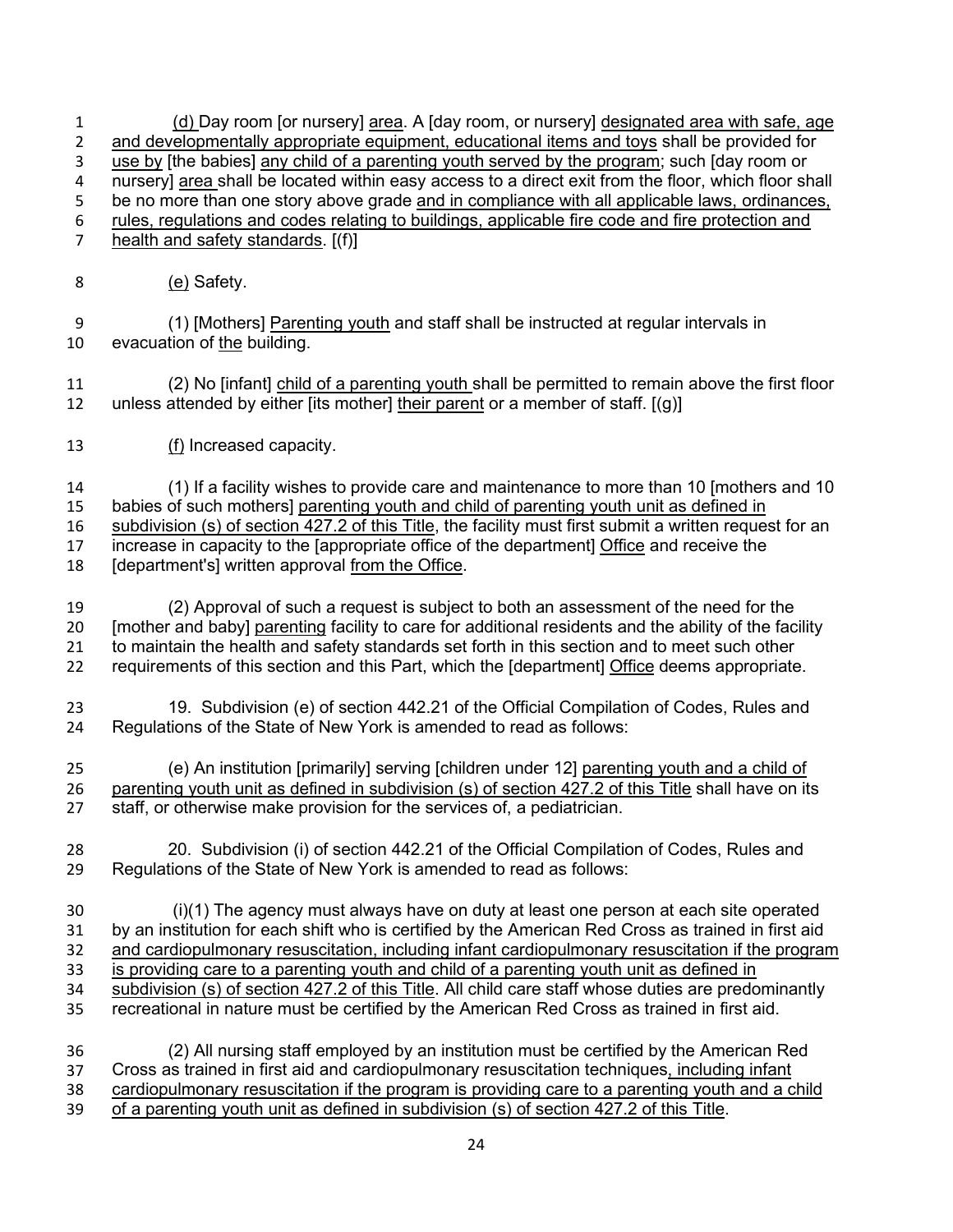21. Section 442.25 of the Official Compilation of Codes, Rules and Regulations of the State of New York is REPEALED and a new section 442.25 amended to read as follows:

442.25 Waivers.

 (a) Any provision of other Parts of this Title notwithstanding, a written waiver of one or 5 more of the non-statutory requirements of this of this Part may be issued be the Office of 6 Children and Family Services to an applicant for, or the holder of, a license to operation c Children and Family Services to an applicant for, or the holder of, a license to operation of an institution under this Part. Provided however, that no program may apply for a waiver for any requirements regarding non-discrimination. A waiver pursuant to this section may be issued at the time of application for a license to operate an institution. An institution which applies for a waiver subsequent to the issuance of a license to operate an institution under this Part, must operate in full compliance with the regulations at all times prior to the issuance of a waiver. (b) An applicant for, or holder of, a license to operate an institution must submit to the Office, in writing, any request for a waiver pursuant to this section. The Office of Children and Family Services may prescribe a form to be used for waiver requests. The application for a waiver must include: (1) The specific regulation or regulations for which a waiver is sought; (2) The reason a waiver is necessary; and (3) A description of what will be done to achieve or maintain the intended purpose of the regulation or regulations for which a waiver is sought and to protect the health, safety and welfare of the youth in the facility (c) The Office of Children and Family Services may require the applicant for, or holder of, a license to make physical plant modifications, and/or to adopt special methods, procedures, and/or policies to protect the health, safety and welfare of youth as a condition of granting and maintaining a waiver granted pursuant to this section. (d) Written approval of a request for a waiver will be granted only pursuant to a or 27 welfare of the youth in the facility and that the intended purpose of the regulation or regulations to be waived will be met. (e) Waivers may be time limited, at the discretion of the Office of Children and Family Services. Where a waiver is time limited, the program may apply for a continuation of the 31 waiver. If the program does not apply for a continuation of the time-limited waiver or the 32 continuation of the time-limited waiver is not granted by the Office of Children and Family Services, the facility must resume compliance with the regulation or regulations for which the waiver had been issued upon the expiration of the waiver. (f) Failure to adhere to the terms of the waiver and to any alternative measures required by the Office of Children and Family Services as a condition of granting the waiver will result in recission of the waiver and may constitute sufficient cause for the Office of Children and Family

- Services to limit, suspend, or revoke the license to operate an institution for which the waiver
- 39 was granted. The Office of Children and Family Services must notify the facility in writing of the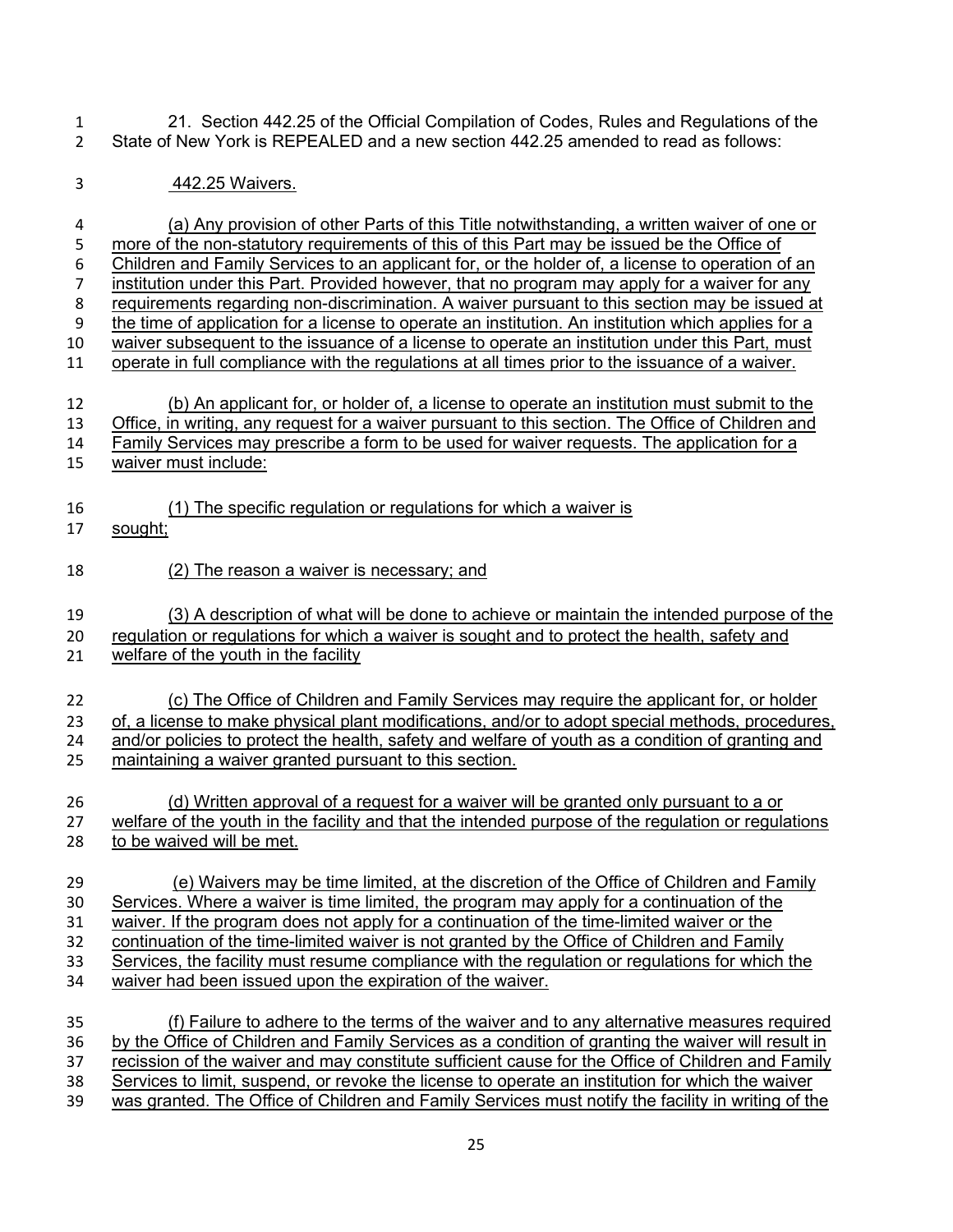recission of a waiver, and the recission will become effective upon the receipt by the institution 2 of the written notification. The written notification of the recission may be communicated through personal delivery, electronic mail, telefax or regular mail, at the discretion of the Office of Children and Family Services. 22. A new section 442.26 is added to Part 442 of the Official Compilation of Codes, Rules and Regulations of the State of New York is added to read as follows: 442.26. Certification for Specialized Programs to Serve Prenatal, Postpartum or Parenting Youth. (a) Any facility governed by this Part, including but not necessarily limited to a facility governed by section 442.17 of this Part, may apply to the Office for certification for the program as a specialized program to serve prenatal, postpartum or parenting youth. Such application shall be in writing and shall be made in the time and manner as directed by the Office. (b) At minimum, such application must: (1) Demonstrate that the facility is in compliance with requirements of this Part and, specifically, any requirement contained within this Part that applies to parenting a youth, a child of a parenting youth, or a parenting youth and child of a parenting youth unit, as such terms are defined in section 427.2 of this Title. (2) Demonstrate requisite Office approval of manuals, policies and procedures for a specialized program to serve pregnant, postpartum or parenting youth. Such materials include but are not limited to: (i) Policy and policy manuals required by section 441.4 of this Title; (ii) Policies and procedures specific to the care and services that shall be provided to a parenting youth, a child of a parenting youth, a parenting youth and a child of a parenting youth unit, as such terms are defined in section 427.2 of this Title, and for youth who are pregnant or postpartum, including but not limited to: (*a*) Admission and intake procedures; (*b*) Training for staff on topics related to the care and treatment of pregnant, postpartum or parenting youth and the children of parenting youth, which may include, but not necessarily be limited to: (*1*) Child development; (*2*) Care for postpartum youth; (*3*) Youth and family engagement; (*4*) Safety risks during pregnancy and for postpartum youth; and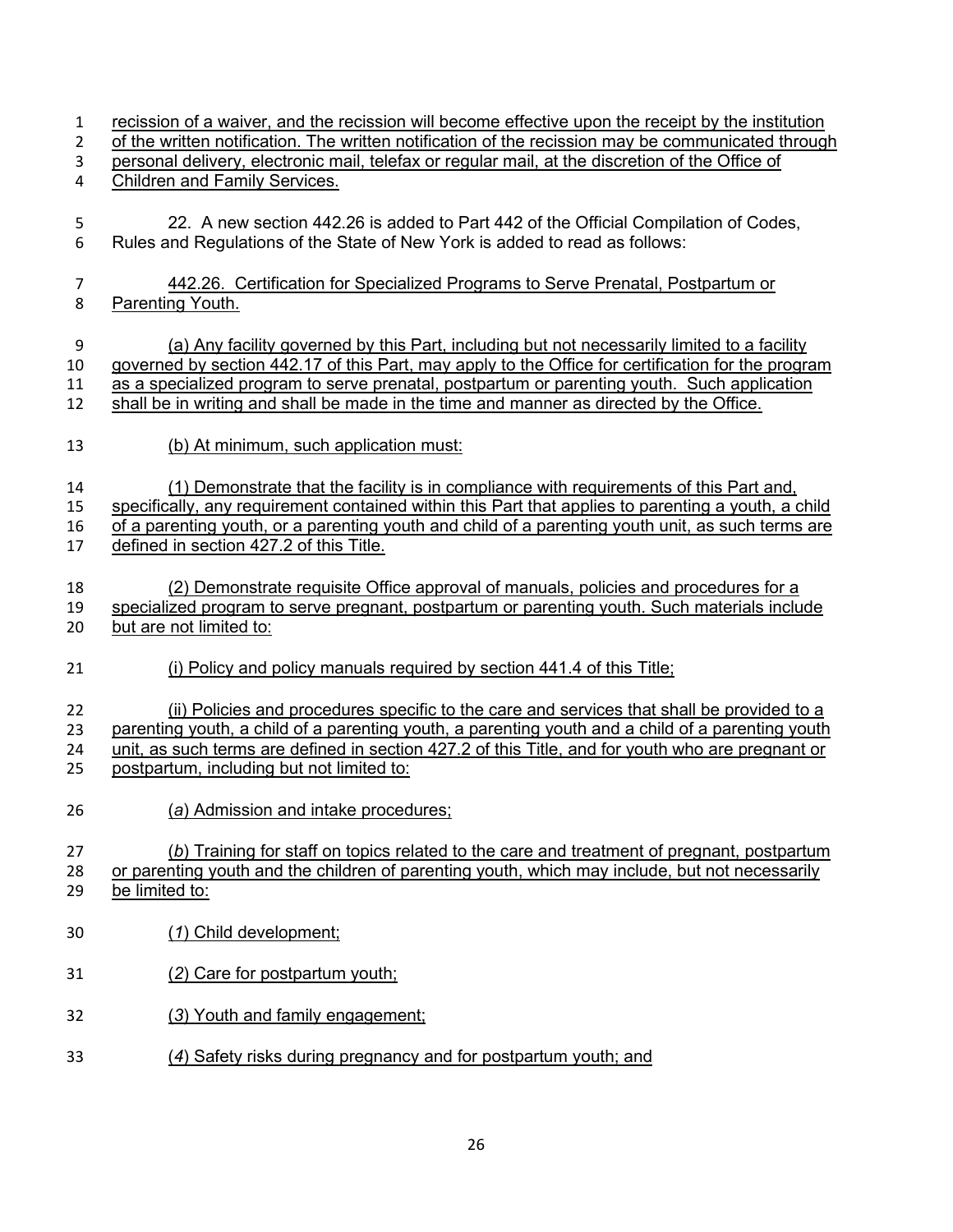- (*5*) Safety risks for infants if the facility will provide care to any child of a parenting youth that may be an infant;
- (*c*) Staffing ratios;
- (*d*) Proposed model of trauma-informed care;
- (*e*) Promotion of cultural awareness, and competency regarding race, culture, gender, sexual orientation and socioeconomic factors.
- (*f*) Community engagement;
- (*g*) Case planning and permanency services;
- (*h*) Clinical and behavioral health services;
- (*i*) Availability of medical services;
- (*j*) Educational, vocational, training and independent living services; and

## (*k*) Specific services and programing tailored to meet the needs of pregnant, postpartum, parenting youth or the children of parenting youth; and

- (3) Include any other information as may be required by the Office.
- 23. The opening clause of subparagraph (i) of paragraph (4) of subdivision (b) of section 447.2 of the Official Compilation of Codes, Rules and Regulations of the State of New York is amended to read as follows:

 (i) An agency boarding home must be protected by carbon monoxide detectors as defined in section 441.2 of this Title, and a fire detection system or a sprinkler system. Such system must be designed, installed and maintained in accordance with [the New York State Uniform Fire Prevention and Building Code] all applicable laws, ordinances, rules, regulations 22 and codes and shown on a diagram of the floor plan approved by the [department] Office of Children and Family Services. A fire detection system must include the following:

 24. Subparagraphs (vi) and (vii) of paragraph (4) of subdivision (b) of section 447.2 of the Official Compilation of Codes, Rules and Regulations of the State of New York are amended to read as follows:

 (vi) All floors used by children including children of parenting youth must be separated from each other by a smoke stop separation and have alternate means of egress remotely located from each other and readily accessible to the children. An agency boarding home must have a minimum of two means of egress from each floor. For a window opening to qualify as a means of egress, it must be at least 30 inches in its smallest dimension with the bottom of the window no higher than three feet six inches above the floor unless acceptable access is provided by steps or furniture fixed in place. An upper level window, to qualify as a means of egress, must also have a platform outside the window and a stair, permanently affixed to the building, leading to ground level.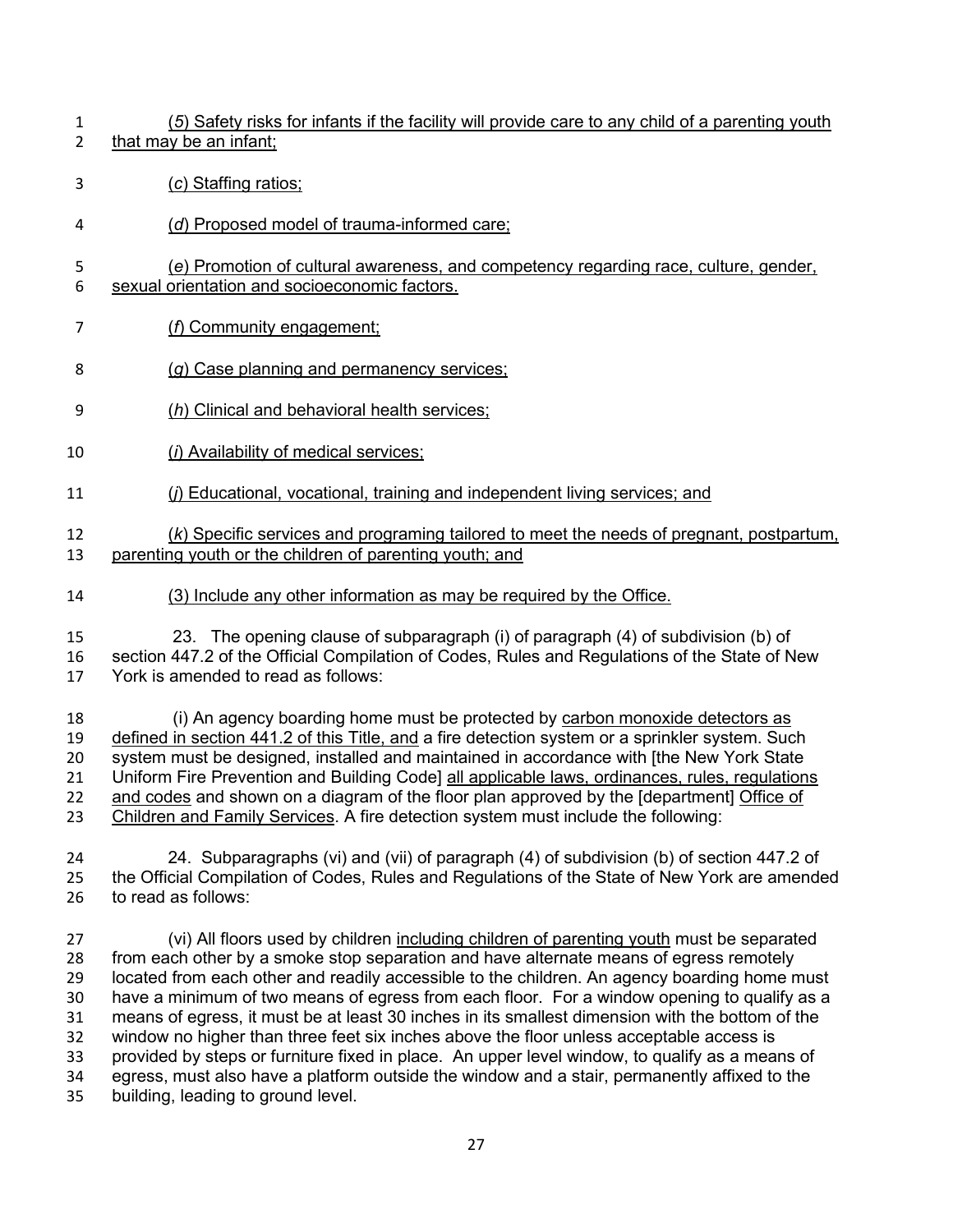(vii) Children are not permitted above the second story in a building of type 5, wood frame construction (that type of construction in which the walls, partitions, floors and roof are wholly or partly of wood or other combustible materials). Children of limited mobility are not 4 permitted above the first story in a building of wood frame construction unless attended by a member of the staff, or in the case of a parenting youth and child of a parenting youth unit as defined in section 427.2 of this Title, unless the child of a parenting youth is attended by the parenting youth or is otherwise appropriately supervised. A building of wood frame construction occupied by children of limited mobility must be protected by a sprinkler system and the first story must be accessible to children of limited mobility and accommodate the needs of such children.

 25. Subparagraph (xvi) of paragraph (4) of subdivision (b) of section 447.2 of the Official Compilation of Codes, Rules and Regulations of the State of New York is amended to read as follows:

 (xvi) A minimum of one [non-coin operated, single-line] operable telephone must be provided and must be accessible at all times, including accessible by any parenting youth, in each building occupied by children. Emergency telephone numbers for fire, police and medical assistance must be posted [on or adjacent to all telephones] conspicuously within the agency operated boarding home.

 26. Paragraphs (8)-(12) of subdivision (b) of section 447.2 of the Official Compilation of Codes, Rules and Regulations of the State of New York are amended to read as follows:

 (8) [Adequate bathing, toilet and lavatory facilities] Appropriate bathing and toileting equipment specific to the age and developmental stages of the children, including any child of a parenting youth served in the program, shall be provided, and shall be kept in safe and sanitary condition.

 (9) Each child and child of a parenting youth cared for shall have a separate bed or crib, as applicable. Sleeping rooms shall provide at least 30 square feet of floor space for each bed, 27 and two feet of space between beds or cribs, as applicable. No more than three children shall<br>28 occupy any bedroom unless such children are part of a parenting youth and child of a parentin occupy any bedroom unless such children are part of a parenting youth and child of a parenting youth unit, as such term is defined in section 427.2 of this Title and it has been determined to be in the best interests of the parenting youth and the child of the parenting youth. Provided however, that in order for a parenting youth and a child of the parenting youth to share a sleeping room, safe sleep protocols must be followed and the sharing of a room by the parenting youth and child of a parenting youth unit must not create a danger to the health and safety of any of the occupants of the agency operated boarding home.

 (10) Every sleeping room occupied by children and/or children of parenting youth shall have good natural light and ventilation, and every sleeping room occupied by children shall have one or more windows opening directly to the outside.

 (11) No bed shall be located in any unfinished attic, basement, stair hall, closet or room commonly used for other than bedroom purposes.

 (12) Children of different [sex] genders above the age of four shall not sleep in the same room unless: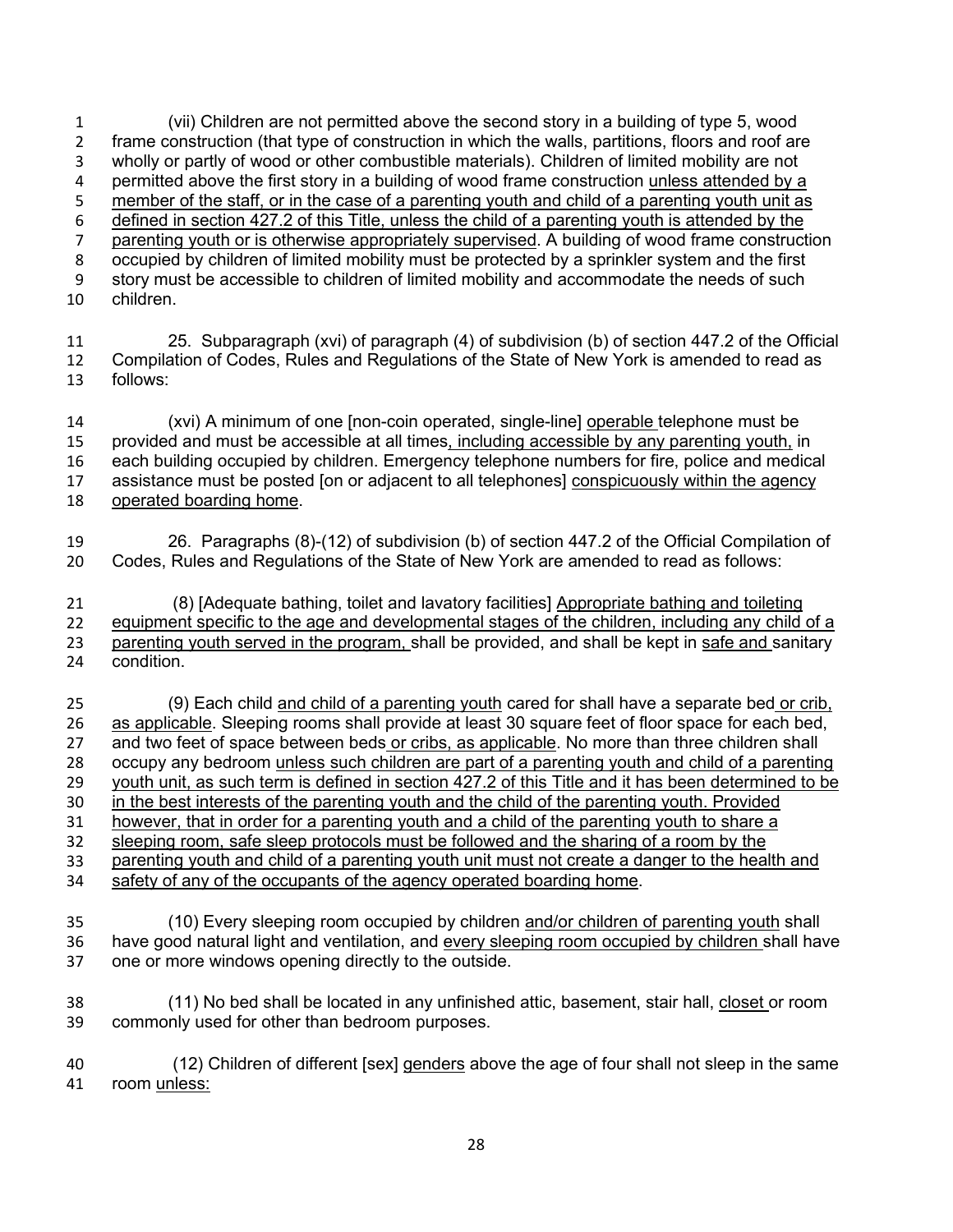(i) Such occupants of the room are siblings or would constitute a parenting youth and a child of a parenting youth unit, as such term is defined in section 427.2 of this Title; and (ii) It has been determined to be in the best interest of all children to share a sleeping room age-appropriate safe sleep protocols are followed, and the sharing of the same sleeping 5 room does not create a danger to the health or safety of the occupants of the agency boarding home. 27. Paragraph (1) of subdivision (d) of section 447.2 of the Official Compilation of Codes, Rules and Regulations of the State of New York is amended to read as follows: (1) No more than two children under 2 years of age shall be cared for in any agency boarding home unless such children are children of parenting youth. 28. Part 447 of Title 18 of the Official Compilation of Codes, Rules and Regulations of the State of New York is amended to add a new section 447.10 to read as follows: 447.10 Certification for Specialized Programs to Serve Prenatal, Postpartum or Parenting Youth. (a) Any facility governed by this Part may apply to the Office of Children and Family Services for certification for the program as a specialized program to serve prenatal, postpartum or parenting youth. Such application shall be in writing and shall be made in the time and manner as directed by the Office of Children and Family Services. (b) At minimum, such application must: (1) Demonstrate that the facility is in compliance with requirements of this Part and, 22 specifically, any requirement contained within this Part that applies to parenting a youth, a child 22 of a parenting youth, or a parenting youth and child of a parenting youth unit, as such terms are defined in section 427.2 of this Title. (2) Demonstrate requisite Office of Children and Family Services approval of manuals, policies and procedures for a specialized program to serve pregnant, postpartum or parenting youth. Such materials include but are not limited to: (i) Policy and policy manuals required by section 441.4 of this Title; (ii) Policies and procedures specific to the care and services that shall be provided to a parenting youth, a child of a parenting youth, a parenting youth and a child of a parenting youth unit, as such terms are defined in section 427.2 of this Title, and for youth who are pregnant or postpartum, including but not limited to: (*a*) Admission and intake procedures; (*b*) Training for staff on topics related to the care and treatment of pregnant, postpartum or parenting youth and the children of parenting youth, which may include, but not be limited to: (*1*) Child development;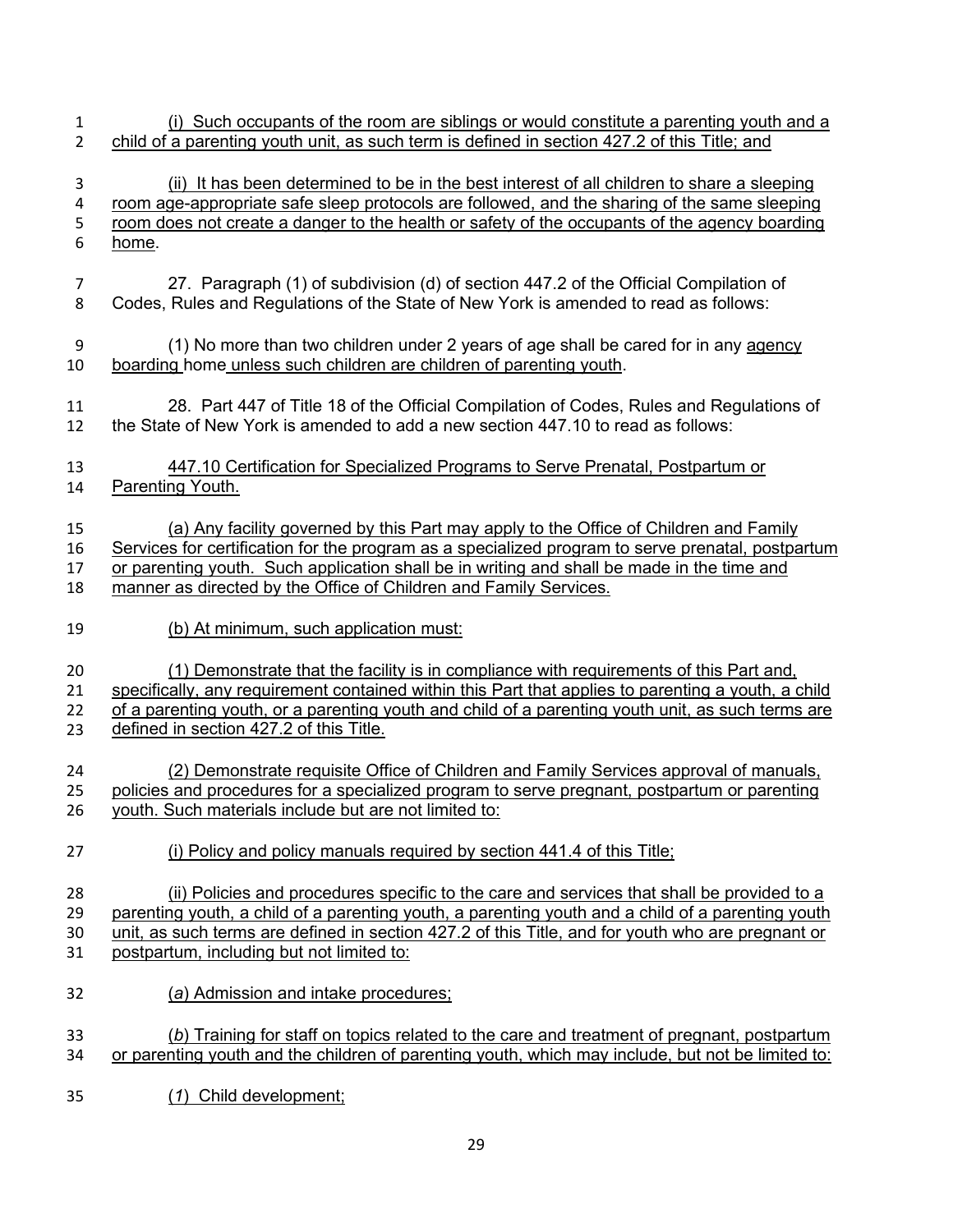| 1                          | (2) Care for postpartum youth;                                                                                                                                                                                                                                                                                                                                                                                                                                                               |
|----------------------------|----------------------------------------------------------------------------------------------------------------------------------------------------------------------------------------------------------------------------------------------------------------------------------------------------------------------------------------------------------------------------------------------------------------------------------------------------------------------------------------------|
| 2                          | (3) Youth and family engagement;                                                                                                                                                                                                                                                                                                                                                                                                                                                             |
| 3                          | (4) Safety risks during pregnancy and for postpartum youth; and                                                                                                                                                                                                                                                                                                                                                                                                                              |
| 4<br>5                     | (5) Safety risks for infants if the facility will provide care to any child of a parenting youth<br>that may be an infant.                                                                                                                                                                                                                                                                                                                                                                   |
| 6                          | (c) Staffing ratios                                                                                                                                                                                                                                                                                                                                                                                                                                                                          |
| 7                          | (d) Proposed model of trauma-informed care;                                                                                                                                                                                                                                                                                                                                                                                                                                                  |
| 8<br>9                     | (e) Promotion of cultural awareness, and competency regarding race, culture, gender,<br>sexual orientation and socioeconomic factors;                                                                                                                                                                                                                                                                                                                                                        |
| 10                         | (f) Community engagement;                                                                                                                                                                                                                                                                                                                                                                                                                                                                    |
| 11                         | (g) Case planning and permanency services;                                                                                                                                                                                                                                                                                                                                                                                                                                                   |
| 12                         | (h) Clinical and behavioral health services;                                                                                                                                                                                                                                                                                                                                                                                                                                                 |
| 13                         | (i) Availability of medical services;                                                                                                                                                                                                                                                                                                                                                                                                                                                        |
| 14                         | (i) Educational, vocational, training and independent living services; and                                                                                                                                                                                                                                                                                                                                                                                                                   |
| 15<br>16                   | (k) Specific services and programing tailored to meet the needs of pregnant,<br>postpartum, parenting youth or the children of parenting youth; and                                                                                                                                                                                                                                                                                                                                          |
| 17<br>18                   | (3) Include any other information as may be required by the Office of Children and<br>Family Services.                                                                                                                                                                                                                                                                                                                                                                                       |
| 19<br>20                   | 29. Part 447 of Title 18 of the Official Compilation of Codes, Rules and Regulations of<br>the State of New York is amended to add a new section 447.11 to read as follows:                                                                                                                                                                                                                                                                                                                  |
| 21                         | 447.11 Waivers                                                                                                                                                                                                                                                                                                                                                                                                                                                                               |
| 22<br>23<br>24<br>25<br>26 | (a) Any provision of other Parts of this Title notwithstanding, a written waiver of one or<br>more of the non-statutory requirements of this of this Part may be issued by the Office of<br>Children and Family Services to an applicant for, or the holder of, a license or an operating<br>certificate from the Office of Children and Family Services to operate a program or facility<br>pursuant to this Part. Provided however, that no program or facility may apply for a waiver for |
| 27<br>28<br>29<br>30       | any requirements for non-discrimination. A waiver pursuant to this section may be issued at the<br>time of application for a license or operating certificate to become a program or facility pursuant<br>to this Title. A program or facility which applies for a waiver subsequent to the issuance of a<br>license or operating certificate, must operate in full compliance with the regulations at all times                                                                             |

prior to the issuance of a waiver.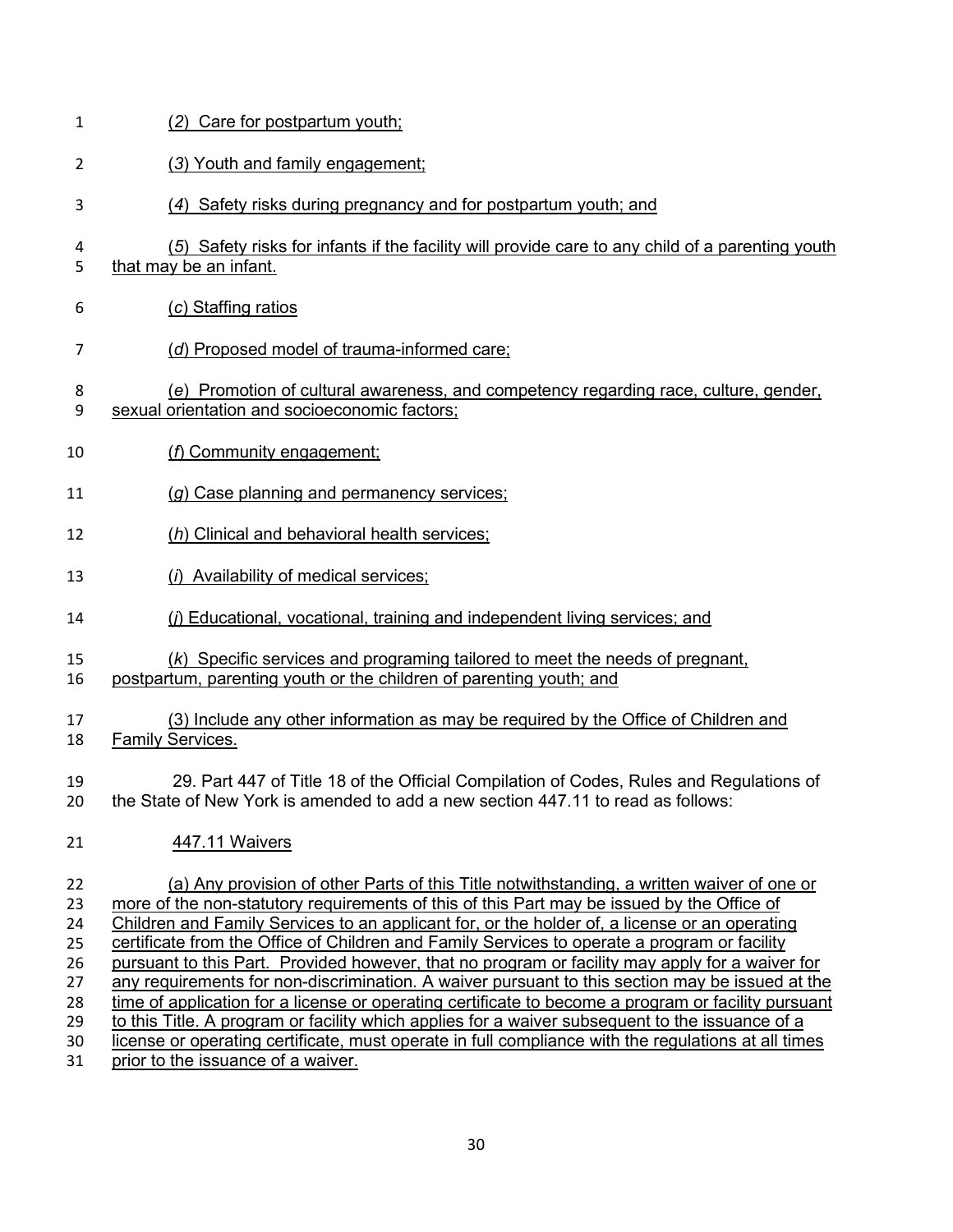| $\mathbf{1}$   | (b) An applicant for, or holder of, a license or certificate to operate a program or facility         |
|----------------|-------------------------------------------------------------------------------------------------------|
| $\overline{2}$ | pursuant to this Part must submit to the office, in writing, any request for a waiver pursuant to     |
| 3              | this section. The Office of Children and Family Services may prescribe a form to be used for          |
| 4              | waiver requests. The application for a waiver must include:                                           |
| 5              | (1) The specific regulation or regulations for which a waiver is sought;                              |
| 6              | (2) The reason a waiver is necessary; and                                                             |
| $\overline{7}$ | (3) A description of what will be done to achieve or maintain the intended purpose of the             |
| 8              | regulation or regulations for which a waiver is sought and to protect the health, safety and          |
| 9              | welfare of the youth in the program or facility.                                                      |
| 10             | (c) The Office of Children and Family Services may require the applicant for, or holder               |
| 11             | of, a license or operating certificate to make physical plant modifications, and/or to adopt special  |
| 12             | methods, procedures, and/or policies to protect the health, safety and welfare of youth as a          |
| 13             | condition of granting and maintaining a waiver granted pursuant to this section.                      |
| 14             | (d) Written approval of a request for a waiver will be granted only pursuant to a                     |
| 15             | determination by the Office of Children and Family Services that the proposed waiver will not         |
| 16             | adversely affect the health, safety or welfare of the youth in the program or facility and that the   |
| 17             | intended purpose of the regulation or regulations to be waived will be met.                           |
| 18             | (e) Waivers may be time limited, at the discretion of the Office of Children and Family               |
| 19             | Services. Where a waiver is time limited, the program or facility may apply for a continuation of     |
| 20             | the waiver. If the program or facility does not apply for a continuation of the time-limited waiver   |
| 21             | or the continuation of the time-limited waiver is not granted by the Office of Children and Family    |
| 22             | Services, the program or facility must resume compliance with the regulation or regulations for       |
| 23             | which the waiver had been issued upon the expiration of the waiver.                                   |
| 24             | (f) Failure to adhere to the terms of the waiver and to any alternative measures required             |
| 25             | by the Office of Children and Family Services as a condition of granting the waiver will result in    |
| 26             | recission of the waiver and may constitute sufficient cause for the Office of Children and Family     |
| 27             | Services to limit, suspend, or revoke the license or operating certificate of the program or facility |
| 28             | for which the waiver was granted. The Office of Children and Family Services must notify the          |
| 29             | facility or program in writing of the recission of a waiver, and the recission will become effective  |
| 30             | upon the receipt by the program of the written notification. The written notification of the          |
| 31             | recission may be communicated through personal delivery, electronic mail, telefax or regular          |
| 32             | mail, at the discretion of the Office of Children and Family Services.                                |
| 33             | 30. Paragraph (4) of subdivision (b) of section 448.3 of the Official Compilation of                  |
| 34             | Codes, Rules and Regulations of the State of New York is amended to read as follows:                  |
| 35             | (4) Provision for a staff member to be in attendance to care for every four children of               |
| 36             | parenting youth who are infants under two years of age in a facility caring for [mothers and their    |
| 37             | children when the mothers are] parenting youth and children of parenting youth when the               |
| 38             | parenting youth is placed out of the home.                                                            |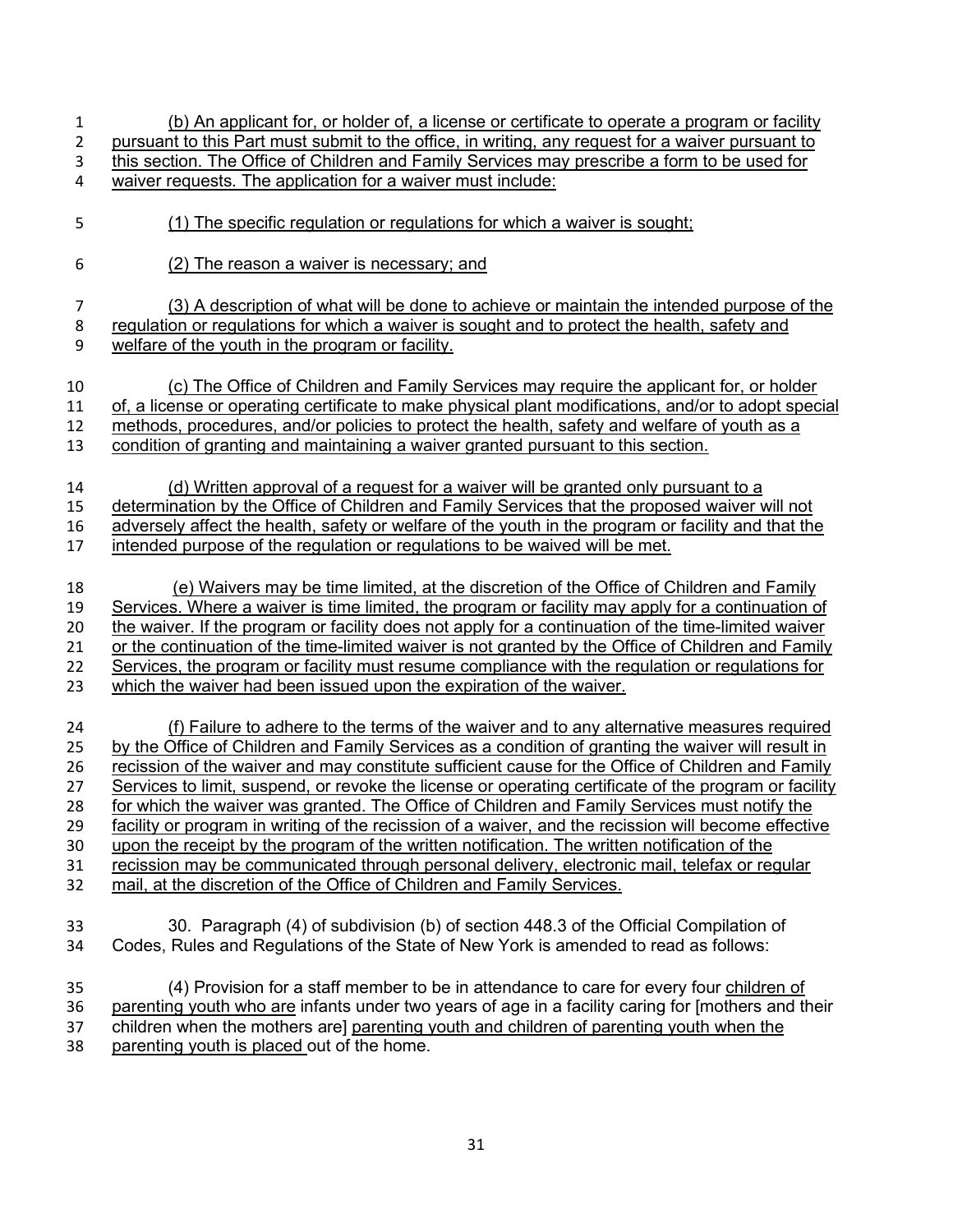31. Subparagraphs (i) – (vi) of paragraph (4) of subdivision (d) of section 448.3 of the Official Compilation of Codes, Rules and Regulations of the State of New York are amended to read as follows:

 (i) Every sleeping room occupied by children and/or children of parenting youth shall have good natural light and ventilation, and shall have one or more windows opening directly to the exterior.

 (ii) Separate and accessible drawer space for personal belongings and sufficient closet space for indoor and outdoor clothing shall be available for each child and each child of a parenting youth.

 (iii) No bed shall be located in any unfinished attic, basement, stair hall, closet, or room commonly used for other than bedroom purposes.

 (iv) Except for [mothers and their children] parenting youth and any child of a parenting youth, children of different [sexes] genders over the age of five shall not sleep in the same room unless such children are siblings, and unless it has been determined to be in the best interest of the children who are either part of a parenting youth and a child of a parenting youth unit, as such term is defined in section 427.2 of this Title or part of a sibling group. Where children of different genders occupy the same sleeping room in accordance with this subparagraph, they must have separate sleeping accommodations appropriate to their age and developmental stage, and consistent with safe sleep protocols.

20 (v) [All single sleeping rooms for children] The minimum floor area of a single sleeping 21 room occupied by a child, including a parenting youth shall contain not less than 80 square feet of floor area and a minimum horizontal dimension of seven feet, and for a child of a parenting youth, not less than 40 square feet.

 (vi) [All sleeping rooms for the accommodation of more than one child] The minimum floor area of a multiple sleeping room for children, including children of parenting youth, shall contain not less than 60 square feet of floor area per child and a minimum horizontal dimension of eight feet per child, or parenting youth, and for a child of a parenting youth.

 (*a*) No more than three children shall occupy any bedroom unless such children are a parenting youth and a child of a parenting youth, and there is sufficient space in the bedroom to allow for such arrangement.

 (*b*) Each child and child of a parenting youth shall have a separate bed or crib, consistent with their age and developmental stage, spaced at least two feet apart from other beds or cribs. Any crib provided must conform to safe sleep protocols.

 32. Subparagraphs (iii) and (iv) of paragraph (5) of subdivision (d) of section 448.3 of the Official Compilation of Codes, Rules and Regulations of the State of New York are amended and a new subparagraph (v) is added to read as follows:

(iii) be provided with [his] their own towel, washcloth, tooth brush and comb; [and]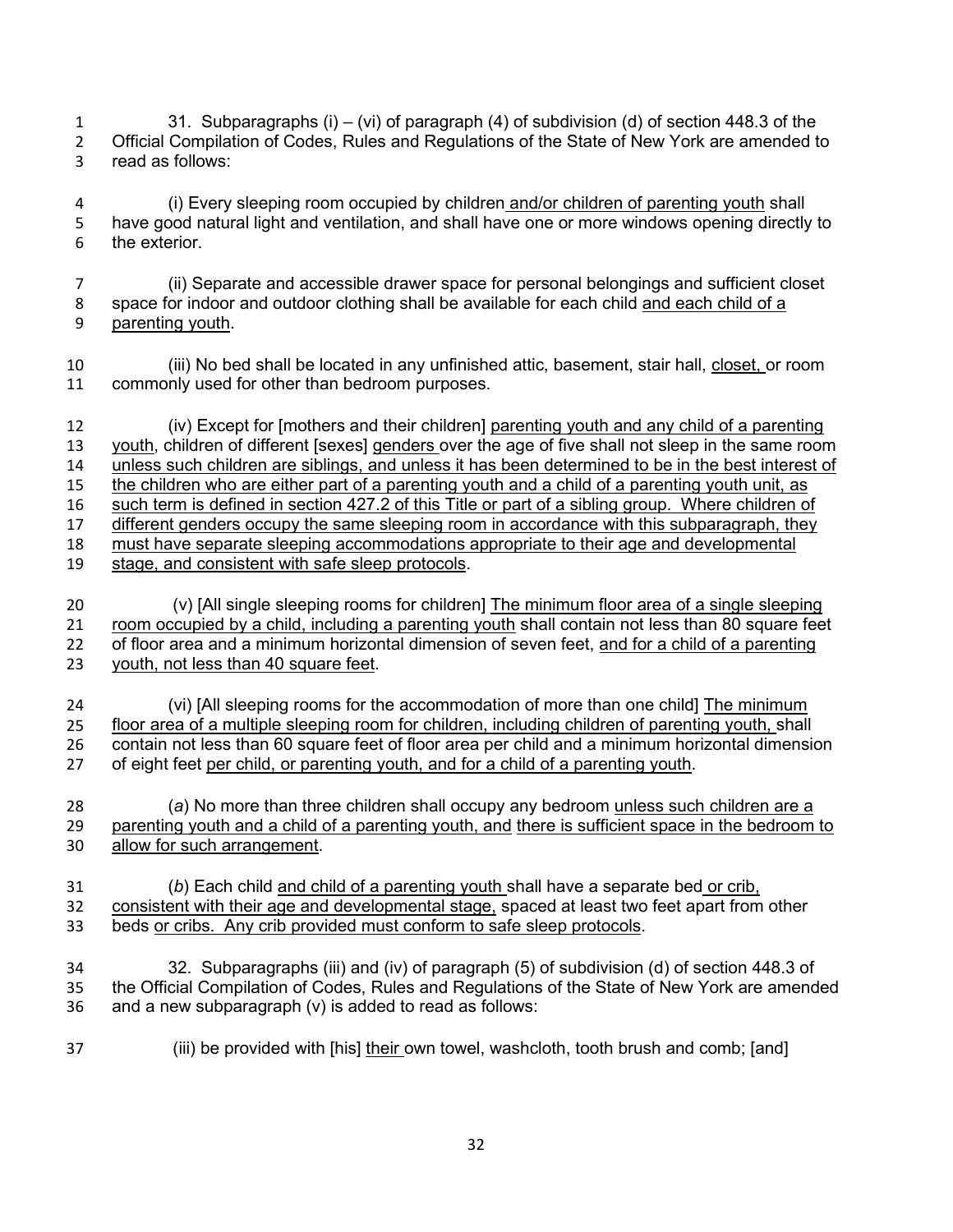(iv) Appropriate bathing and toileting equipment specific to the ages and developmental stages of the children, parenting youth and any child of a parenting youth served by the facility must be provided and shall be kept in safe and sanitary condition; and (v) separate staff lavatory and toilet facilities. 5 33. Paragraph (7) of subdivision (f) of section 448.3 of the Official Compilation of Codes,<br>6 Rules and Regulations of the State of New York is amended to read as follows: Rules and Regulations of the State of New York is amended to read as follows: 7 (7) During a period of one month following the birth of [her] their child, no mother in a facility caring for [mothers and their children] a parenting youth and a child of a parenting youth, as such term is defined in section 427.2 of this Title, may engage in work, work training, school, or any other program which requires [her] them to be away from the group home, without written approval from a physician. 34. Subdivision (j) of section 448.3 of the Official Compilation of Codes, Rules and Regulations of the State of New York is amended to read as follows: (j) Children under five years of age—special provisions. [A] (1) An agency must not accept any child under five 5 years [who is] of age in a group home unless: 17 (i) the child is a sibling of another child over such age who is a resident in the group home[, may be cared for in such facility, provided: (1)]; or (ii) the child is part of a parenting youth and child of a parenting youth unit, as such term is defined in section 427.2 of this Title, and both the parenting youth and the child of the 21 parenting youth would be residents of the group home, and the group home has been approved 22 by the Office of Children and Family Services; (2) For each child under the age of five there shall be provided: (i) Separate sleeping accommodations appropriate to their age and developmental stage 25 and in accordance with safe sleep protocols, provided further that a crib [is] shall be provided for **Isuch a childl any children under two years of age.**  [(2)] (ii) Highchairs or tables and chairs suitable to the size of the children under five years of age in care shall be provided at feeding time. (iii) Safe and developmentally appropriate equipment including educational items and 30 toys. (3) An agency must not accept any child under five years of age in a group home in accordance with this subdivision unless it has notified the [department] Office of Children and Family Services of its intent to care for such child and the plan of care thereof and it has received a written statement from the [department] Office of Children and Family Services that its program and facilities for the care of such child are in compliance with the rules of the department.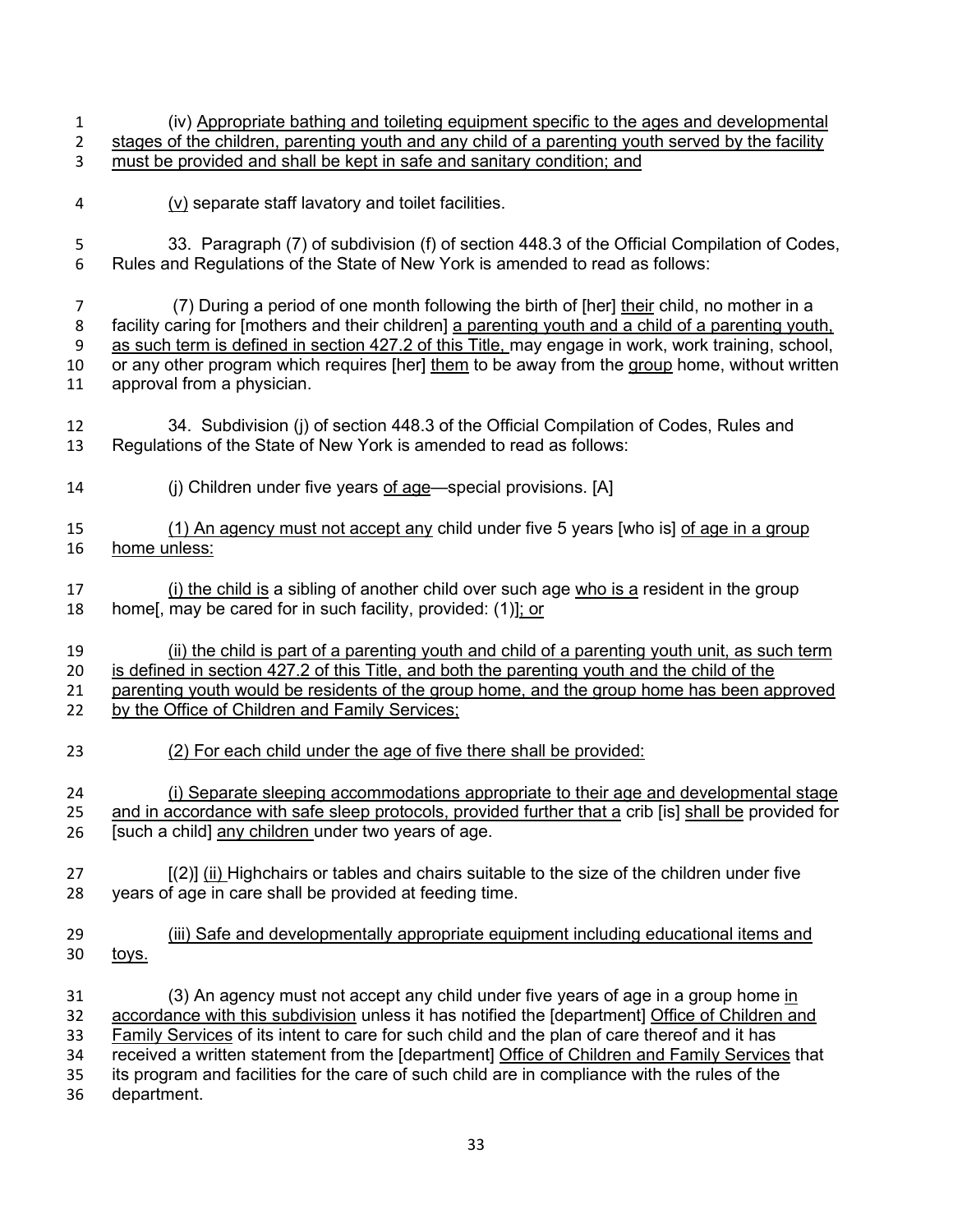- 35. Subdivision (c) of section 448.9 of the Official Compilation of Codes, Rules and Regulations of the State of New York is amended to read as follows:
- (c) Additional safety precautions will be taken for children including any child of a parenting youth with special [problems, including handicapping] needs or medical conditions that may inhibit their ability to participate in recreational activities, who are cared for in a group home.
- 36. Part 448 of Title 18 of the Official Compilation of Codes, Rules and Regulations of the State of New York is amended to add a new section 448.11 to read as follows:
- 448.11 Certification for Specialized Programs to Serve Prenatal, Postpartum or Parenting Youth.
- (a) Any facility governed by this Part may apply to the Office of Children and Family Services for certification for the program as a specialized program to serve prenatal, postpartum
- or parenting youth. Such application shall be in writing and shall be made in the time and
- manner as directed by the Office of Children and Family Services.
- (b) At minimum, such application must:
- (1) Demonstrate that the facility is in compliance with requirements of this Part and,
- specifically, any requirement contained within this Part that applies to parenting a youth, a child
- of a parenting youth, or a parenting youth and child of a parenting youth unit, as such terms are 19 defined in section 427.2 of this Title.
- (2) Demonstrate requisite Office of Children and Family Services approval of manuals, policies and procedures for a specialized program to serve pregnant, postpartum or parenting youth. Such materials include but are not limited to:
- (i) Policy and policy manuals required by section 441.4 of this Title;
- (ii) Policies and procedures specific to the care and services that shall be provided to a parenting youth, a child of a parenting youth, a parenting youth and a child of a parenting youth
- unit, as such terms are defined in section 427.2 of this Title, and for youth who are pregnant or postpartum, including but not limited to:
- (*a*) Admission and intake procedures;
- (*b*) Training for staff on topics related to the care and treatment of pregnant, postpartum or parenting youth and the children of parenting youth, which may include, but not be limited to:
- (*1*) Child development;
- (*2*) Care for postpartum youth;
- (*3*) Youth and family engagement;
- (*4*) Safety risks during pregnancy and for postpartum youth; and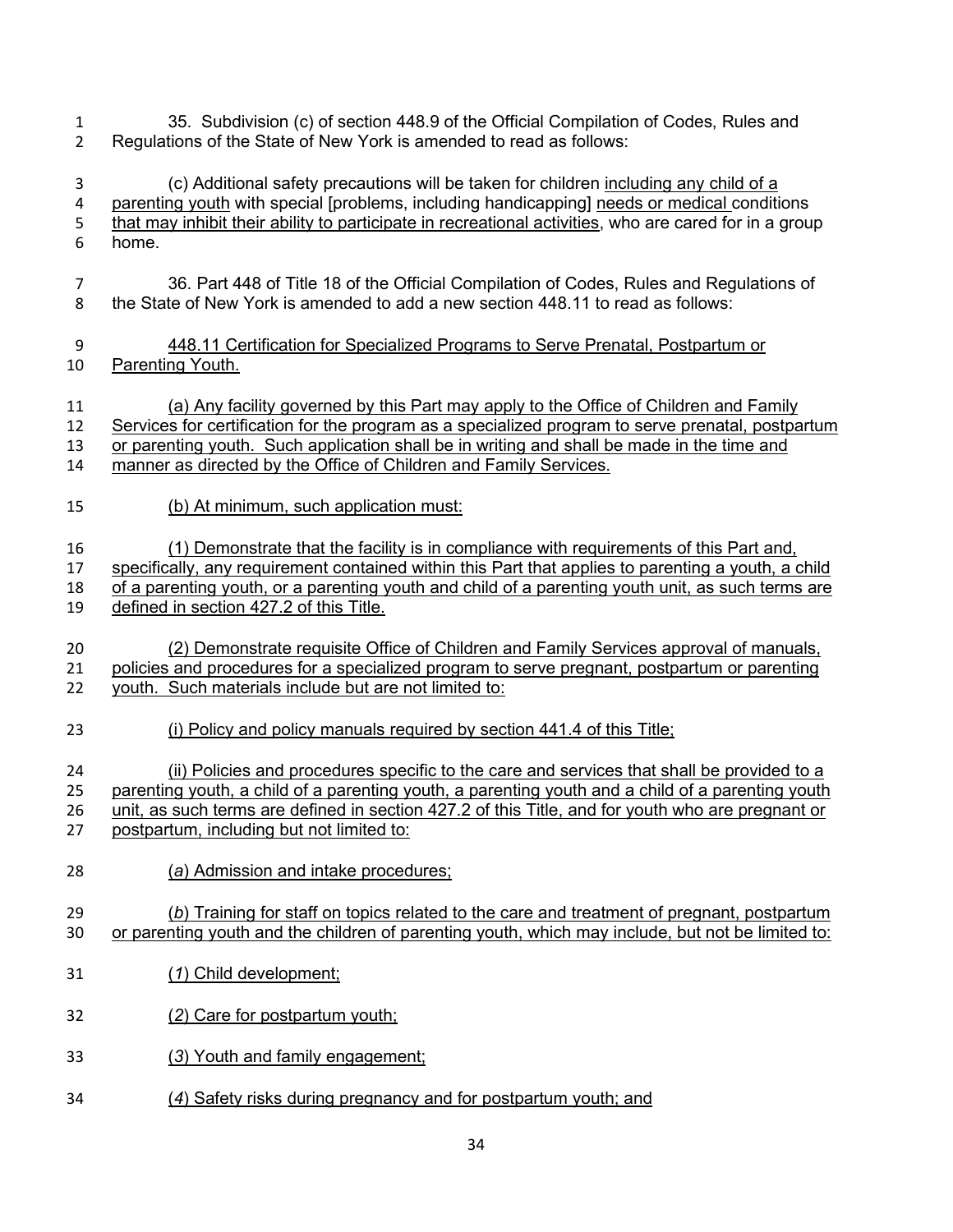- (*5*) Safety risks for infants if the facility will provide care to any child of a parenting youth that may be an infant; and
- (*c*) Staffing ratios;
- (*d*) Proposed model of trauma-informed care;
- (*e*) Promotion of cultural awareness, and competency regarding race, culture, gender, sexual orientation and socioeconomic factors;
- (*f*) Community engagement;
- (*g*) Case planning and permanency services;
- (*h*) Clinical and behavioral health services;
- (*i*) Availability of medical services;
- (*j*) Educational, vocational, training and independent living services; and

## (*k*) Specific services and programing tailored to meet the needs of pregnant, postpartum, parenting youth or the children of parenting youth; and

- (3) Include any other information as may be required by the Office of Children and Family Services.
- 37. Part 448 of Title 18 of the Official Compilation of Codes, Rules and Regulations of the State of New York is amended to add a new section 448.12 to read as follows:
- 448.12 Waivers.

 (a) Any provision of other Parts of this Title notwithstanding, a written waiver of one or more of the non-statutory requirements of this of this Part may be issued be the Office to an applicant for, or the holder of, a license or an operating certificate from the Office to operate a program or facility pursuant to this Part. Provided however, that no program or facility may 23 apply for a waiver regarding any requirements regarding non-discrimination. The waiver pursuant to this section may be issued at the time of application for a license or operating certificate to become a program or facility pursuant to this Title. A program or facility which 26 applies for a waiver subsequent to the issuance of a license or operating certificate, must operate in full compliance with the regulations at all times prior to the issuance of a waiver. (b) An applicant for, or holder of, a license or certificate to operate a program or facility pursuant to this Part must submit to the office, in writing, any request for a waiver pursuant to this section. The Office may prescribe a form to be used for waiver requests. The application for

- 31 a waiver must include:
- (1) The specific regulation or regulations for which a waiver is sought;
- (2) The reason a waiver is necessary; and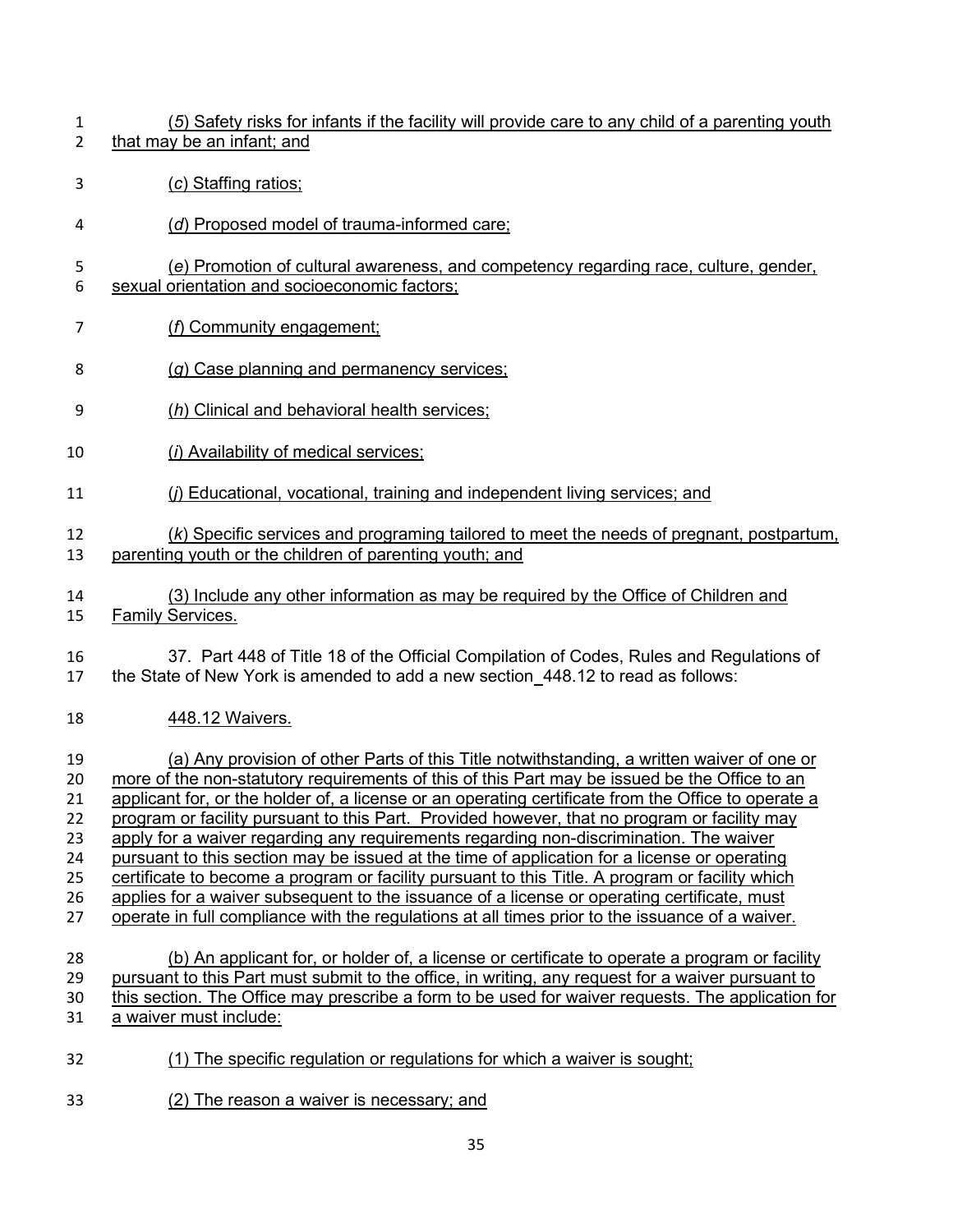- (3) A description of what will be done to achieve or maintain the intended purpose of the regulation or regulations for which a waiver is sought and to protect the health, safety and
- welfare of the youth in the program or facility.
- (c) The Office may require the applicant for, or holder of, a license or operating 5 certificate to make physical plant modifications, and/or to adopt special methods, procedures, and/or policies to protect the health, safety and welfare of youth as a condition of granting and 7 maintaining a waiver granted pursuant to this section.
- (d) Written approval of a request for a waiver will be granted only pursuant to a determination by the Office that the proposed waiver will not adversely affect the health, safety
- or welfare of the youth in the program or facility and that the intended purpose of the regulation
- or regulations to be waived will be met.
- (e) Waivers may be time limited, at the discretion of the Office. Where a waiver is time limited, the program or facility may apply for a continuation of the waiver. If the program or facility does not apply for a continuation of the time-limited waiver or the continuation of the
- time-limited waiver is not granted by the Office, the program or facility must resume compliance
- with the regulation or regulations for which the waiver had been issued upon the expiration of the waiver.
- (f) Failure to adhere to the terms of the waiver and to any alternative measures required 19 by the Office as a condition of granting the waiver will result in recission of the waiver and may
- constitute sufficient cause for the Office to limit, suspend, or revoke the license or
- operating certificate of the program or facility for which the waiver was granted. The Office must
- notify the facility or program in writing of the recission of a waiver, and the recission will become
- effective upon the receipt by the program of the written notification. The written notification of 24 the recission may be communicated through personal delivery, electronic mail, telefax or regular
- 25 mail, at the discretion of the Office.
- 38. The title of Part 449 of Title of the Official Compilation of Codes, Rules and Regulations of the State of New York is amended to read as follows:
- Part 449 Supervised [Independent Living Programs] Settings.
- 39. Subdivision (c) (h) of section 449.1 of the Official Compilation of Codes, Rules and Regulations of the State of New York are amended and new subdivisions (i) and (j) are added to read as follows:
- (c) *Supervised setting* means, in accordance with section 371 of the Social Services Law, a residential placement in the community approved and supervised by an authorized agency in accordance with this Part to provide a transitional experience for older youth in which such youth may live independently. A supervised setting includes, but is not limited to, placement in a supervised independent living program as defined in this section, college housing, shared housing with non-foster care youth and room rentals.
- (d) *Supervised setting program authorization* means written approval issued by OCFS to an authorized agency for the operation and approval of supervised settings.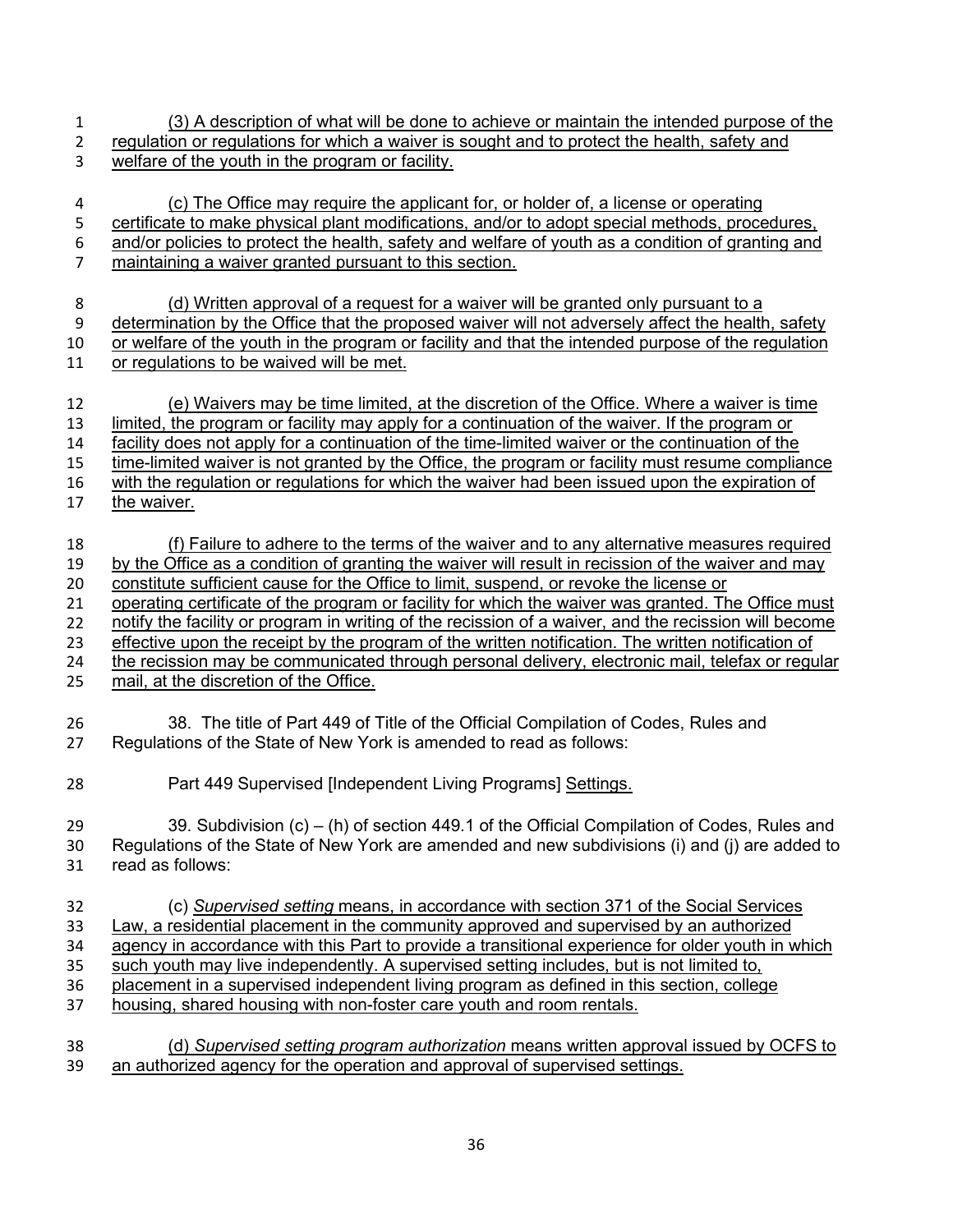(e) *Supervised independent living program authorization* means written approval issued 2 by OCFS to an authorized agency in accordance with this Part for the operation of a supervised independent living program.

 [(d)] (f) *Supervised independent living program* means one or more of a type of agency- operated boarding home operated and certified by an authorized agency in accordance with this Part to provide a transitional experience for older youth who, based upon their circumstances, are appropriate for transition to the level of care and supervision provided in the program.

 [(e)] (g) *Supervised independent living unit* means a home or apartment certified in accordance with the standards set forth in this Part by an authorized agency approved by OCFS to operate a supervised independent living program for the care of up to four youth including their children. Each supervised independent living unit must be located in the community separate from any of the authorized agency's other congregate dwellings.

 [(f)] (h) *Supervised independent living program certification* means a certificate issued by an authorized agency approved to operate a supervised independent living program for the operation of a supervised independent living unit. Such certification is non-transferable and is effective for a one year period.

 [(g)] (i) *Youth* means a child or young adult in the care and custody or the custody and guardianship of the commissioner of a local department of social services or OCFS.

 [(h)] (j) *Adult permanency resource* means a caring committed adult who has been determined by a social services district to be an appropriate and acceptable resource for a 21 youth and is committed to providing emotional support, [advise] advice and guidance to the youth and to assist the youth as the youth makes the transition from foster care to responsible adulthood.

 40. Section 449.2 of Title of the Official Compilation of Codes, Rules and Regulations of the State of New York is amended to read as follows:

 449.2 Conditions for application and approval of a supervised [independent living] setting program.

 (a) An authorized agency may not operate a supervised [independent living] setting program until it [received] receives the written approval of OCFS.

30 (b) An authorized agency desiring to operate a supervised [independent living] setting program must apply to OCFS for authorization to operate such a program in a manner as required by OCFS. Such application must include:

 (1) a description of the need for the program and a list of the social services districts interested in using the program, [including letters of support from all districts that intend to use the proposed program];

 (2) a description of the services that will be provided, including a plan setting forth how the services will be provided;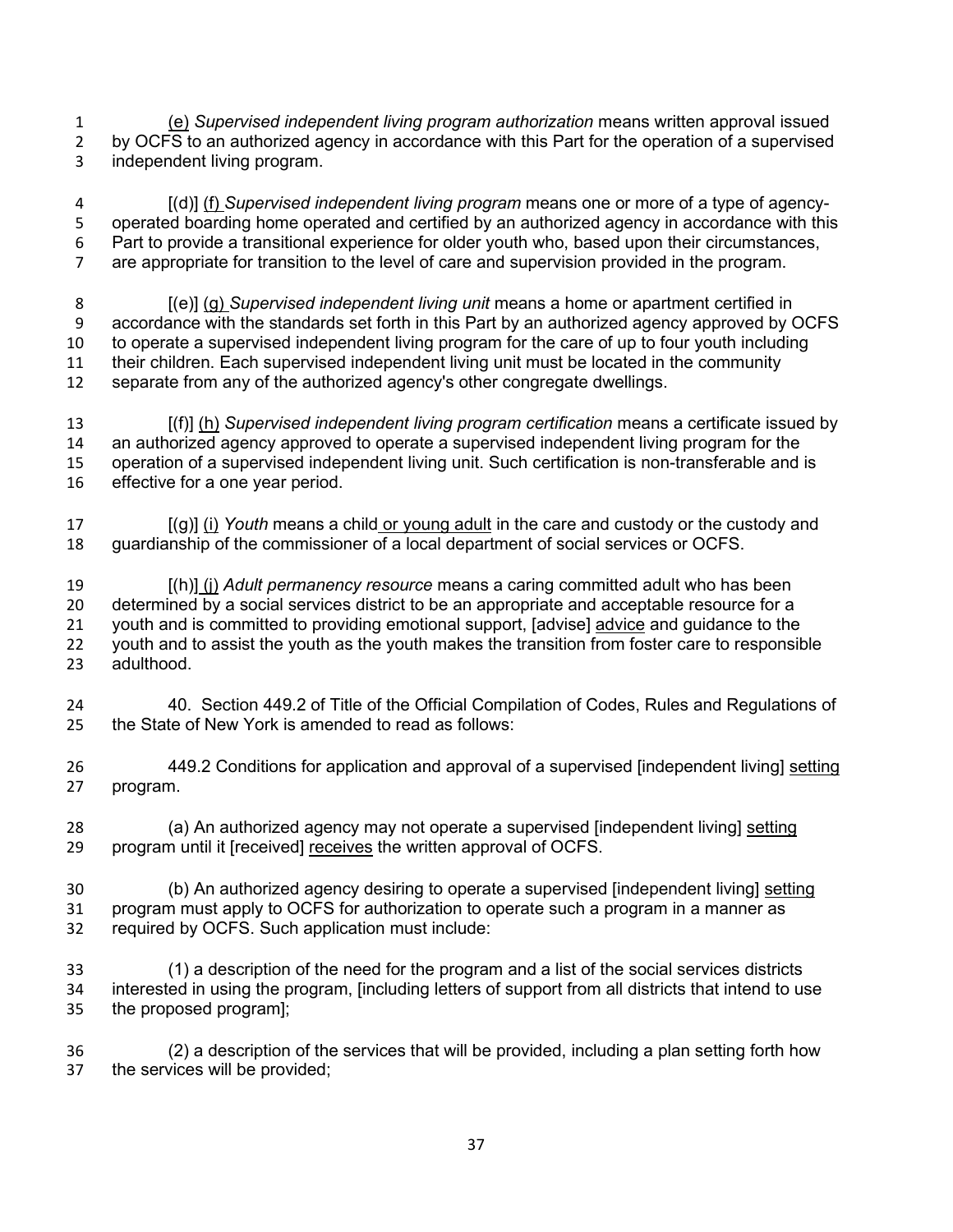(3) the population to be served;

 (4) proposed staffing, including the proposed staff to youth ratio for the program and the procedures for obtaining background checks on prospective employees, volunteers or consultants;

- (5) a description of how [units] settings will be located and [certified] approved or certified;
- (6) a certification that all supervised [independent living units] settings will be operated in compliance with this Part; and
- (7) any other information required by OCFS.

 (c) A review to determine the applicant's compliance with OCFS requirements will be conducted by OCFS after the receipt of the application and all required supporting documentation.

- (d) A notice of approval or denial of the application will be issued by OCFS after the completion of the review [and, if].
- (1) If the application is approved, a letter of approval will be issued by OCFS to the applicant.[(e)]

 (2) If an application is denied, OCFS will give written notice of the denial to the applicant, informing the applicant of the reasons therefore and of the applicant's right to request a hearing before a hearing officer designated by OCFS in accordance with the procedures set forth in Part 343 of this Title. [(f)] The applicant's request for a hearing to review the denial of an application for an operating certificate must be made within 60 days after written notice of denial.[(g) the supervised independent living program and each independent living unit]

 (e) Supervised settings are subject to the inspection, supervision and enforcement powers of OCFS, as set forth in Article 7 of the Social Services Law.

 41. Section 449.3 of Title of the Official Compilation of Codes, Rules and Regulations of the State of New York is amended to read as follows:

- 449.3 Conditions for operation of a supervised [independent living program] setting program by an authorized agency.
- (a) After receiving approval to operate a supervised [independent living] setting program from OCFS, the authorized agency may operate a program and certify or approve supervised 31 [independent living units] settings for occupancy by youth at the sites for which the authorized agency has issued supervised [independent living program] setting certifications or approvals.

 (b) An authorized agency may only issue supervised [independent living program] 34 setting certifications or approvals for sites that are in compliance with the requirements of this Part.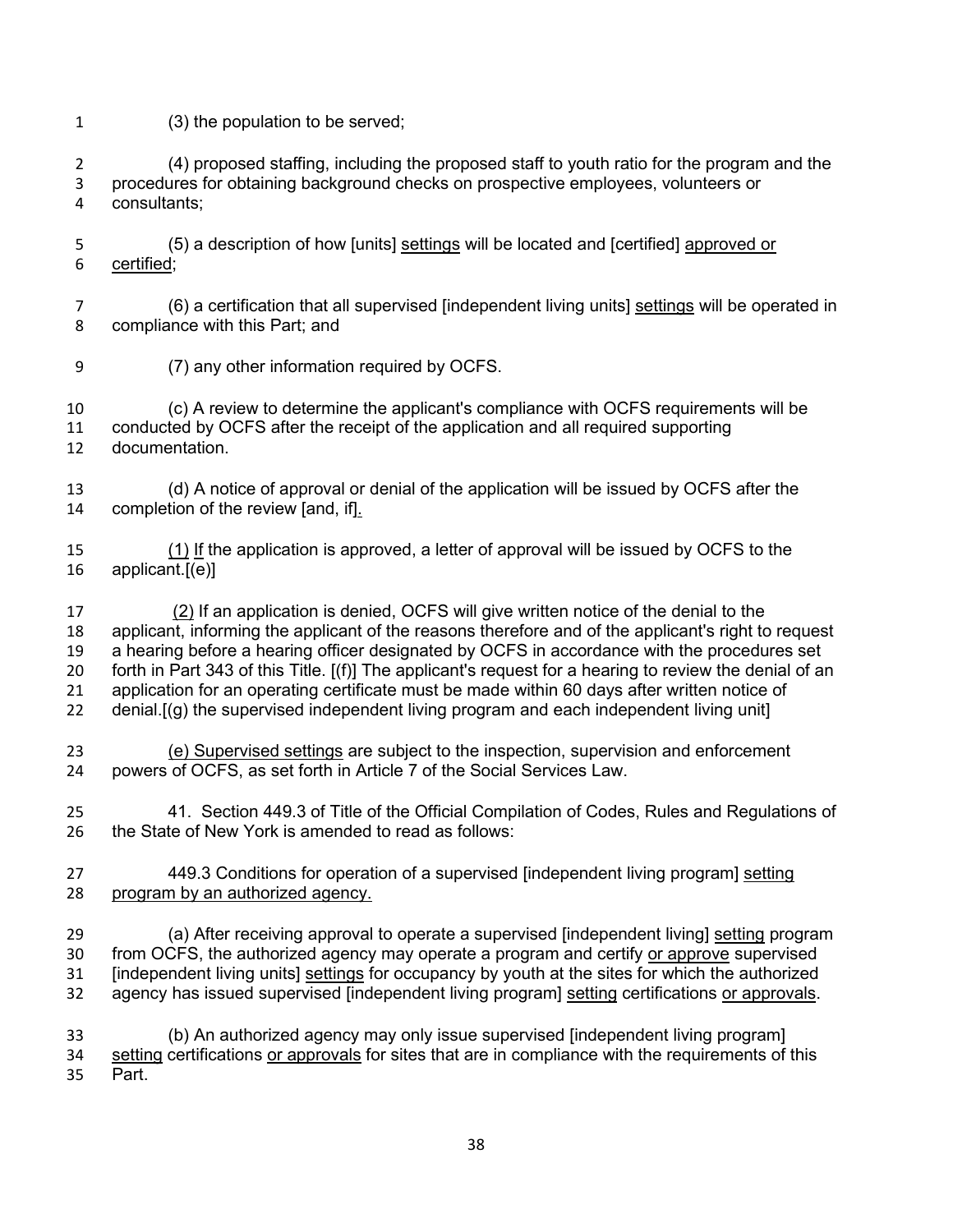(c) [An authorized agency operating an approved supervised independent living program 2 must notify OCFS of the certification, renewal and/or closure of each supervised independent living unit. Such notification must be made by the authorized agency within 10 days of such certification, renewal or closure in the form and manner as required by OCFS.] Prior to placement in a supervised setting, with the exception of college-owned housing, the authorized agency operating the supervised setting program must perform a readiness assessment for the youth. Such readiness assessment must be in a form and manner prescribed by OCFS and must determine that the placement in the supervised setting is appropriate based on the needs of the individual youth.

 (d) The authorized agency is responsible for the inspection, monitoring and/or 11 supervision, as applicable, of all the supervised [independent living units operated] settings 12 certified or approved by the authorized agency. certified or approved by the authorized agency.

 (e) [A professionally trained caseworker, a person with experience in child welfare, or a person holding a master's degree in a related field who is in the employ of the authorized agency must supervise the supervised independent living program.

- (f) The person designated to supervise the program must make the determination as to the youth to be placed in each supervised independent living unit, or such determination may be made by an interdisciplinary team when it is the general practice of the authorized agency to use such teams to make placement decisions.
- (g) Adequate staffing must be maintained to provide services, visits, and supervision. The supervision of youth participating in a supervised independent living program must be performed by designated staff member(s) of the authorized agency who are qualified to perform such function; staff member(s) so designated must visit and consult with each youth at the supervised independent living unit at least twice per week. At least one visit per week must be held outside of standard business hours. An increased number of visits are required, when necessary, to address the individual health and safety needs of the residents of the supervised independent living unit. Visits conducted pursuant to this subdivision may satisfy the casework contact requirements of section 441.21(c) of this Title to the extend that visits are made by the child's case planner or caseworker assigned to the child by the case planner.(h)] The authorized agency must re-evaluate and renew the certification or approval of each supervised [independent living unit] setting on an annual basis using standards contained in this Part. This evaluation must be documented in the authorized agency's record.[(i)]
- (h) Reimbursement for certified or approved supervised [independent living units] 34 settings will be provided on a basis and in a manner as determined by OCFS. [(j)]
- 35 (i) An authorized agency operating a supervised [independent living program] setting 36 program must submit fiscal and program data to OCFS in accordance with the provisions of Part 427 of this Title.

 (j) In addition to the requirements for casework contacts contained in section 441.21 of this Title, staff must visit or communicate with each youth placed in a supervised setting no less than once per week and in the case of a supervised independent living unit, no less than twice a week. Unless otherwise required by federal or state law, staff must visit or communicate with each youth placed in a supervised setting other than a supervised independent living unit at least once per week for the first 30 days from placement in such unit. After 30 days, such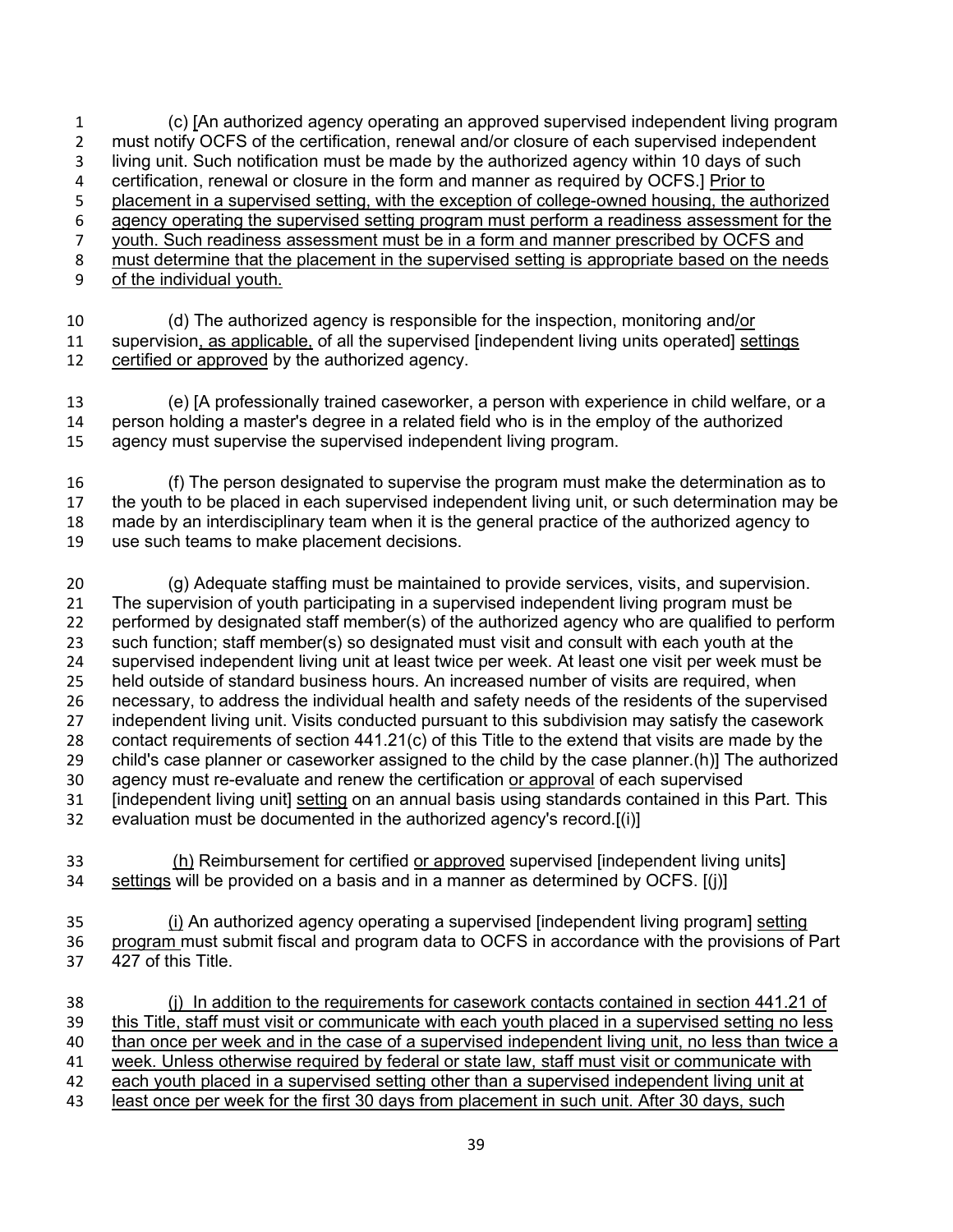- weekly contacts may occur at a reasonable frequency, as deemed appropriate, to meet the individual needs of the youth and provide necessary supervision and supports. (k) Supervised setting must be in compliance with all applicable provisions of state and local laws, ordinances, rules and regulations concerning health, safety and nondiscrimination. (l) In addition to the conditions set forth above, the following conditions apply solely to supervised independent living programs: (1) An authorized agency operating an approved supervised independent living program must notify OCFS of the certification, renewal and/or closure of each supervised independent living unit. Such notification must be made by the authorized agency within 10 days of such certification, renewal or closure in the form and manner as required by OCFS. (2) A professionally trained caseworker, a person with experience in child welfare, or a person holding a master's degree in a related field who is in the employ of the authorized agency must supervise the supervised independent living program. (3) The person designated to supervise the program must make the determination as to the youth to be placed in each supervised independent living unit, or such determination may be made by an interdisciplinary team when it is the general practice of the authorized agency to use such teams to make placement decisions. (4) Adequate staffing must be maintained to provide services, visits, and supervision. The supervision of youth participating in a supervised independent living program must be performed by designated staff member(s) of the authorized agency who are qualified to perform such function; staff member(s) so designated must visit and consult with each youth at the 22 supervised independent living unit at least twice per week. At least one visit per week must be held outside of standard business hours. An increased number of visits are required, when necessary, to address the individual health and safety needs of the residents of the supervised independent living unit. Visits conducted pursuant to this subdivision may satisfy the casework 26 contact requirements of section 441.21(c) of this Title to the [extend] extent that visits are made by the youth's case planner or caseworker assigned to the youth by the case planner. 42. The title of section 449.4 of the Official the Official Compilation of Codes, Rules and Regulations of the State of New York is amended to read as follows: 449.4 Requirements for each supervised [independent living unit] setting. 43. The opening clause and subparagraph (i) of paragraph (1) of subdivision (a) of section 449.4 of the Official the Official Compilation of Codes, Rules and Regulations of the State of New York is amended to read as follows: (a) Personnel (1) Each authorized agency operating a supervised [independent living] setting program must establish a procedure to review and evaluate the backgrounds of and information supplied by all applicants for employee, volunteer or consultant positions in the supervised [independent living] setting program. This procedure must take into account any appropriate collective
	-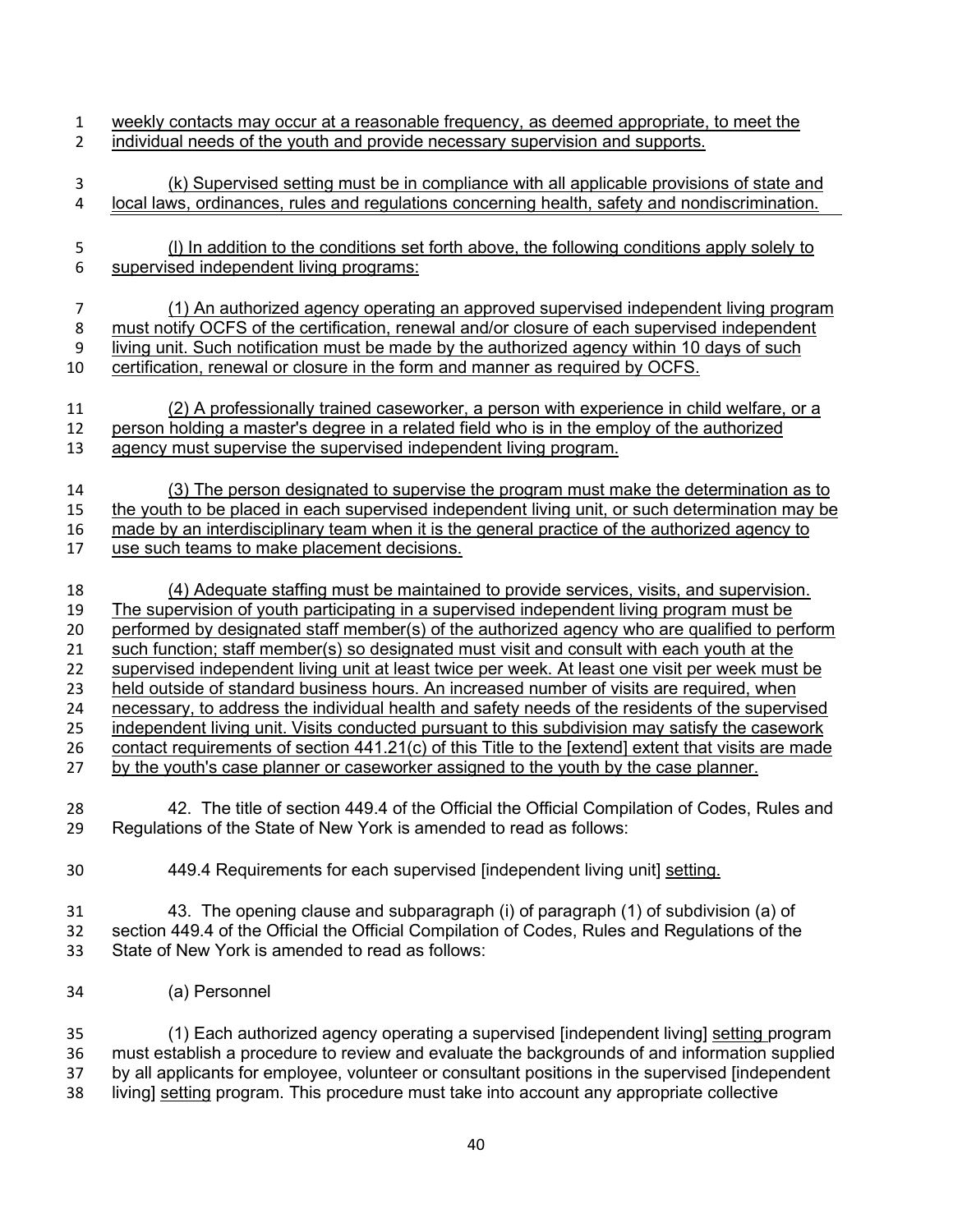bargaining agreement(s), and in the case of a supervised independent living program operated by a social services official, must also comply with applicable provisions of the Civil Service Law. As part of this procedure, each employee, volunteer, or consultant applicant must submit all of the following information:

 (i) a statement or summary of the applicant's employment history, including, but not 6 limited to, any relevant child-caring experience, any experience working with transition age youth with histories of trauma, incarceration, homelessness or foster care, and any of the applicant's own lived experience in foster care that they wish to voluntarily disclose on such statement;

 44. Paragraphs (2) and (3) of subdivision (a) of section 449.4 of the Official the Official Compilation of Codes, Rules and Regulations of the State of New York are amended to read as follows:

 (2) Persons [caring] providing supervision and support for youth must be in good physical and mental health, and free from any communicable disease infection, must be shown by a certificate from a physician at the time of initial employment and annually thereafter.

 (3) If an applicant discloses in the sworn statement furnished in accordance with subparagraph (1)(iv) of this subdivision that he or she has been convicted of a crime, the authorized agency operating the supervised [independent living] setting program must determine, in accordance with guidelines developed and disseminated by OCFS, whether to 20 hire the applicant or to use the volunteer or consultant. If the authorized agency determines it will hire the applicant or use the applicant as a volunteer or consultant, the authorized agency must maintain a written record, as part of the application file or employment or other personnel record of such person, of the reason(s) why such person was determined to be appropriate and acceptable as an employee, volunteer or consultant.

 45. The opening clause of subparagraph (i) of paragraph (4) of subdivision (a) of section 449.4 of the Official the Official Compilation of Codes, Rules and Regulations of the State of New York is amended to read as follows

 (i) With regard to any person who is actively being considered for employment, or to any individual or any person who is employed by an individual, corporation, partnership or 30 association which provides goods or services to the authorized agency.[. The] the authorized agency operating the supervised [independent living] setting program must inquire of OCFS whether any such person is the subject of an indicated report of child abuse or maltreatment on file with the Statewide Central Register of Child Abuse and Maltreatment. In addition, the authorized agency may inquire whether any current employee or any person who is being considered for use as a volunteer or for hiring as a consultant with youth who are being cared for by the supervised setting [independent living] program is the subject of an indicated report of child abuse or maltreatment on file with the Statewide Central Register of Child Abuse and Maltreatment. An inquiry regarding any current employee may be made only once in any six-month period.

 46. Subparagraph (v) and the opening clause of subparagraph (vi) of paragraph (4) of subdivision (a) of section 449.4 of the Official the Official Compilation of Codes, Rules and Regulations of the State of New York are amended to read as follows: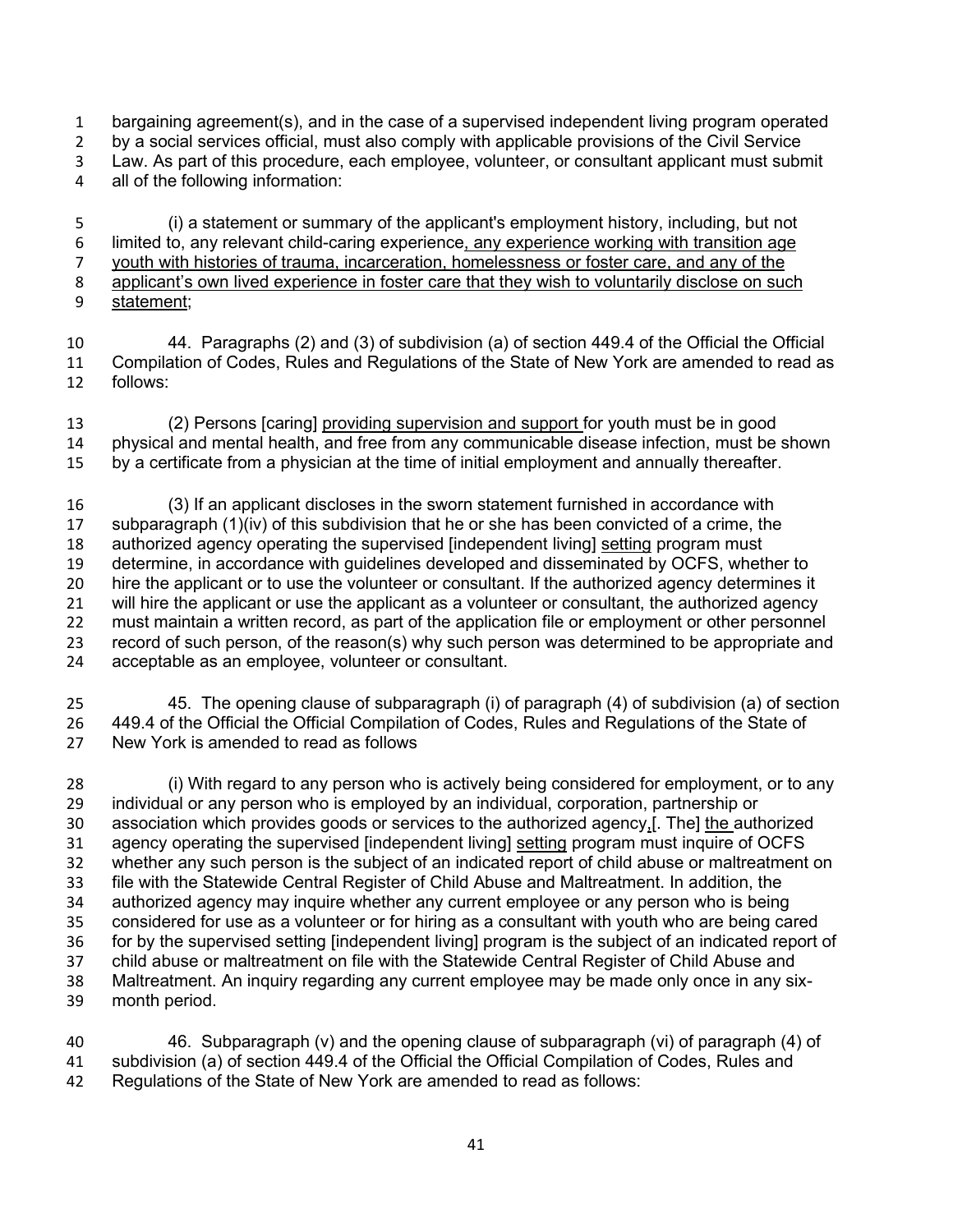(v) If the applicant, employee or other person about whom the authorized agency has made an inquiry is found to be the subject of an indicated report of child abuse or maltreatment, the authorized agency must determine, on the basis of information it has available and in accordance with guidelines developed and disseminated by OCFS, whether to hire, retain or use the person as an employee, volunteer or consultant, or to permit the person providing goods or services to have access to youth being cared for by the authorized agency. Whenever such person is hired, retained, used or given access to youth, the authorized agency must maintain a written record, as part of the application file or employment or other personnel record of such person, of the specific reason(s) why such person was determined to be appropriate and acceptable as an employee, volunteer, consultant, or provider of goods or services with access to youth being cared for by the supervised [independent living] setting program.

 (vi) If the authorized agency denies employment or makes a decision not to retain an employee, not to use a volunteer, not to hire a consultant, or not to permit a person providing goods or services to have access to youth being cared for by the supervised [independent living] setting program, the authorized agency must provide a written statement to the applicant, employee, volunteer or consultant or other person indicating whether the denial or decision was based in whole or in part on the existence of the indicated report and, if so, reasons for the denial or decision. If the denial or decision was based in whole or in part on such indicated report, the statement must also include written notification, in the form prescribed by OCFS to the applicant, employee, volunteer, consultant or other person that:

 47. Subparagraph (iii) of paragraph (5) of subdivision (a) of section 449.4 of the Official the Official Compilation of Codes, Rules and Regulations of the State of New York is amended to read as follows:

 (iii) Each program under this section is required by section 553 of the Executive Law, and subdivision 1 of section 378-a of the Social Services Law, to obtain criminal history background checks for certain prospective employees, [or] volunteers[who will have the potential for substantial, unsupervised or unrestricted physical contact with children or vulnerable persons] or consultants through the Justice Center as authorized by article 20 of the Executive Law.

 48. Subdivisions (b), (c) and (d) of section 449.4 of the Official the Official Compilation of Codes, Rules and Regulations of the State of New York are amended to read as follows:

 (b) Physical facility requirements for supervised setting, except for college-owned housing

 (1) A safety checklist in a form and format prescribed by OCFS must be completed with the youth prior to initial placement in any supervised setting, with the exception of a setting classified as college-owned housing, and prior to any change in placement to another supervised setting, or at least annually thereafter.

 (2) A supervised [independent living unit] setting must be in an appropriate neighborhood and so located that it [is readily accessible] allows access to necessary services and adequate transportation.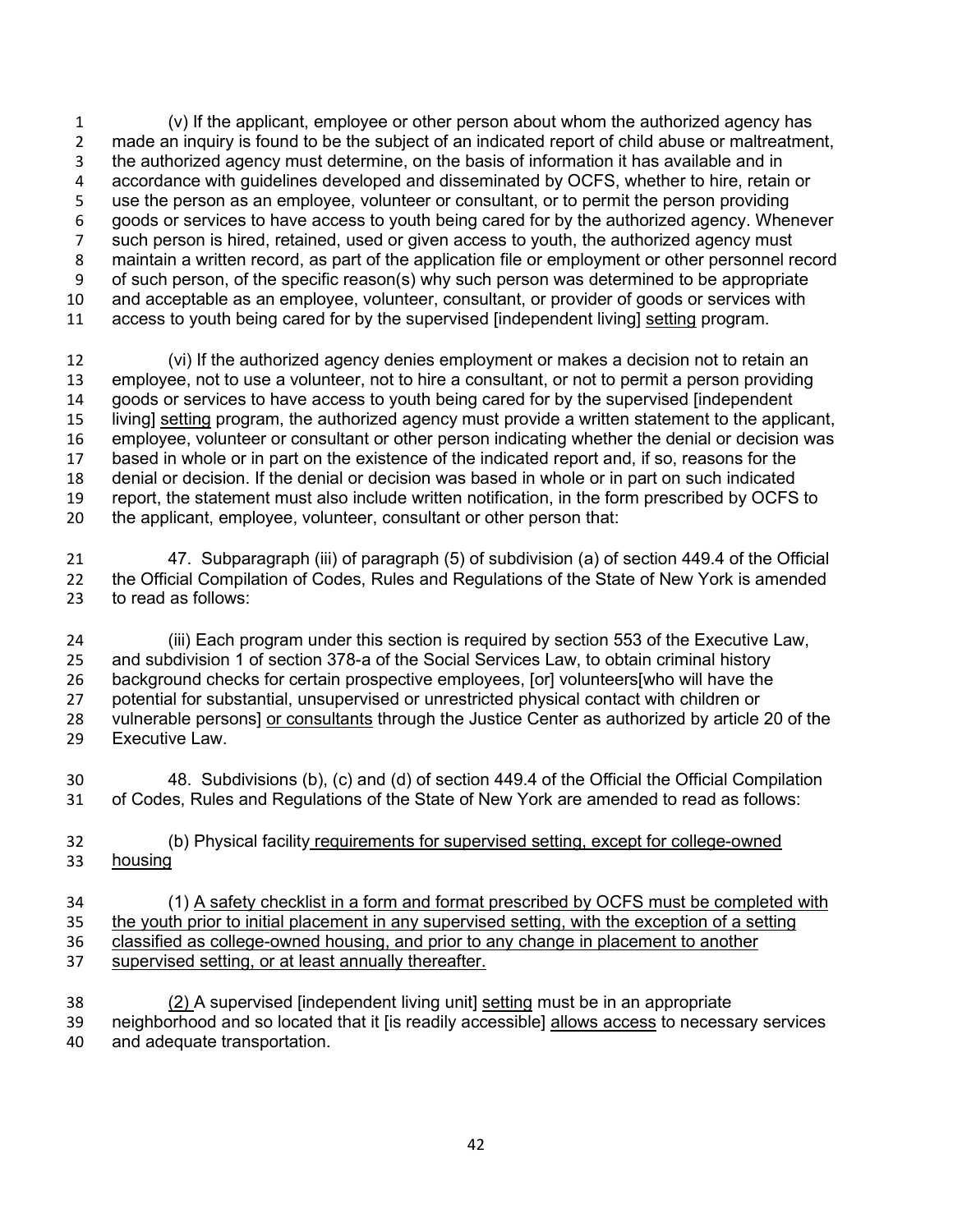[(2)] (3) A supervised [independent living unit] setting must be of sufficient size to provide proper accommodations for the youth placed in the [unit] setting and in compliance with all applicable state and local ordinances, rules, regulations and codes.

4 [(3)] (4) A supervised [independent living unit] setting must be kept in clean and sanitary 5 condition and in good repair, and must provide for the reasonable comfort and wellbeing of the youth.

 [(4)] (5) A supervised [independent living unit] setting must be [protected by a fire 8 detection system, a sprinkler system, as those terms are defined in section 441.2 of this Title, or] in compliance with all applicable state and local ordinances, rules, regulations and codes, including having a smoke detection system or individual smoke detectors and individual carbon monoxide detectors as required by applicable local codes and the New York State Uniform Fire Prevention and Building Code.

- (i) Buildings used in whole or in part as a supervised [independent living unit] setting must comply with all applicable laws, ordinances, rules, regulations and codes relating to buildings, fire protection, health and safety.
- (*a*) In addition to the above, the following requirements also apply if the supervised setting is a supervised independent living unit:

 [(ii)] (*1*) All areas of fire hazard in the supervised independent living unit must be protected by a sprinkler system or fire detection system, as those terms are defined in section 441.2 of this Title. Areas of fire hazard must be separated from other areas by construction having a fire resistance rating of at least one hour. An area of fire hazard means a heating equipment room; a woodworking shop; a paint shop; a storeroom for mattresses, furniture, paints and/or other combustible or flammable materials or liquids; and any other space or room exceeding 100 square feet in floor area where other combustible or flammable materials are regularly stored.

 [(iii)] (*2*) Other than quantities of flammable materials necessary for the operation and maintenance of the supervised independent living unit, which must be kept in closed containers in storage cabinets, and fuel oil, which must be kept in oil storage tanks, flammable materials must not be stored in the supervised independent living unit.

 [(iv)] (ii) All fire protection systems and equipment must be designed, installed and maintained in accordance with the New York State Uniform Fire Prevention and Building Code. All fire protection systems and equipment must be inspected according to local and New York State building codes. A written report of such inspections must be kept on file by the authorized agency. All identified defects in systems or equipment must be corrected and re-inspected 35 immediately. This inspection requirement does not apply to supervised settings that are located in private, owner-occupied buildings or college owned housing.

- [(v)](iii) A supervised [independent living unit] setting must be free from all conditions that constitute a hazard to the life, health or safety of any person. The following are prohibited:
- (*a*) portable electric space heaters or self-contained fuel-burning space heaters, unless specifically permitted by the authorized agency and plugged into a grounded outlet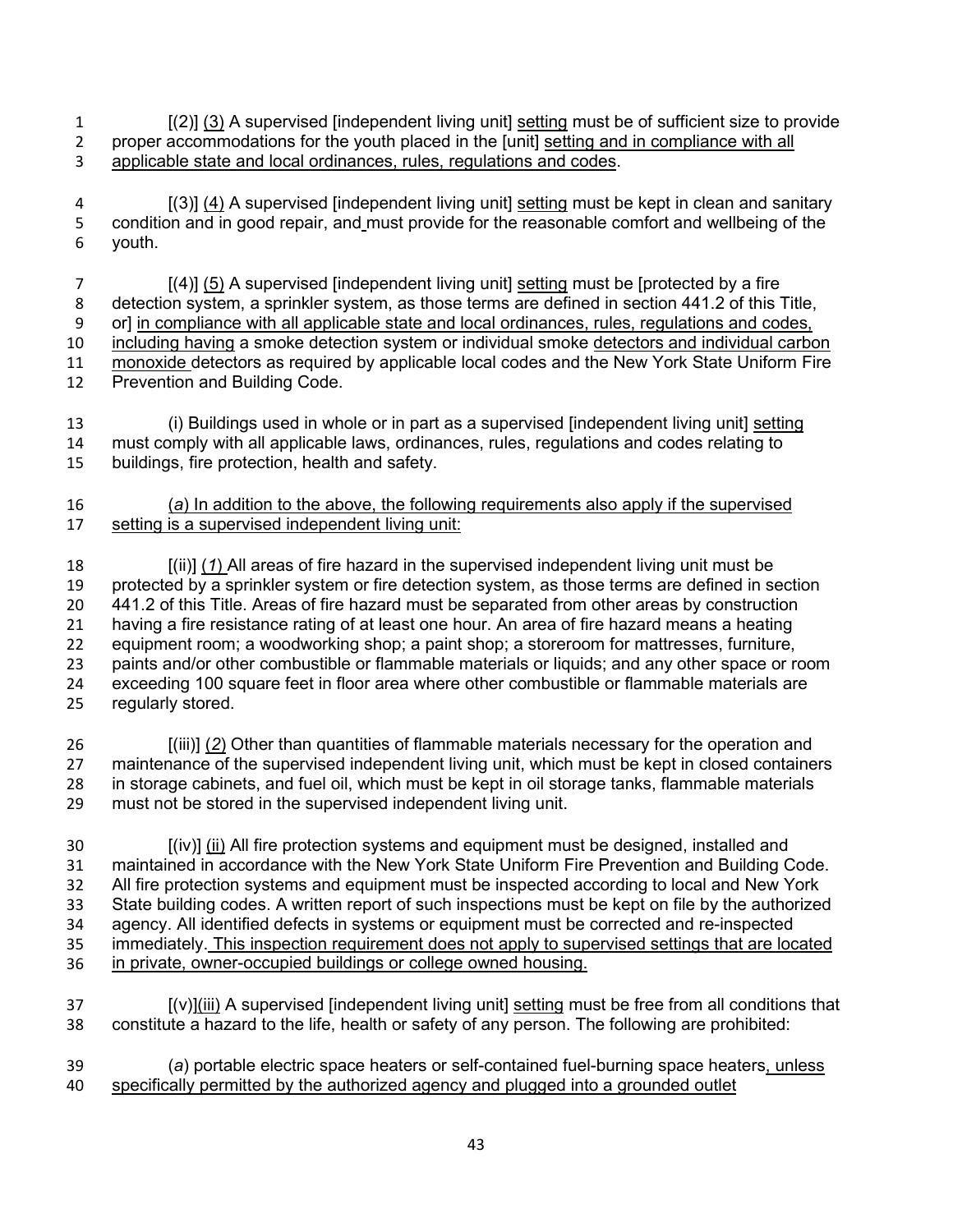- (*b*) solid-fuel-burning, free-standing stoves, except where approved in writing by the authorized agency;
- (*c*) use of fuel-burning or electric "hot plates";
- (*d*) illegal connections for gas appliances;
- (*e*) combustible or flammable containers for ashes;
- (*f*) the accumulation of combustible or flammable materials in any part of the unit;
- (*g*) damaged equipment, furnishings or physical plant, when their condition makes them unsafe for normal use
- (*h*) broken plumbing or stopped sewers that are not promptly repaired;
- (*i*) [exposed steam pipes, heating pipes and radiators and unenclosed heating plants and equipment with which youth may come in contact;
- (j) use of materials containing asbestos in any construction, renovation or repair of any
- supervised independent living program where such construction, renovation or repair occurs on or after July 1, 1993;
- (k) any furniture, toys or construction containing lead-based paint;
- (l)] any lead paint hazard or paint condition conducive to lead poisoning, as such term is defined in 10 NYCRR 67.1. Any building used in whole or in part as a supervised independent living unit occupied by a child six years of age or younger must be inspected to determine if it is presents such hazard. The authorized agency must request the local health department to perform such inspection and is responsible for correcting any hazard called to its attention as a result of such inspection. In the event that such request for inspection is rejected by the local health department, the authorized agency must notify OCFS immediately;
- 
- [(m)] (*j*) extension cords, unless approved in writing by the authorized agency; and
- [(n)] (*k*) any other condition deemed hazardous by OCFS or the authorized agency
- (*l*) In addition to the above, the following items are additionally prohibited if the supervised setting is a supervised independent living unit:
- (*1)* exposed steam pipes, heating pipes and radiators and unenclosed heating plants and equipment with which youth may come in contact;
- (*2*) use of materials containing asbestos in any construction, renovation or repair of any supervised independent living program where such construction, renovation or repair occurred on or after July 1, 1993;
- (*3*) any furniture, toys, or construction containing lead-based paint in any supervised independent living unit in which the youth lives with their child.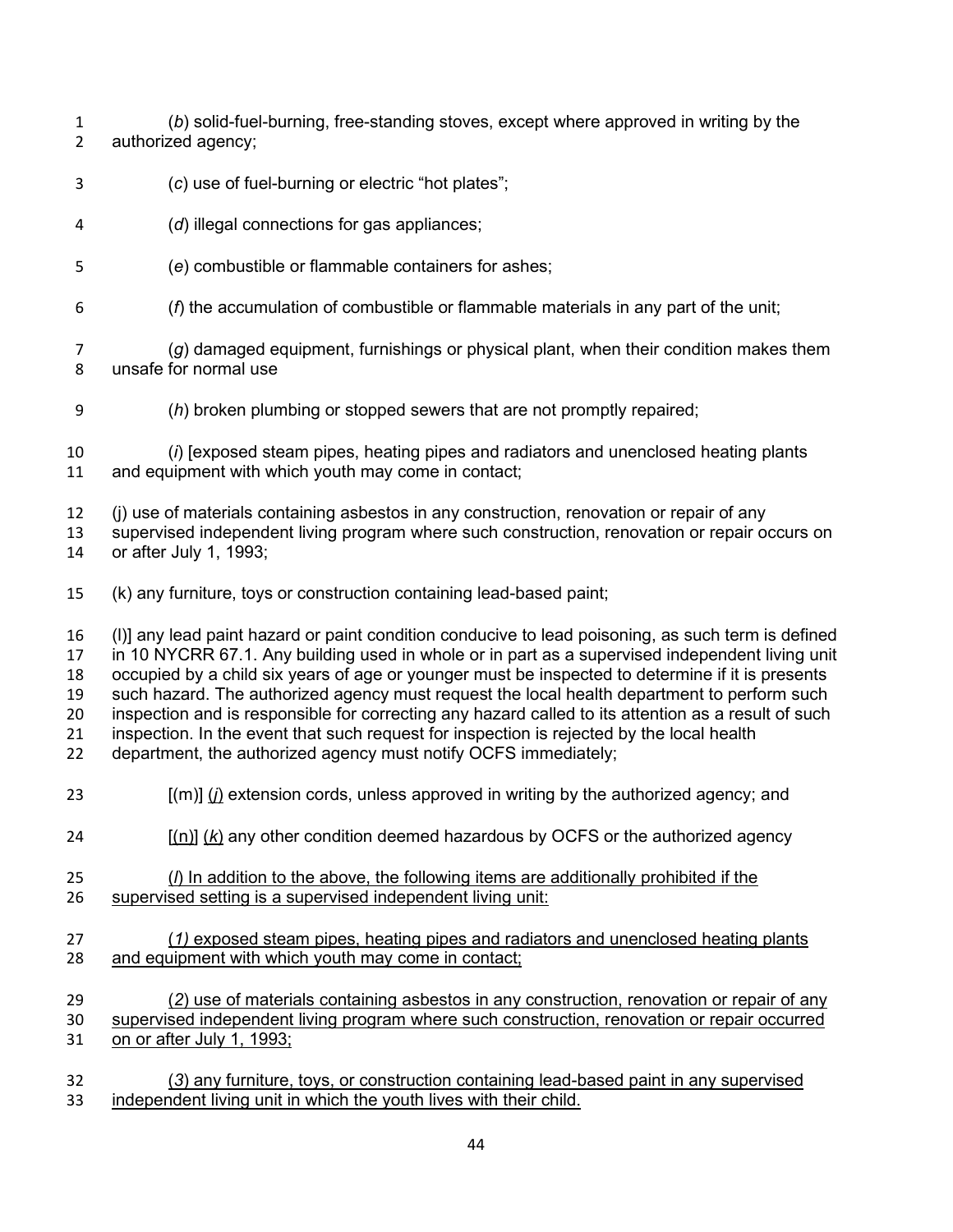[(vi)] (iv) Fire extinguishers must be provided in each supervised [independent living unit] setting and maintained in accordance with the New York State Uniform Fire Prevention and Building Code. Additionally, if the supervised setting is a supervised independent living unit the fire extinguishers must be wall mounted between two feet and four-and-one-half feet above the floor; all staff members and youth must be instructed in the proper operation of extinguishers; and in each unit there must be a minimum of one fire extinguisher on each floor and, additionally, one in the kitchen, one in the laundry room and one outside any heating equipment room. [(vii)]

 (v) A supervised [independent living unit] setting must have a minimum of two means of egress from the unit's floor that are readily accessible to the youth. For a window opening to qualify as a means of egress, it must be in compliance with all applicable state and local ordinances, rules, regulations and codes. A fully sprinklered building does not require a second means of egress. In addition, if the supervised setting is a supervised independent living unit, for the window opening to qualify as a means of egress, it must be at least 24 inches high and 20 inches wide with the bottom of the window no higher than three feet eight inches above the floor unless acceptable access is provided by steps or furniture fixed in place. An upper level window, to qualify as a means of egress, must also have a platform outside the window and a stair, permanently affixed to the building, leading to ground level. [(viii)]

 (vi) Youth placed in a supervised setting that is a supervised independent living unit are not permitted to sleep above the second story in a building of type 5, wood frame construction (that type of construction in which the walls, partitions, floors and roof are wholly or partly of wood or other combustible materials) unless a fully approved operating fire protection and/or fire detection systems exists throughout the building including basement and attic areas. Youth of limited mobility and an unaccompanied child of parenting youth as such term is defined in section 441.2 of this Title are not permitted above the first story in a building of wood frame construction. A building of wood frame construction occupied by youth of limited mobility must be protected by a sprinkler system and the first story must be handicap accessible for youth of limited mobility and accommodate the needs of such youth.

 [(ix)] (vii) All exit doors and means of egress, halls and stairs must be in compliance with all applicable state and local ordinances, rules, regulations and codes and must be well lighted and kept clean, free of obstruction and ready at all times for immediate use. [Battery-operated] 32 In addition, if the supervised setting is a supervised independent living unit, battery-operated or generator-powered emergency lighting units or systems must be provided and maintained in accordance with the New York State Uniform Fire Prevention and Building Code.

 [(x) Each supervised independent living unit must be provided with emergency lights, such as flashlights or battery-operated lanterns, in good working order.

 (xi) Each supervised independent living unit must have a plan for evacuation of the unit, posted in a conspicuous place on each floor level in the unit. The agency must maintain a diagram of the living unit's floor plan on file.

 (xii) Youth and staff must be instructed in how to evacuate the building in which the supervised independent living unit is located. Newly admitted youth, newly hired staff and volunteers must be instructed in evacuation procedures as part of their orientation to the supervised independent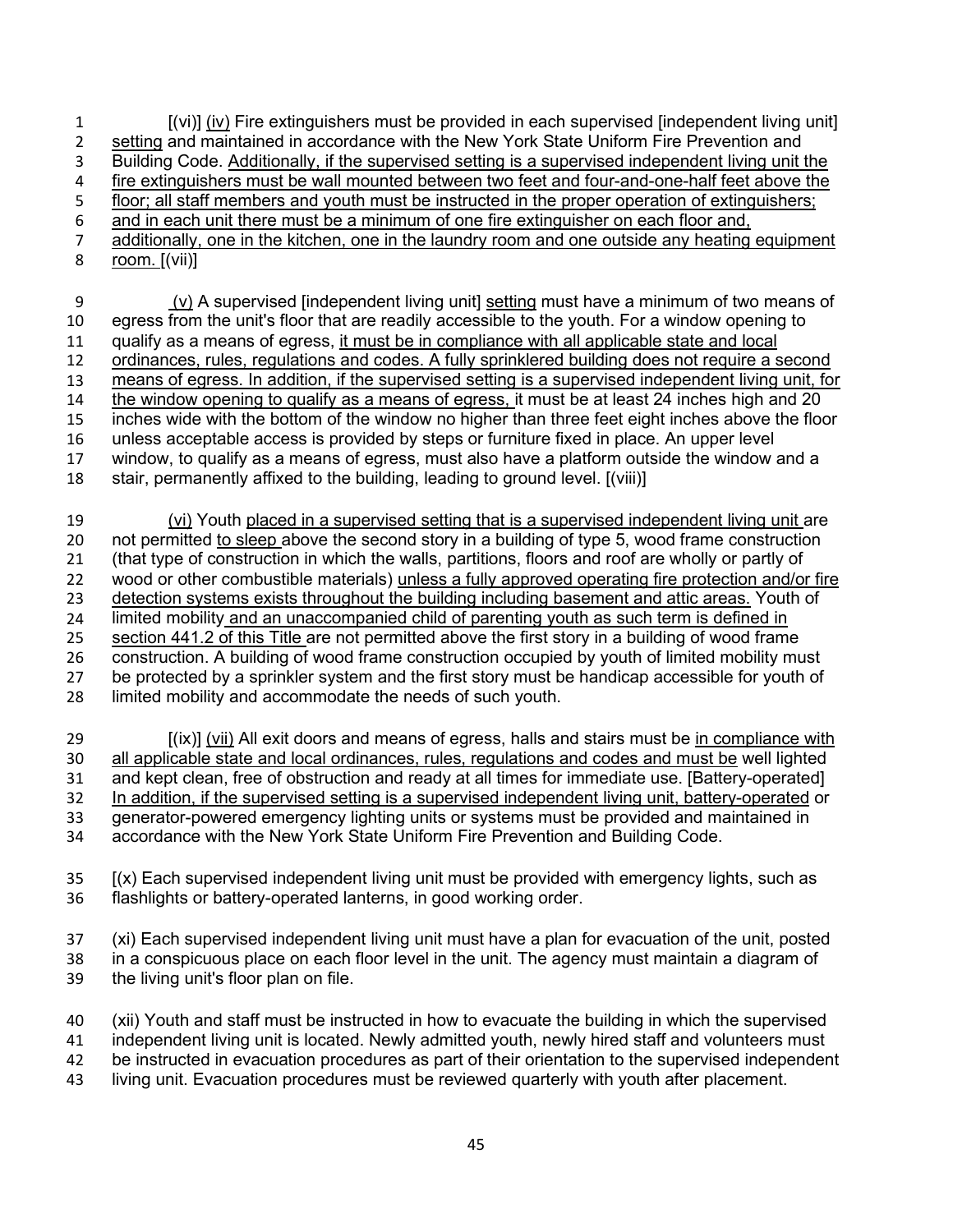(xiii) Electrical wiring and equipment must comply with the New York State Uniform Fire

Prevention and Building Code and any other applicable laws, ordinances, rules, regulations and

codes. Certification of such compliance is required for all new supervised independent living

units prior to opening and a record of such certification of compliance must be kept on file by the

- authorized agency. OCFS may require recertification of the safety of an electrical system in any supervised independent living unit where the electrical system appears to be unsafe or
- 
- inadequate, or if new electrical work has been done.

(xiv) Heating, ventilating and other mechanical systems must comply with the New York State

Uniform Fire Prevention and Building Code and any other applicable laws, ordinances, rules,

regulations and codes and must be designed, installed, located and maintained so that under

 normal conditions of use such equipment and systems are not a danger to the health or welfare of youth or staff in the building in which the supervised independent living unit is located.

Heating plants and equipment must be protected from tampering by youth.

- 
- (xv) All shop, maintenance, grounds and farm equipment must be equipped with approved
- safety devices and must be maintained in safe working condition. Youth must not operate such
- equipment except under the close supervision of responsible staff members.
- (xvi) A minimum of one non-coin operated, single line telephone must be provided and must be

accessible at all times in each supervised independent living unit occupied by youth or each

youth must be provided with a personal cellular telephone. Emergency telephone numbers for

fire, police and medical assistance must be posted in the supervised independent living unit.

 (xvii) Each authorized agency must request in writing an annual safety inspection of the buildings in which supervised independent living units are located and all fire protection

- equipment by local fire authorities and/or the authorized agency fire and casualty insurance
- carrier who must be requested to give the authorized agency a written report of their findings. An authorized agency is responsible for correcting any hazards called to its attention as a result
- 26 of such inspection that could affect a supervised independent living unit in the building and for

keeping a copy of the report and a written record of the action taken, with date, on file. An

authorized agency must keep a copy of the written request for inspection and the response on

file and must notify OCFS immediately in the event that such request for inspection is rejected

by the local fire authorities or the authorized agency's fire and casualty insurance carriers.

(xviii)]

 (viii) An authorized agency must report promptly by telephone to OCFS the occurrence of any fire in any supervised [independent living unit] setting, or within any building in which such authorized agency has approved or certified a supervised [independent living unit] setting. This report must be made as soon as possible and in no event later than 24 hours after the fire, and the authorized agency must then confirm the occurrence of the fire by a written report to OCFS within 10 working days after the date of the fire. The written report must include:

- *(a)* the date and time of the fire;
- *(b)* the extent of personal injuries;
- *(c)* the extent of property damage;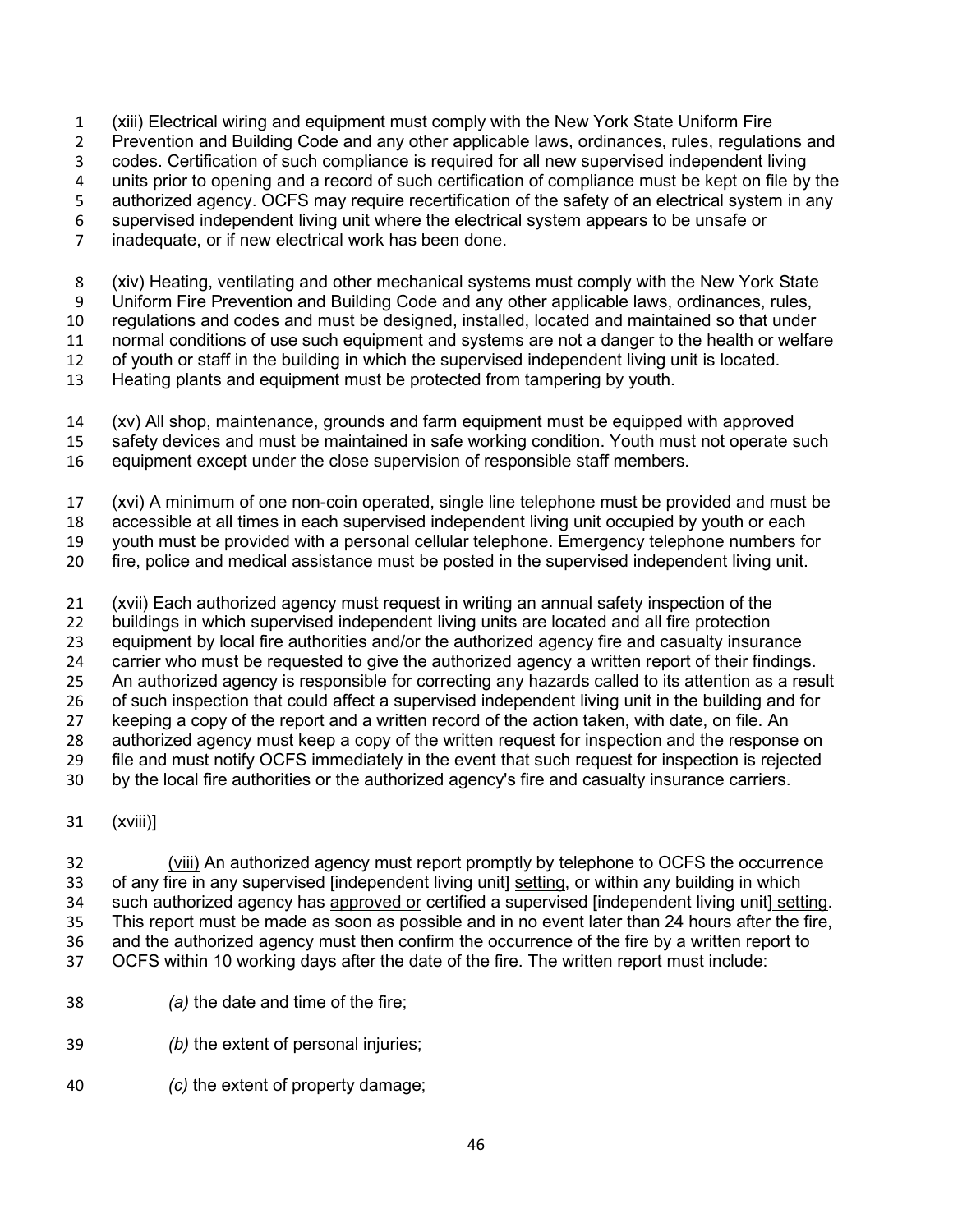| $\mathbf{1}$   | (d) the probable cause of the fire, if known;                                                       |
|----------------|-----------------------------------------------------------------------------------------------------|
| $\overline{2}$ | (e) which fire department responded;                                                                |
| 3              | (f) whether youth were relocated, and, if so, where;                                                |
| 4              | (g) whether fire and smoke detection and alarm devices or systems operated properly;                |
| 5              | (h) whether evacuation procedures were followed;                                                    |
| 6              | $(i)$ the location of the fire;                                                                     |
| 7              | $(j)$ a description of the progress of the fire, the manner in which the fire spread and what       |
| 8              | efforts were made and methods were used to combat the fire; and                                     |
| 9              | $(k)$ any problems encountered with evacuation procedures, response by the fire                     |
| 10             | department and ability of the fire department to combat the fire effectively.                       |
| 11             | $(xix)$ ] $(ix)$ All fireplaces and their chimneys in the supervised [independent living unit]      |
| 12             | setting must be inspected and cleaned annually by a qualified person. [(5)]                         |
| 13             | $(x)$ The following additional requirements only apply if the supervised setting is a               |
| 14             | supervised independent living unit:                                                                 |
| 15             | (a) Each supervised independent living unit must be provided with emergency lights,                 |
| 16             | such as flashlights or battery-operated lanterns, in good working order.                            |
| 17             | (b) Each supervised independent living unit must have a plan for evacuation of the unit,            |
| 18             | posted in a conspicuous place on each floor level in the unit. The agency must maintain a           |
| 19             | diagram of the living unit's floor plan on file.                                                    |
| 20             | (c) Youth and staff must be instructed in how to evacuate the building in which the                 |
| 21             | supervised independent living unit is located. Newly admitted youth, newly hired staff and          |
| 22             | volunteers must be instructed in evacuation procedures as part of their orientation to the          |
| 23             | supervised independent living unit. Evacuation procedures must be reviewed quarterly with           |
| 24             | youth after placement.                                                                              |
| 25             | (d) Electrical wiring and equipment must comply with the New York State Uniform Fire                |
| 26             | Prevention and Building Code and any other applicable laws, ordinances, rules, regulations and      |
| 27             | codes. Certification of such compliance is required for all new supervised independent living       |
| 28             | units prior to opening and a record of such certification of compliance must be kept on file by the |
| 29             | authorized agency. OCFS may require recertification of the safety of an electrical system in any    |
| 30             | supervised independent living unit where the electrical system appears to be unsafe or              |
| 31             | inadequate, or if new electrical work has been done.                                                |
| 32             | (e) Heating, ventilating and other mechanical systems must comply with the New York                 |
| 33             | State Uniform Fire Prevention and Building Code and any other applicable laws, ordinances,          |
| 34             | rules, regulations and codes, and must be designed, installed, located and maintained so that       |
| 35             | under normal conditions of use such equipment and systems are not a danger to the health or         |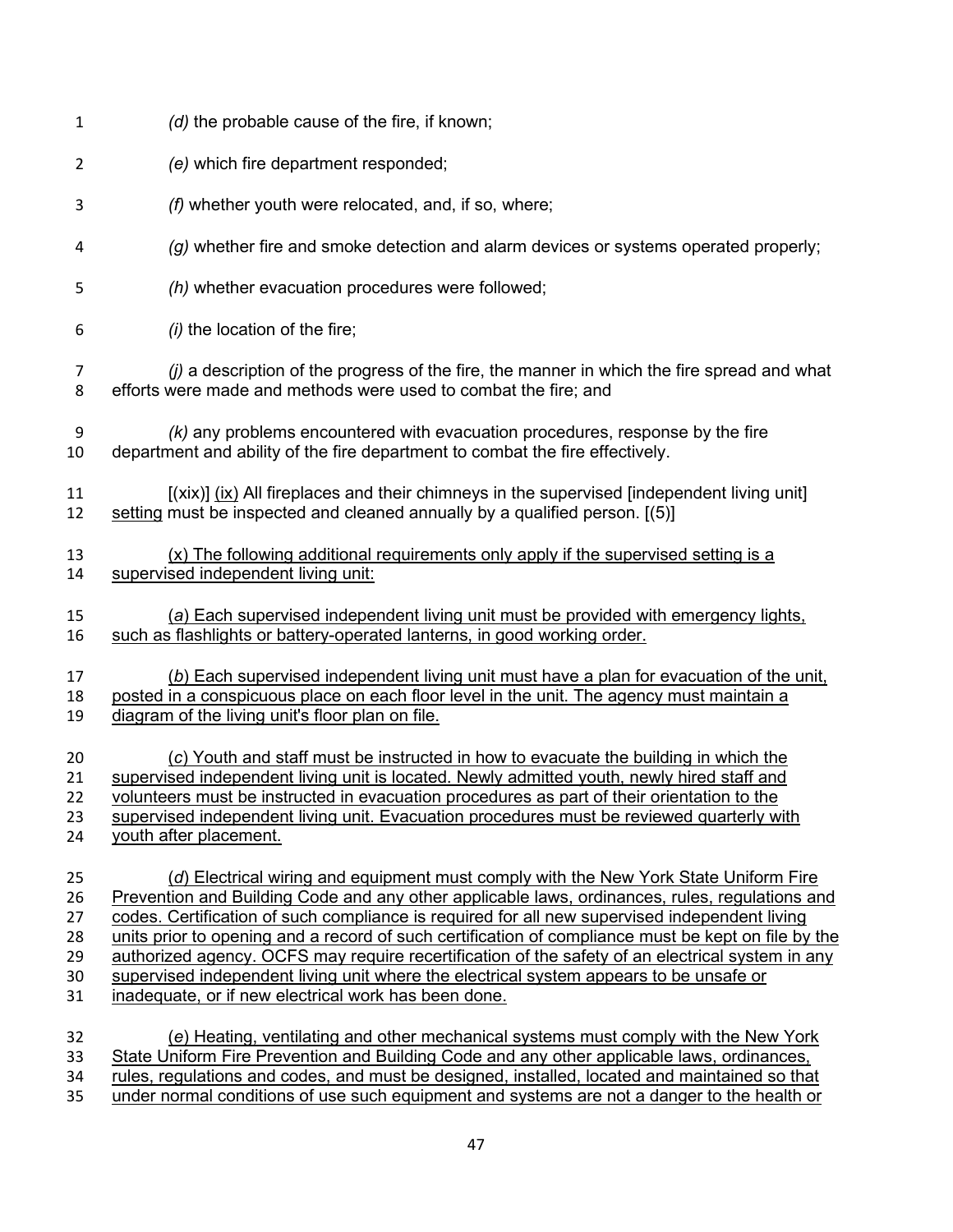welfare of youth or staff in the building in which the supervised independent living unit is located.

Heating plants and equipment must be protected from tampering by youth.

- (*f*) Each authorized agency must request in writing an annual safety inspection of the buildings in which supervised independent living units are located and all fire protection 5 equipment by local fire authorities and/or the authorized agency fire and casualty insurance carrier who must be requested to give the authorized agency a written report of their findings. An authorized agency is responsible for correcting any hazards called to its attention as a result of such inspection that could affect a supervised independent living unit in the building and for keeping a copy of the report and a written record of the action taken, with date, on file. An authorized agency must keep a copy of the written request for inspection and the response on file and must notify OCFS immediately in the event that such request for inspection is rejected by the local fire authorities or the authorized agency's fire and casualty insurance carriers. (6) There must be an adequate and accessible supply of hot and cold water of safe quality in the supervised [independent living unit] setting. [(6)] (7) The supervised [independent living unit] setting must be effectively screened against flies and other insects. [(7)] (8) Temperature in the supervised [independent living unit] setting must be maintained at a comfortable level according to New York State Fire Prevention and Building Codes. [(8)] (9) Adequate bathing, toilet and lavatory facilities must be provided in the supervised 20 [independent living unit,] setting and must be kept in sanitary condition. [(9)] (10) Each youth must have a separate bed. Single bedrooms must [contain at least 70 square feet. Bedrooms occupied by more than one youth must have 70 square feet plus an additional 50 square feet of floor area per additional youth. There must be at least two feet of space between beds. Youth must not walk through one bedroom to get to another bedroom] comply with all applicable state and local ordinances, rules, regulations and codes. [(10)] (11) All habitable rooms[, except the kitchen,] must [be no less than seven feet in any dimension. For rooms with sloped ceilings, include only the floor dimensions with a clear ceiling height of five feet or more in this calculation. One-third of the minimum required floor area of each room must have a ceiling height of seven feet] comply with all applicable state and local ordinances, rules, regulations and codes regarding room dimensions and ceiling clearances. [(11)] (12) The kitchen must [have at least three feet of clear passage between counter fronts and appliances or counter fronts and walls] comply with all applicable state and local ordinances, rules, regulations and codes. [(12)] (13) Every sleeping room occupied by youth must have [good] a source of natural light and ventilation, and must have one or more windows [opening] facing directly to the outside. [(13)] (14) No bed may be located in an unfinished attic, unfinished basement or other space commonly used for other than bedroom purposes and all sleeping areas must comply with all
- applicable state and local ordinances, rules, regulations and codes. [(14)]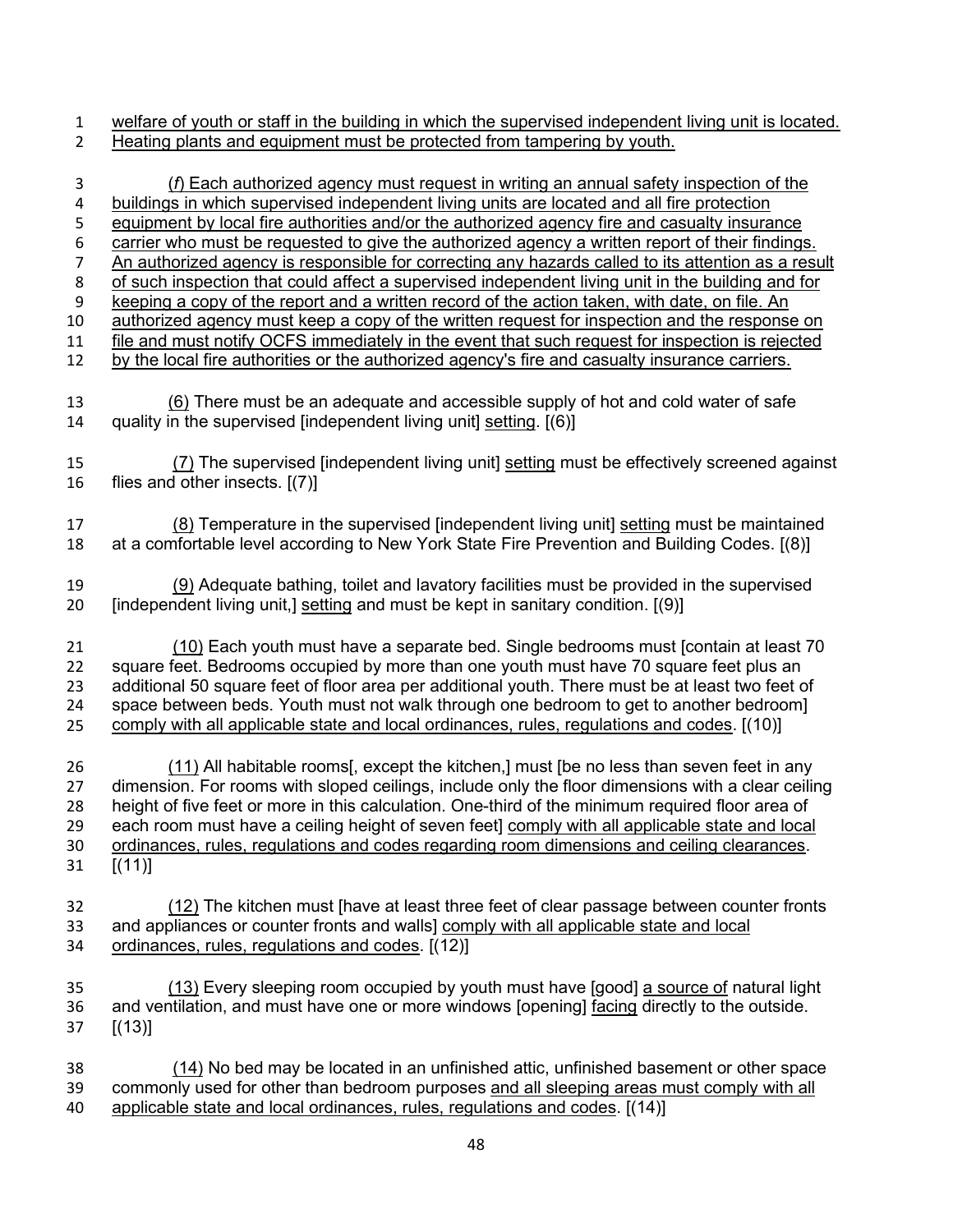- (15) Separate and accessible drawer space for personal belongings, and sufficient closet space for indoor and outdoor clothing, must be available for individual youth. [(15)]
- (16) Supervised settings which are a supervised independent living [units which] units and that [house] provide housing to parenting youth and their children must comply with the following additional conditions:
- (i) no peeling or damaged paint or plaster may be present;
- (ii) access to outdoor play space must be available;
- (iii) radiators and piping accessible to children must be covered or have a barrier to protect children;
- (iv) porches, decks, and stairways must have railings with a barrier to prevent children from falling;
- (v) adequate barriers to prevent children from gaining access to unsafe, dangerous or hazardous areas or devices, such as fireplaces, wood burning stoves, gas space heaters, pools, spa pools, hot tubs, and second floor and above windows, must be provided;
- (vi) protective caps, covers, or permanently installed obstruction devices on all electrical outlets accessible to children must be present;
- (vii) all matches, lighters, medicines, drugs, cleaning material, detergents, aerosol cans, beauty aids, and poisonous or toxic materials and plants must be safely stored and must be used in such a way that they will not contaminate play surfaces, food and food preparation areas, or constitute a hazard to children, and other such materials must be kept in a place inaccessible to children;
- (viii) hand bags, backpacks, briefcases, plastic bags, toys and objects small enough for children to swallow must not be accessible to children; and
- (ix) each child must have a separate bed or crib, as appropriate. [(16)]

 (17) Children of different genders above the age of four years may not sleep in the same room unless otherwise deemed appropriate by the authorized agency responsible for operating or certifying the supervised independent living unit, except that a parenting youth may sleep in the same room as [his or her] their children.

(c) Services

 (1) At initial entry to a supervised setting program and at least on a quarterly basis and thereafter, an authorized agency operating an approved supervised setting program must conduct a diligent and ongoing effort to establish adult permanency resources available to the youth; including identification and engagement of all kinship supports and resources who may contribute positively to the youth.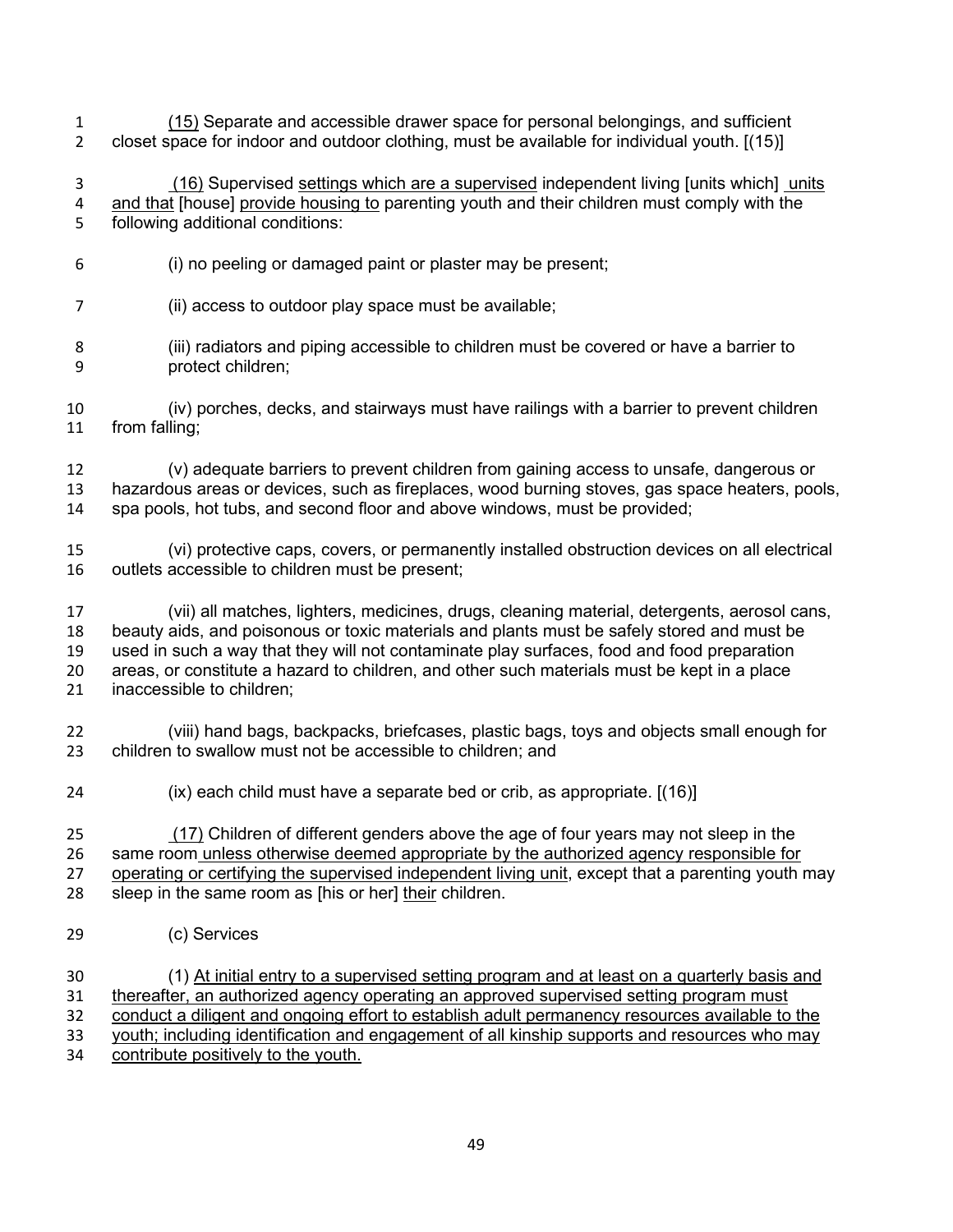| $\mathbf{1}$   | (2) Supervised [independent living] setting programs must include but are not limited to           |
|----------------|----------------------------------------------------------------------------------------------------|
| $\overline{2}$ | the following service components to provide youth with opportunities to demonstrate and            |
| 3              | achieve positive outcomes and make successful transitions to [self-sufficiency] adulthood:         |
| 4              | (i) [an ongoing support network of consistent adults or families in their lives; (ii)] a diligent  |
| 5              | and ongoing effort to [establish an adult permanency resource for each youth] actively involve     |
| 6              | the youth in identifying, establishing, and maintaining connections, as well as fostering          |
| $\overline{7}$ | relationships with adult permanency resources who will continue to provide support and             |
| 8              | guidance to the youth prior to and following discharge from foster care; [(iii)]                   |
| 9              | (ii) preventive health care and programs to provide the youth with an understanding of             |
| 10             | appropriate health and behavioral health care literacy, including but not limited to navigation of |
| 11             | medical systems, routine health care standards and non-routine or emergency/urgent care            |
| 12             | experiences, including accessing preventive health care in their community when available,         |
| 13             | which may include but are not limited to sexual and reproductive health and where relevant,        |
| 14             | parenting skills; [(iv)]                                                                           |
| 15             | (iii) employment skills/training opportunities and the development of work ethics,                 |
| 16             | including services that develop a youth's ability to find, apply for and retain appropriate        |
| 17             | employment as well as employment programs/vocational training that help youth gain                 |
| 18             | experience and skills in a specific field or profession; $[(v)]$                                   |
| 19             | (iv) educational support, including secondary academic services designed to help a                 |
| 20             | youth complete high school or complete classes for the New York State high school equivalency      |
| 21             | exam and/or post-secondary services designed to help a youth enter or complete a college or        |
| 22             | vocational program; [(vi)]                                                                         |
| 23             | (v) housing support, including working with the youth to look for, secure and maintain             |
| 24             | stable housing; [(vii)]                                                                            |
| 25             | (vi) budgeting and financial [management] literacy skills, including but not limited to an         |
| 26             | assessment of the youth's income and expenses to prepare for self-sufficiency; [(viii)]            |
| 27             | (vii) home management skills, including but not limited to shopping, cooking and                   |
| 28             | [housecleaning skills] maintaining the living environment; [(ix)]                                  |
| 29             | (viii) access to community resources/community linkages, including but not limited to              |
| 30             | medical, mental health, youth development, civic, social and other supports that provide the       |
| 31             | youth knowledge and awareness of their neighborhood/community;                                     |
| 32             | $(x)$ connections with caring adults, such as mentors; (xi)]                                       |
| 33             | $(ix)$ positive youth development; $[(xii)]$                                                       |
| 34             | $(x)$ necessary developmentally appropriate services, as determined based on an                    |
| 35             | assessment of the needs of the individual youth; [(xiii)]                                          |
| 36             | (xi) preparation for discharge and the transition to [adulthood] self-sufficiency;[(xiv)]          |

50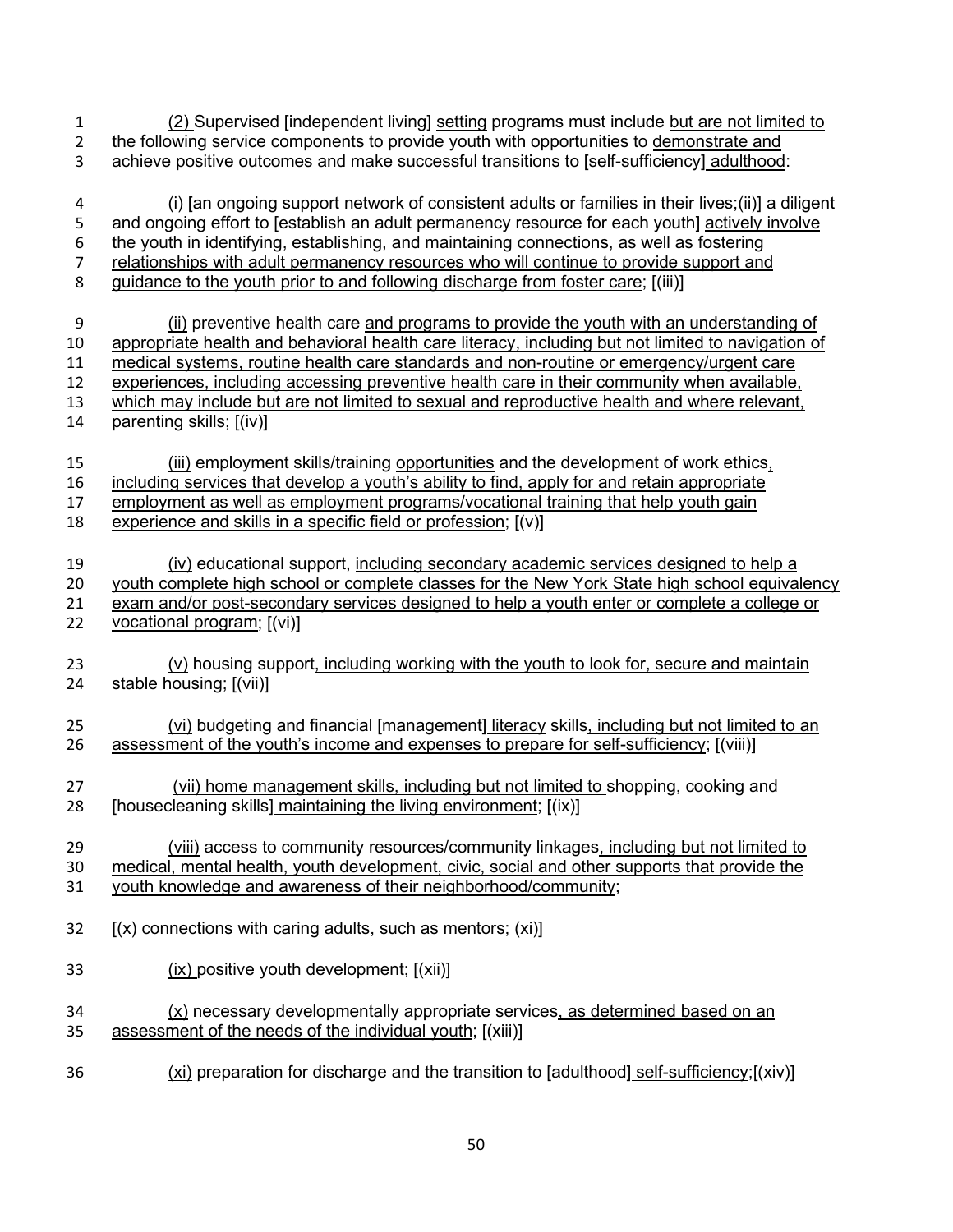(xii) parenting skills, healthy pregnancy skills, child development education and any other [child rearing training] individualized and developmentally appropriate training deemed necessary for a parenting youth and their child; and [(xv)]

- (xiii) ongoing comprehensive assessment of life skills [competency] for each individual 5 youth and for pregnant or parenting youth life skills specific to their needs. [(2)]
- (3) Supervised settings [independent living units] that house [parent youth and their children] a parenting youth and a child of a parenting youth unit, as defined in section 427.2 of this Title, or a youth who may be pregnant, must also meet the following criteria:
- (i) The authorized agency staff and pregnant or parenting youth must maintain current first-aid and CPR training certification.
- (ii) The [plan for youth in placement must include] pregnant or parenting youth in placement must have a plan that includes developmentally appropriate childcare for the child and is established in consultation with authorized agency staff.
- (iii) [No] The authorized agency must make available to pregnant or parenting youth and their children services to support the youth's ability to parent effectively and to support the developmental needs of the youth and the family.
- (iv) Additionally, if the supervised setting is a supervised independent living unit, no more than two children under 2 years of age may be cared for in [a]the supervised independent living unit.
- (d) Other conditions required for youth participation in supervised [independent living] setting programs.
- 22 (1) Youth who participate in the supervised [independent living] setting program must be at least 16 years of age and not more than 21 years of age.

 (2) Such youth must have [been in a foster care placement for at least 45 consecutive days during the period immediately preceding the date on which the youth entered a supervised independent living program, or must have been in the care and custody or custody and guardianship of a social services official or OCFS and have been discharged from foster care on 28 a trial basis in accordance with the provisions of section  $430.12(f)(4)$  of this Title] a readiness assessment completed with them prior to initial placement in a supervised setting or prior to a change in placement; this requirement does not apply to youth placed in a college-owned housing.

- (3) The supervised [living] setting program must comply with applicable discharge planning requirements set forth in Part 428 and section 430.12(f) of this Title.
- (4) As required by section 428.7 of this Title, a plan amendment must be documented and approved by the social services district with case management responsibility for the child within 30 days of discharge of the child from foster care.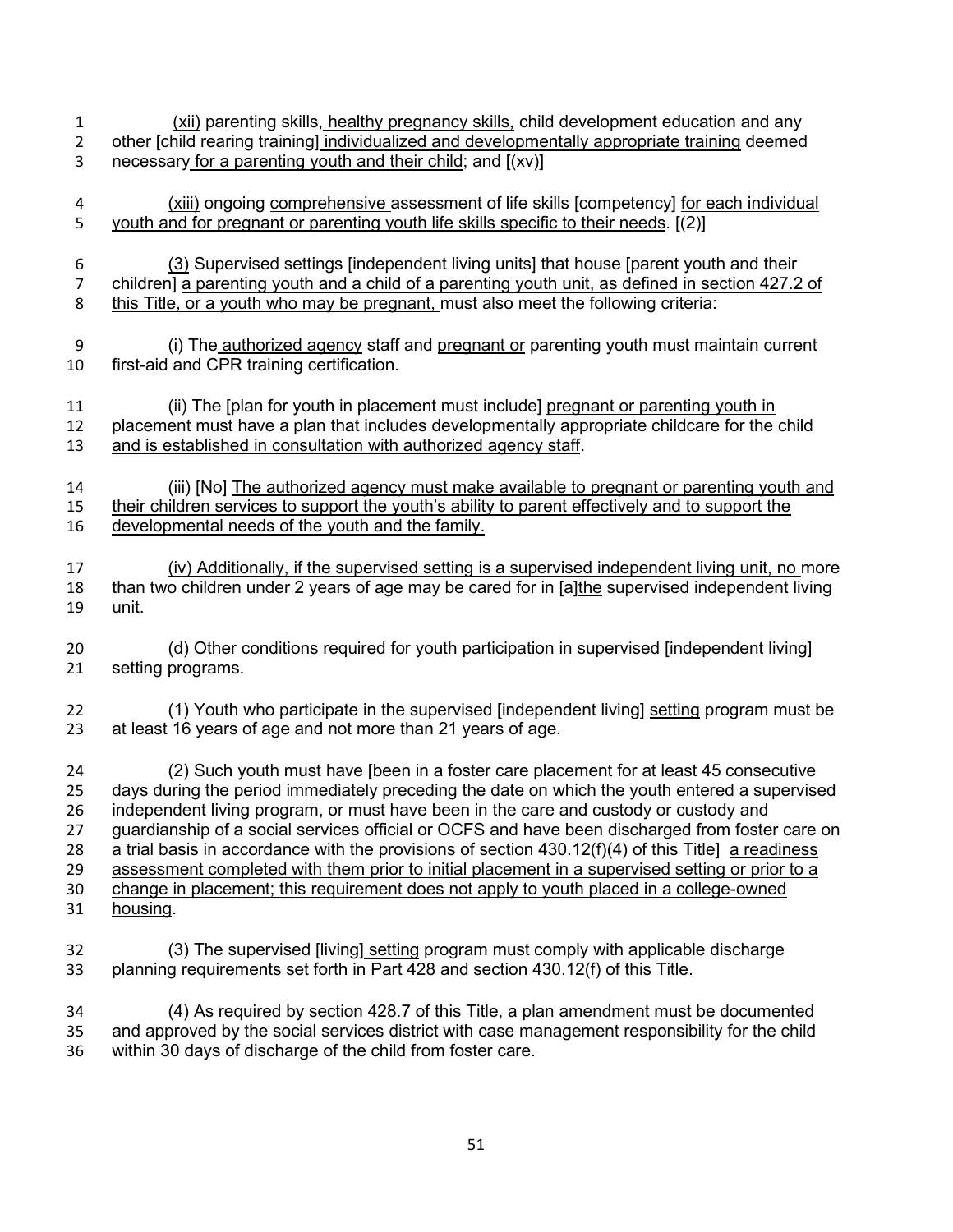(5) Prior to the transfer of a [foster child] youth in foster care to a supervised [independent living] setting program, the local district which has care and custody or custody and guardianship of the child, or, for a youth in the custody of OCFS, OCFS, must give written approval of the transfer. This written requirement does not apply to youth placed in college-owned housing.

- (6) Health supervision, medical and dental care must be provided to each youth in accordance with section 441.22 of this Title.
- (7) The educational, vocational and recreational needs of youth must be met. Opportunities to explore higher education and financial aid information and support must be made available to the youth as appropriate.

 (8) Each supervised independent [living unit] setting must have facilities that will enable youth to prepare meals. The authorized agency must [require that] support the youth [maintain] in maintaining sufficient quantities of good quality, properly prepared food specific to the dietary needs of the youth. This requirement does not apply if the supervised setting is college-owned housing with communal meal space.

- (9) Youth must have individual toilet articles [and requisites] for personal grooming and hygiene[ suitable to ages and needs] that are safe and age and developmentally appropriate.
- (10) Youth must have appropriate seasonal clothing in sufficient quantity. Clothing must be kept clean and in good repair.

 (11) [A supervised independent living unit may occupy a house or apartment rented or owned by the authorized agency.

 (12) No supervised independent living unit may house more than four youth including their children.

 (13) If two or more youth live together in the same unit, they must be of the same gender unless the authorized agency receives approval to place siblings of the opposite gender together by utilizing the waiver process identified in section 449.6 of this Part.

- (14) Only persons placed in the supervised independent living program by the authorized 28 agency may reside in a supervised independent living unit Youth must be provided regular and ongoing opportunities to engage in age or developmentally-appropriate activities, in accordance
- with the requirements of the reasonable and prudent parenting standard. [(15)]
- (12) Supervised [independent living] setting programs must be in compliance with all applicable provisions of State and local laws, ordinances, rules and regulations concerning health, safety and nondiscrimination.
- 49. Subdivision (b) of section 449.6 of the Official Compilation of Codes, Rules and Regulations of the State of New York is amended to read as follows:
- (b) An authorized agency operating a supervised [independent living] setting program must maintain a record of each youth received for care, showing the name, date of birth and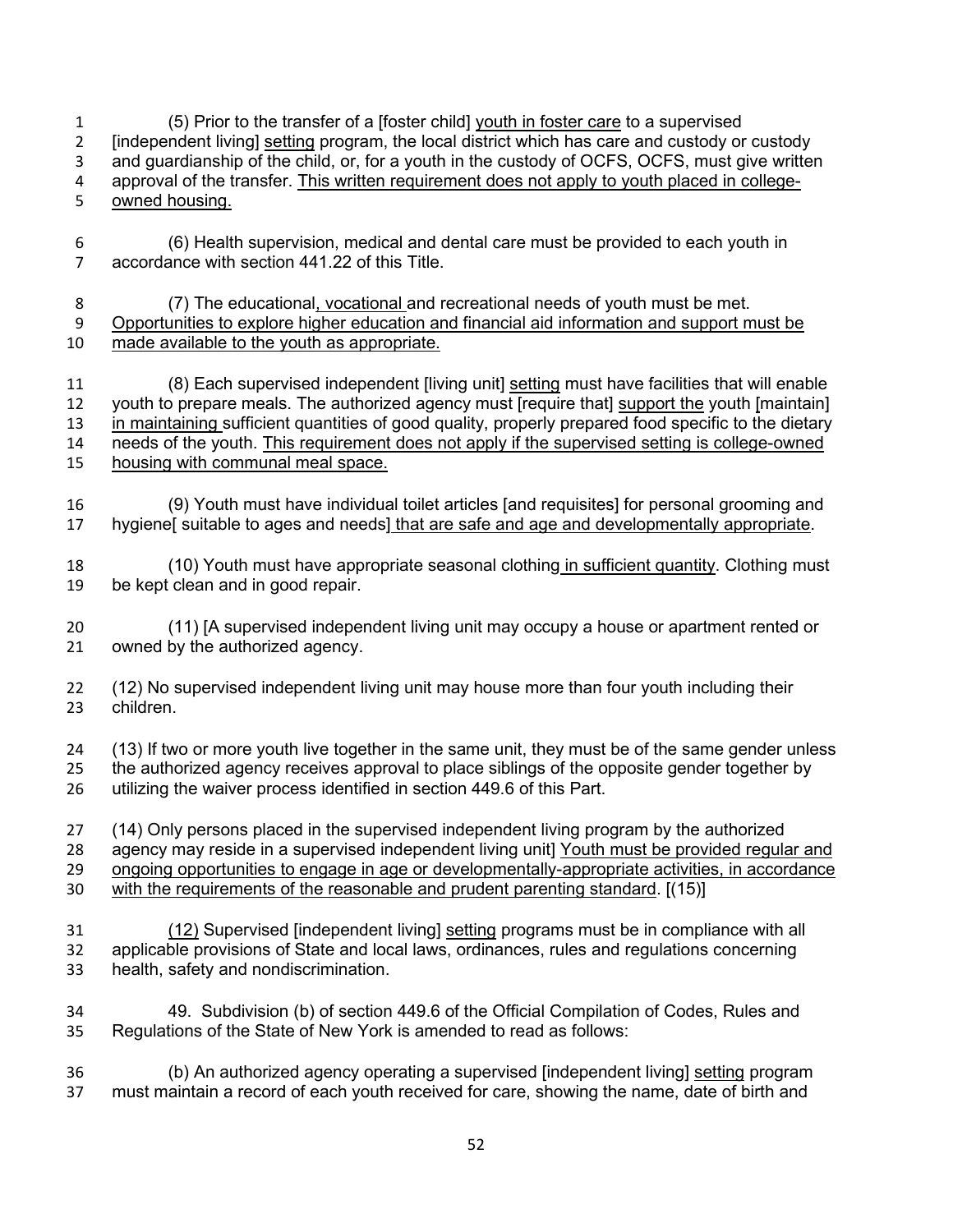- religious faith of the youth; the supervised [independent living unit] setting to which the youth is assigned; and other information pertinent for identification and supervision of the youth.
- 50. Section 449.7 of the Official Compilation of Codes, Rules and Regulations of the State of New York is amended to read as follows:
- 449.7 Waivers

 (a) [In] Any provision of other Parts of this Title notwithstanding and in order to encourage the development of appropriate programs that will enable [foster] youth in foster care 8 to live on their own in the community, a written waiver of one or more of the non-statutory provisions of this Part may be granted by OCFS to authorized agencies which propose to operate or which operate supervised [independent living program and supervised independent living units] setting programs. Provided however, that no authorized agency may apply for a waiver regarding any requirements regarding non-discrimination. Such waiver may be granted only after an authorized agency has submitted to OCFS: the specific regulation or regulations for which a waiver is sought; the reason a waiver is necessary; and a plan which describes the operation or proposed operation of the authorized agency's supervised [independent living] setting program and demonstrates that granting the waiver will not create any hazardous conditions which could impair the health or safety of the youth, and OCFS has approved the waiver plan in writing.

| 19 | (b) An authorized agency which operates a supervised [independent living] setting             |
|----|-----------------------------------------------------------------------------------------------|
| 20 | program and which has applied for a waiver must comply with the provisions of this Part until |
|    | 21 OCFS approves the requested waiver in writing.                                             |

- (c) An authorized agency which does not operate a supervised [independent living] setting program but proposes to do so subject to a waiver and which submits a waiver plan to OCFS pursuant to this subdivision may not operate the supervised [independent living program or supervised independent living unit] setting program or approve any supervised setting until such waiver plan has been approved pursuant to this subdivision.
- (d) OCFS may require the applicant for, or holder of, a license or operating certificate to make physical plant modifications, and/or to adopt special methods, procedures, and/or policies 29 to protect the health, safety and welfare of youth as a condition of granting and maintaining a waiver granted pursuant to this section.
- (e) Written approval of a request for a waiver will be granted only pursuant to a determination by OCFS that the proposed waiver will not adversely affect the health, safety or welfare of the youth in the program or facility and that the intended purpose of the regulation or regulations to be waived will be met.
- (f) Waivers may be time limited, at the discretion of OCFS. Where a waiver is time limited, the program or facility may apply for a continuation of the waiver. If the program or facility does not apply for a continuation of the time-limited waiver or the continuation of the time-limited waiver is not granted by OCFS, the program must resume compliance with the regulation or regulations for which the waiver had been issued upon the expiration of the waiver.
- (g) Failure to adhere to the terms of the waiver and to any alternative measures required by OCFS as a condition of granting the waiver will result in recission of the waiver and may